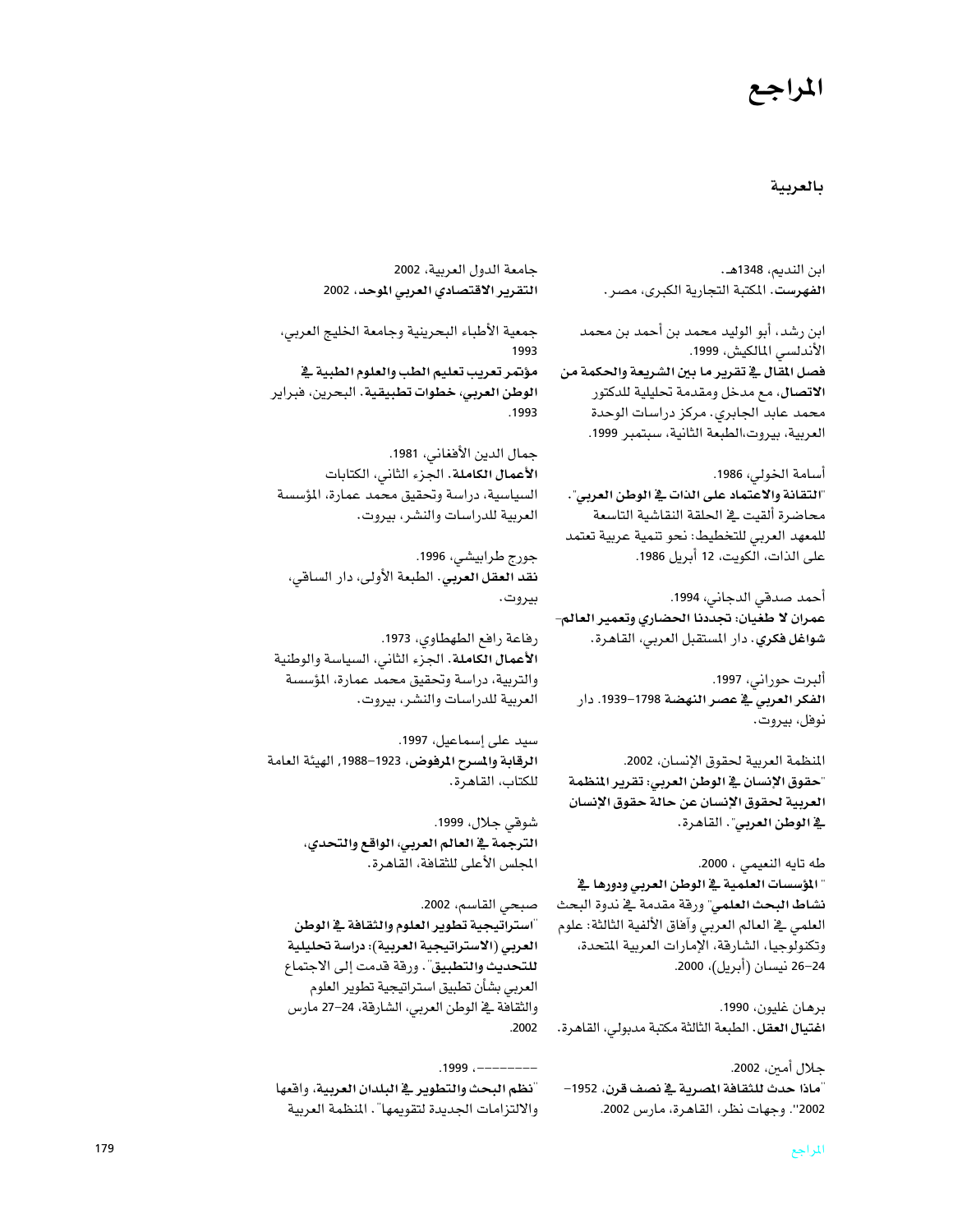للتربية والثقافة العلوم (ألكسو) ومكتب اليونسكو، القاهرة.

عبد الرحمن الكواكبي، 1984. طبائع الاستبداد ومصارع الاستعباد. دار النفائس، بيروت، 1984 و 1993.

عبد السعيد الشرقاوي، 1995. حقوق الملكية الفكرية: أس الحضارة والعمران وتكريم للحق والخلق. مطبعة النجاح الجديدة، الطبعة الأولى، الدار البيضاء.

عبد الرحمن بدوي، 1946. التراث اليوناني في الحضارة الإسلامية. الطبعة الثانية، مكتبة النهضة المصرية.

عبد الله العروى، 1996. الإيديولوجيا العربية الماصرة، المركز الثقائ العربي، بيروت.

عدنان شهاب الدين، 2002. البعد العلمي والتقاني للمشروع النهضوي العربي، النهضة واكتساب المرفة في الوطن العربي. دراسات مهداة إلى ذكرى أسامة أمين الخولي، مركز دراسات الوحدة العربية، بيروت.

عزت حجازي، 1994. مؤسسات وأجهزة البحث الاجتماعي (والتدريب وتقديم المشورة، وغيرهما، في المجال الاجتماعي) ية مصر. المركز القومي للبحوث الاجتماعية والجنائية، القاهرة، مايو 1994.

عمرو بن بحر الجاحظ، 1985. البيان والتبيين. المجلد الثالث، الطبعة الخامسة، مكتبة الخانجي للطباعة.

فيليب حتى، إدوارد جرجي، وجبرائيل جبور، 1990 تاريخ العرب. دار غندور للطباعة والنشر، بيروت.

فتحي مصطفى الزيات، 2003. "آليات المعرفة، بين الاكتساب والتفعيل". ندوة التنمية الإنسانية العربية، جامعة الخليج العربي، البحرين، فبراير 2003.

فهمي جدعان، 1997. ا**لماضي في الحاضر.** المؤسسة العربية للدراسات والنشر، بيروت.

فيصل عبد الله الحجي، 1995. الدليل البيبليوغرافي لكتاب الطفل العربي. المجموعة الثانية، منشورات دائرة الثقافة والإعلام، الشارقة.

ماري تريز عبد المسيح، 2002. التمثيل الثقافي بين المرئي والمكتوب. المجلس الأعلى للثقافة، القاهرة.

مجموعة المانحين، لجنة تتسيق المساعدة المحلية، .2002 "تقييم الأضرار المادية والمؤسسية- محافظات الضفة الغربية". مارس-مايو 2002.

> محمد جابر الأنصارى، 1998. العرب والسياسة: أين الخلل؟. دار الساقي، بيروت.

محمد عابد الجابري، 1984. نقد العقل العربي- تكوين العقل العربي. دار الطليعة.

محمد عبده، 1980. الأعمال الكاملة للإمام محمد عبده، الجزء الثالث، الإصلاح الفكري والتربوي والإلهيات، المؤسسة العربية للدراسات والنشر، بيروت.

محمد على التهانوي، 1995. كشاف اصطلاحات الفنون والعلوم. الجزء الأول، مادة الدين، مكتبة لبنان.

> مركز دراسات الوحدة العربية، 2001. "ندوة نحو مشروع حضاري نهضوي عربي". بيروت.

.1985 .-----------------"ندوة التراث وتحديات العصر في الوطن العربي". بيروت.

مصطفى حجازي، 2003. "آليات الصحة النفسية؛ بناء القدرات البشرية وتوظيفها في التنمية الإنسانية". جامعة الخليج العربي، البحرين.

مصطفى عبد الرازق، 1966. تمهيد لتاريخ الفلسفة الإسلامية. طبعة مكتبة النهضة المصرية.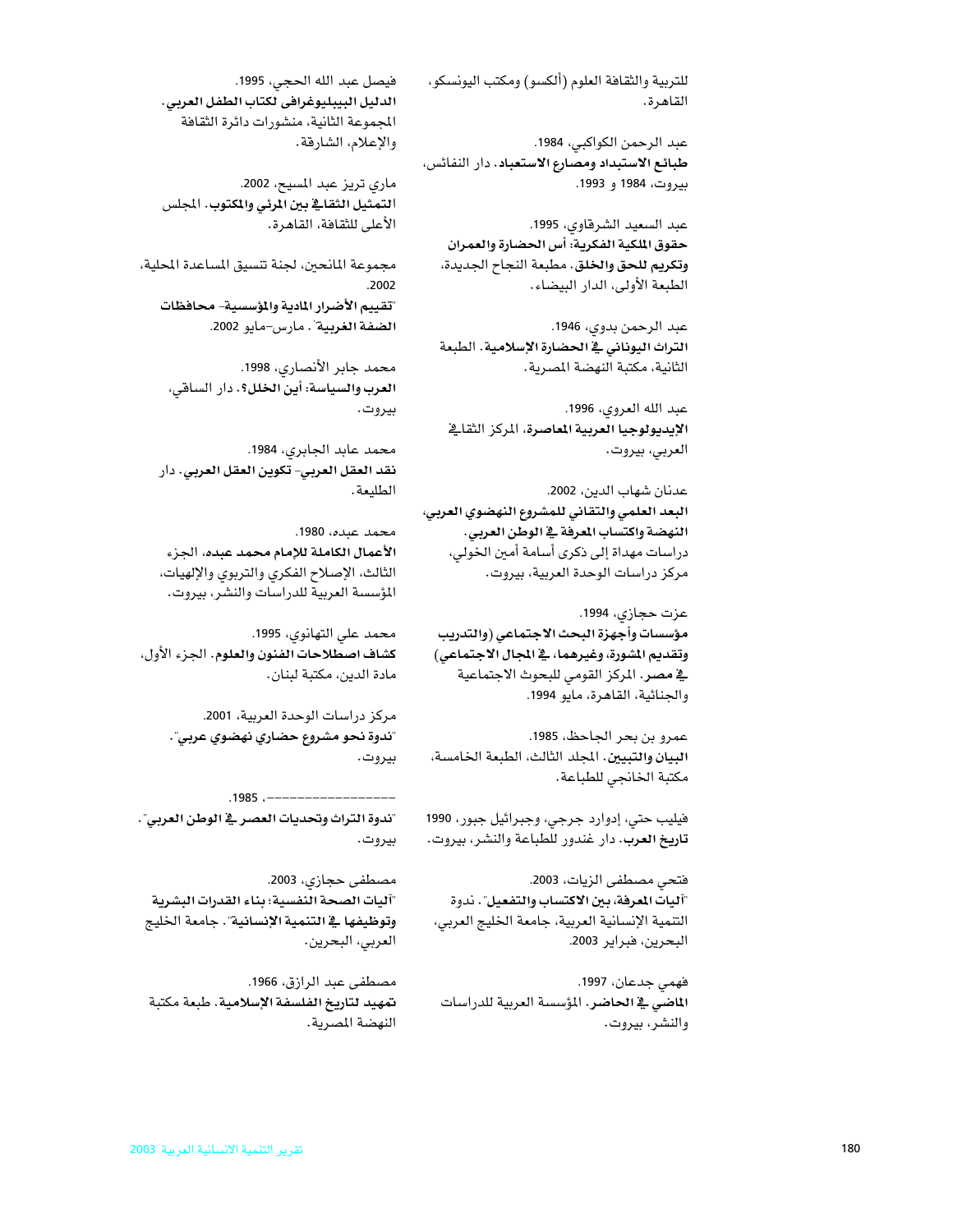منظمة العفو الدولية، 2002. إسرائيل والأراضي المحتلة، بعيداً عن أنظار العالم: انتهاكات جيش الدفاع الإسرائيلي في **جنين ونابلس.** السكرتارية الدولية، لندن، نوفمبر .2002

منظمة مراقبة حقوق الإنسان، 2001. الاستفتاء على الميثاق الوطني في البحرين، خلفية عامّة أعدّتها منظمة "مراقبة حقوق الإنسان" فبراير/شباط 2001 http://www.hrw.org/arabic/mena/list/text/bah .215htm

نادر فرجانى، 2002. "خطة ضمان التعليم للجميع (2003–2015)، سلطنة عمان: السياق العام، تحليل القطاع في بداية الخطة، تحديد الغايات والتوجهات العامة". المشكاة، القاهرة، أكتوبر 2002.

 $.2000$   $------$ 

"العرب في مواجهة إسرائيل؛ القدرات البشرية والتقانية". المستقبل العربي، العدد 252، مركز دراسات الوحدة العربية، بيروت، فبراير 2000.

 $.1998$   $------$ "آثار إعادة الهيكلة على البشر في البلدان العربية". مجلة التنمية والسياسات الافتصادية، المجلد الأول، العدد الأول، المعهد العربي للتخطيط، الكويت، ديسمبر 1998.

---------، 1998ب. "رؤية مستقبلية للتعليم في الوطن العربي: الوثيقة الرئيسية". مركز المشكاة، القاهرة، يونيو  $.1998$ 

--------- 1998ج. "مساهمة التعليم العالى في التنمية في البلدان العربية". مركز المشكاة، القاهرة، مايو 1998.

 $.1994$   $------$ "دراسة الالتحاق بالتعليم الابتدائي واكتساب المهارات الأساسية في القراءة والكتابة والرياضيات، مسح ميداني في ثلاث محافظات بمصر". المشكاة، القاهرة، أكتوبر 1994.

"المعلوماتية العربية: بين الراهن والمرجو". الندوة الثانية لآفاق البحث العلمي والتطوير التكنولوجي يخ العالم العربي، المؤسسة العربية للعلوم والتكنولوجيا الحديثة، الشارقة، 24–27 مارس 2002

نبيل عل*ى*، 2002.

وزارة التربية والتعليم– دولة البحرين، ومركز المشكاة للبحث- القاهرة، 2001. "تقييم إتقان الكفايات الأساسية في اللغة العربية والرياضيات عند نهاية الحلقة الأولى (الصف الثالث) من التعليم الأساسي". مركز البحوث التربوية والتطوير، دولة البحرين، مايو 2001.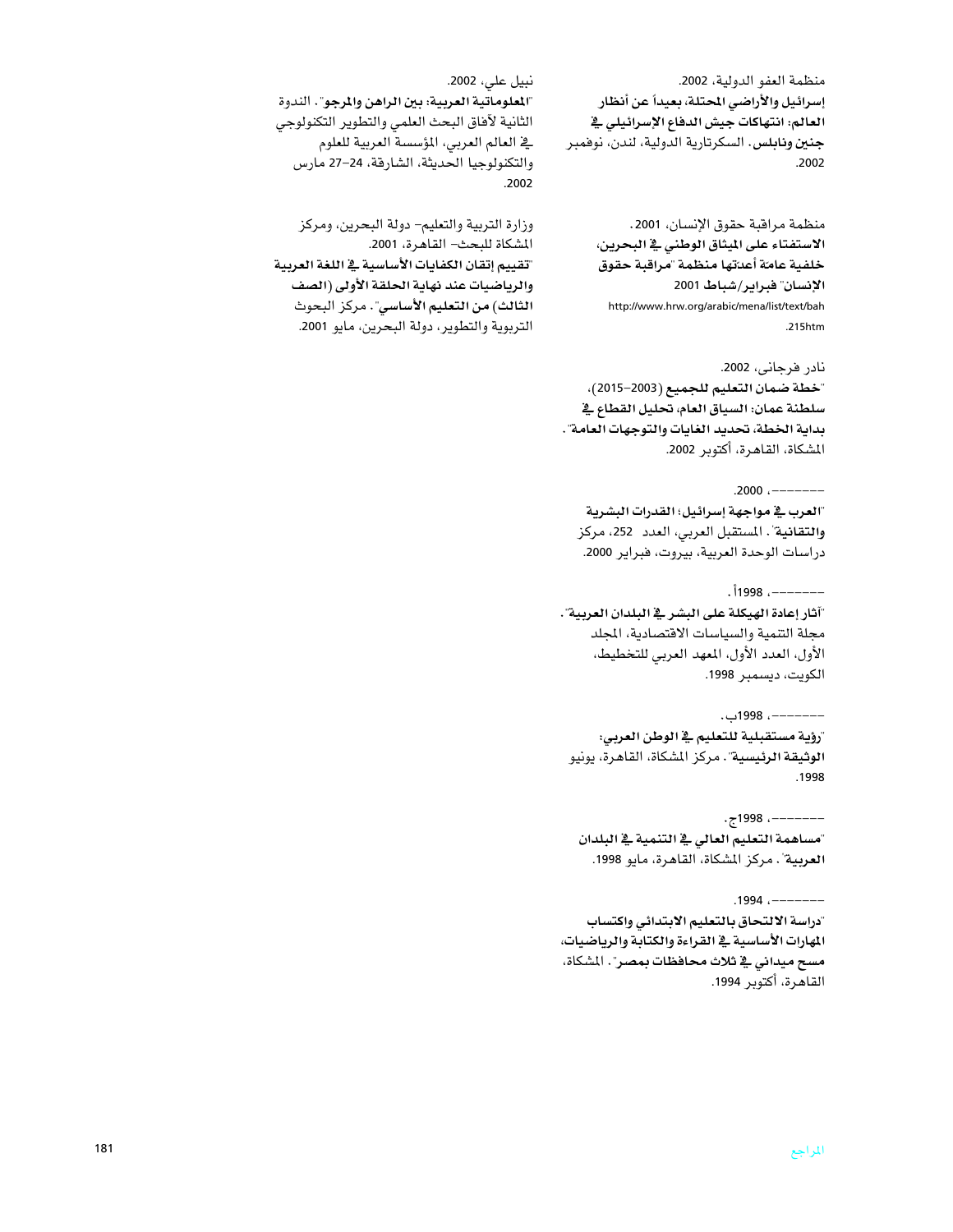

### بالانحليزية والفرنسية

Al-Hassan, Ahmad Y. and Donald R. Hill, 1986. Islamic Technology, An illustrated history. Cambridge university Press, Cambridge and UNESCO, Paris.

### Ali, A. A. G. 1998.

"The Challenge of Poverty Reduction in Africa". UNU/AERC Conference on Institutions and Development in Africa, Tokyo, 14-15 October 1998.

### Amnesty International, 2003

Information and Interior Ministers Must Tackle Clampdown on Freedom of Expressions, MDE 01/001/2003, London  $-2002$ 

The Arab Convention for the Suppression of Terrorism: A Serious Threat to Human Rights, MDE 01/001/2002, London

Badawi, Abdel Rahman, 1968. Transmission de la Philosophie Grecque au Monde Arabe. Vrin.

Barro R. J. & J. W. Lee, 2000. "International Data on educational Attainment: Updates and Implications". CID Working Paper no. 42, April 200

#### Bizri, Omar, 2000

"Science and technology and socio-economic development in the ESCWA member countries". presented at the Scientific Research Outlook in the Arab World and the New Millennium; Science and Technology, Sharjah, UAE, 24-26 April 2000, paper AV01.

### Buri, I. 1988.

"The Nature of Humankind, Authoritarianism and Self-Esteem". Journal of Psychology and Christianity, 29:7.

Campbell, Jeremy, 1982. Grammatical Man, Information, Entropy, Language and Life. A Touchstone Book, Simon & Schuster, New York.

Commission on Intellectual Property Rights, 2002. "Integrating Intellectual Property Rights and Development Policy: Executive Summary". London, September 2002.

Datt, G., D. Jolliffe and M. Sharma, 1998. "A Profile of Poverty in Egypt: 1997". FCND discussion paper no. 49, IFPRI, Washington D.C.

#### **ESCWA. 1997.**

 $\emph{``Assessment of Research and Development in Selected ESCWA}$ Member Countries: Local Technological Inputs". United Nations, New York, August.

### Fergany, N., 2002.

"Poverty in Arab Countries, An Assessment". Almishkat, Cairo, Mav 2002

 $-1999$ "Science and Research for Development in the Arab Region". Almishkat, Cairo, February 1999.

 $-1998$ "Human Capital and Economic Performance in Egypt". Almishkat, Cairo, August 1998

Freedom House, 2002. "Freedom in the World Country Ratings, 1972-73 to 2000-01". Freedom House Web site.

Harbison, F., 1973. Human Resources as the Wealth of Nations. Oxford University Press, New York.

Gregorian, V., 2001 Islam: A Mosaic Not a Monolith, Presidentís Essay, 2001 Annual Report, Carnegie Corporation.

Health, Development, Information and Policy Institute (HDIP), 2003.

"Palestine Fact Sheets: Statistics for the Palestinian Intifada, 28 September 2000 - 17 April, 2003".

Hourani, Albert, 1962. Arabic Thought in the Liberal Age, 1798-1939. Oxford University Press London

#### Hudson, M. C., 2002.

"On the Influence of the Intellectual in Arab Politics and Policymaking". Presented to the Conference in Honor of Professor Hisham Sharabi on the Role of the Intellectual in Contemporary Political Life, Georgetown University, April 26-27, 2002.

Human Rights Watch, 2003.

"Letter to US and Allies Regarding Adherence to Laws of War". Human Rights Watch Web Site (www.hrw.org/press/2003/03/us0319031tr.htm), 19 March 2003 (visited on 7 May 2003).  $-.2002.$ 

"Human Rights Watch World Report 2002", ME & North Africa.

Inglehart, R. (Ed.), 2003 "Human Values and Social Change, Findings from the Values Surveys". International Studies in Sociology and Social Anthropology, Brill, Leiden. Boston

International Association for the Evaluation of Educational Achievement. 1996.

Science Achievement in the Middle School Years: IEA'S Third International Mathematics and Science Study (TIMSS), TIMSS International Study Centre, Boston College, Chestnut Hill, MA, USA, November 1996. 1996.

Mathematics Achievement in the Middle School Years: IEA's Third International Mathematics and Science Study (TIMSS), TIMSS International Study Centre, Boston College, Chestnut Hill, MA, USA. November 1996.

Jacquemond, R., 2003. "Entre Scribe et Ecrivains. Le Champ Litteraire dans LiEgypte Contemporaine". Arles, Actes Sud Sindbad, 2003

Kauffman, D., A. Kraay and P. Zoido-Lobaton, 2002. "Governance Matters II: Updated Indicators for 2000-01". World Bank Policy Research Department Working Paper, Washington D.C.

Klein, D. A. (Editor), 1998. The Strategic Management of Intellectual Capital, Resources for the Knowledge-based Economy Series. Butterworth-Heinemann, Boston.

Lawyers Committee for Human Rights, 2002. "A Year of Loss; Reexamining Civil Liberties Since September 11". New York.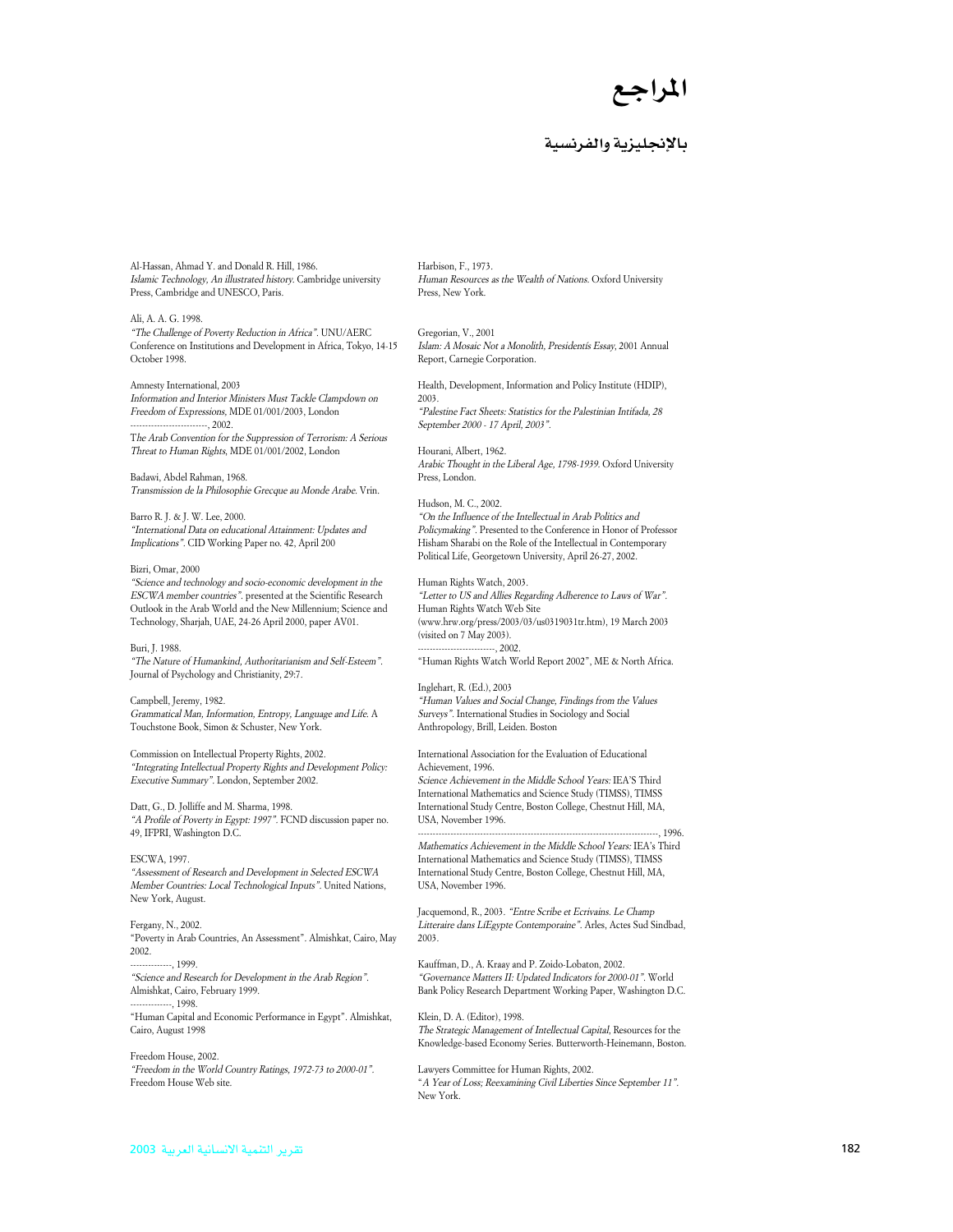Maalouf, Amin, 2001. In the Name of Identity, Violence and the Need to Belong. Translated from the French by Barbara Bray, First North American Edition, Arcade Publishing, New York.

Menocal, Maria Rosa, 2002. The Ornament of the World, How Muslims, Jews and Christians created a Culture of Tolerance in Medieval Spain. Little Brown and Company, Boston. Monterey Institute for International Studies, 2002. "Chemical and Biological Weapons: Possession and programs Past and Present". Center for Nonproliferation Studies web site (http://cns.miis.edu).

Palestinian Initiative for the Promotion of Global Dialogue & Democracy, 2003. "MIFTAH's Intifada Report: Statistics and numbers documented, 28 September 2000 - 10 May 2003".

OECD, 1999 Managing National Innovation Systems, Paris

Qasem, Sobhi, 1998. The Higher Education Systems in the Arab States: Development of Science and Technology Indicators. UNESCO and ESCWA, Cairo, January 1998.

Reid, D., 1990. Cairo University and the Making of Modern Egypt. The American University Press, Cairo.

Sharabi, H., 1988 Neopatriarchy: A Theory of Distorted Change in Arab Society, Oxford University Press, Oxford.

Schumpeter, Joseph, 1957. Capitalism, Socialism and Democracy. London.

Sen, A. K., 1999. Development as Freedom. Anchor Books, London.

Transparency International, 2002. "Transparency International Corruption Perceptions Index 2002". Transparency International Web site (www.transparency.org)

UNCTAD, 2002. "Trade and Development Report 2002: Developing Countries in World Trade". United Nations Conference on Trade and Development, New York and Geneva.  $-$ , 1997. "Trade and Development Report 1997". United Nations Conference on Trade and Development, New York and Geneva.

UNDP, 2002. "2002 Human Development Report". Oxford University Press, New York.  $-2001$ "2001 Human Development Report". Oxford University Press, New York.  $-1998.$ "1998 Human Development Report". Oxford University Press, New York. -, 1997 "1997 Human Development Report". Oxford University Press, New York. --------, 1994. "1994 Human Development Report". Oxford University Press, New York.  $-1990.$ "1990 Human Development Report". Oxford University Press, New York.

UNESCO, 2000. "Regional Report on Education for All". Arab Regional Conference on Education for All, the Year 2000 Assessment, Cairo, 24-27 January 2000.

----------, 1999.

"UNESCO Statistical Yearbook 1999". Paris.  $-1995$ "UNESCO Statistical Yearbook 1995". Paris. UNESCO Institute for Statistics, 2003. "Culture and Communication Sector Data available for 1995-1999". UNESCO web site, March 2003.

USAID and John Hopkins University, 2002. "Report by the US Agency for International Development (USAID) and John Hopkins University, 2002".

Walzer, R., 1962. Greek into Arabic. Oxford University Press.

--------------, 1995.

World Bank, 2002. World Development Indicators, 2002. Washington, DC.  $-2001$ 

"World Development Report 2002: Building Institutions for Markets". Oxford University Press, New York, September 2001.  $, 2000.$ 

"World Development Report 2000/2001: Attacking Poverty". Oxford University Press, New York, September 2000. --------------, 1998.

"World Development Report 1998/1999: Knowledge for Development". Oxford University Press, New York, September 1998.

"Will Arab Workers Prosper or be Left Out in the Twenty-First Century? Regional Perspectives on World Development Report 1995". August 1995.  $-$ , 1993.

"World Development Report 1993: Investing in Health". Oxford University Press, New York, June 1993.

World Economic Forum, 2002 "The Arab World Competitiveness Report, 2002/2003". Oxford University Press, New York.

World Markets Research Centre, 2002 "The Expanding Universe: Internet Adoption in the Arab Region, In Focus 2002-Telecoms, Middle East". WMRC web site, 5/8/2003.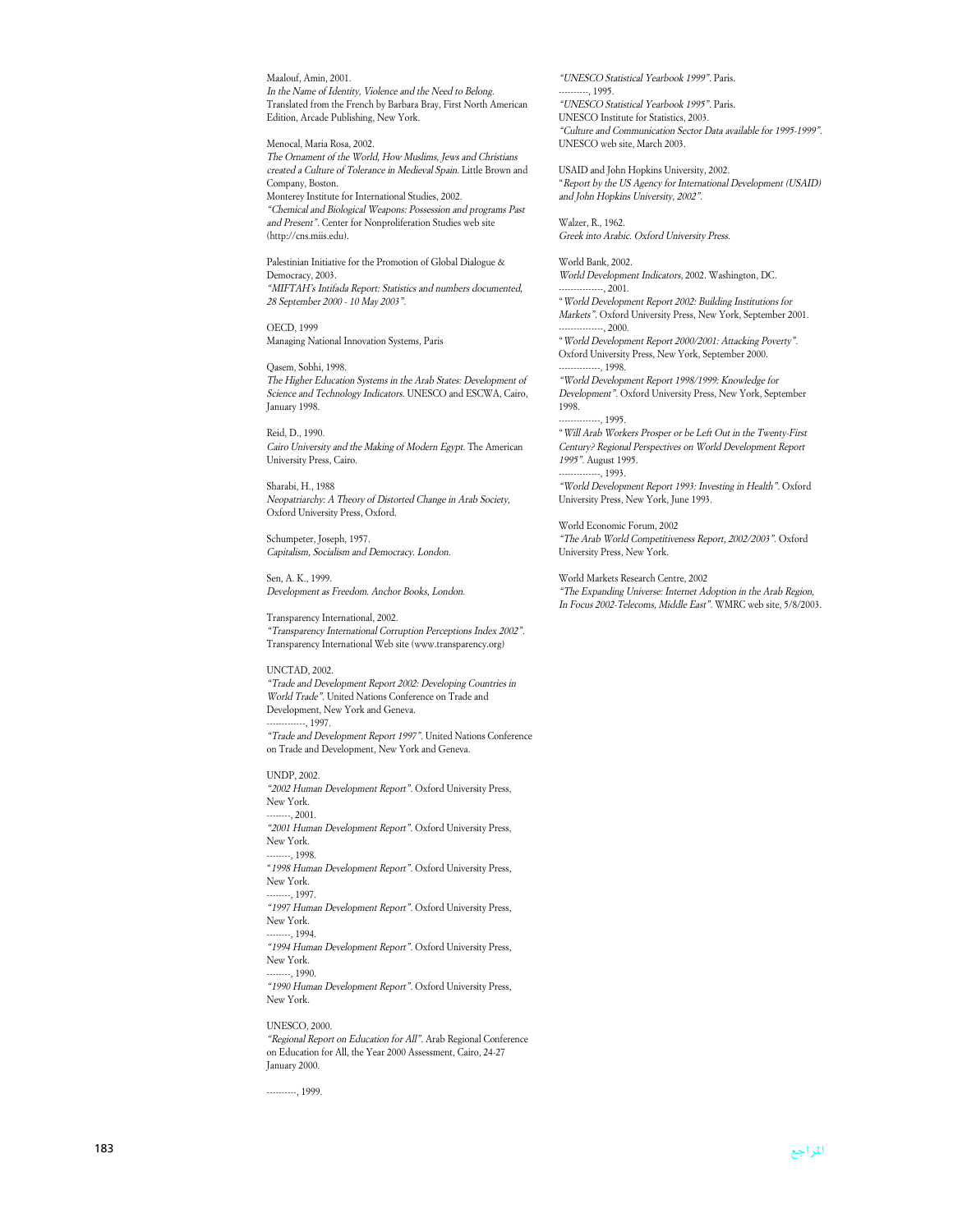## ملحق 1: قائمة الأوراق الخلفية للتقرير

(اسم الكاتب - مع حفظ الألقاب، عنوان الورقة، عدد الصفحات)

### باللغة العربية

- الطاهر لبيب، الإنتاج العلمي في الإنسانيات والعلوم الاجتماعية، 14.
- باقر النجار، أثر التشكيلة الاجتماعية والاقتصادية الراهنة على الإبداع، 7.
- توفيق الجبالي، الإنتاج الفني والإبداع: المسرح، 6.
- حيدر إبراهيم على، نسق الحوافز والإبداع في الوطن العربي، 5.
	- خالدة سعيد، اللغة العربية واكتساب المعرفة، 26.
- دينا الخواجة، الحكم والسياق القانوني والإجرائي لإنتاج واكتساب المعرفة، 39.
	- رشدي راشد، الوطن العربي وتوطين العلم، 23.
- ∎ رقية المصدق، من أجل حكم سياسي \_فے خدمة مجتمع المعرفة، 13.
- سعد الله آغه القلعة، الإنتاج الفني والإبداع: الموسيقى، 21.
	- سميع البنا، البنية المفاهيمية، 54.
- سهام عبد الرحمن الصويغ، نسق التنشئة وعلاقته باكتساب المرفة في المجتمعات العربية، 26.
- شوقي جلال، نقل المعرفة والترجمة ﴾ العالم العربي، 29.
- طارق البشري، ملاحظات حول الدين والمعرفة، 8.
- طاهـر حمدي كنـعان، المنظم الإبداعـى والتنـميـة الاقتصادية العربية، 12 (مترجمة).
- عاطف قبرصي، الشروط الضرورية للانتقال إلى مجتمع المعرفة، 14 (مترجمة).
- عبد الحميد حواس، الثقافة الشعبية واكتساب المعرفة، 15.
	- عزيز العظمة، التراث الفكري العربي، 22.
- عزيز العظمة، النموذج الفكرى العام في البلدان العربية، في العقل العربي، 6.
- عماد مصطفى، السياق التنظيمي لاكتساب المرفة: نقل وإدارة وتوطين التقانة، 22.
- عمرو أرمنازي، الإنتاج العلمي فے العلوم الطبيعية والتطوير التقاني، 40.
- فضل مصطفى النقيب، المعرفة والنمو الاقتصادي،  $.12$ 
	- فوزية أبوخالد، الشعر ﴾ الوطن العربي، 17.
- كلوفيس مقصود، مقدمة تقرير التنمية الإنسانية العربية 2003، 19.
- ليلي محمد عبد المجيد، وسائط الإعلام في الدول العربية ونقل المعرفة، 52.
- ماري روز زلزل، الحرية والمعرفة بين الزمنين العادي والمكثف، 14.
- محمد الميلي، التنوع الثقائے والتلاقح الثقائے، 18. ■ محمد بـرادة، الإنـتـاج الأدبـى والإبـداع: الـقصــة والروابة، 6.
	- محمد حسن الأمين، الدين واكتساب المعرفة، 8.
	- محمد محمود الإمام، الطلب على المعرفة، 51.
- محمد ملص، الإنتاج الفني والإبداع: السينما، 12.
- منى الخالدى، الصحة والبيئة في العالم العربي، 7.
- منير بشور، أنساق التعليم الحالية في البلدان العربية: مساهمتها في اكتساب المعرفة، 38.
	- نبيل على، اللغة العربية ومجتمع المعرفة، 16.
- هشام جعيط، المعرفة في العالم العربي: مشكلة التراث الفكري، 13.

### باللغة الإنجليزية

■ إنجلهارت، ر.، Arab Development According to .10 . the World Values Survey

∎ أنطوان زحلان، The Arab Brain Drain and the

.53 . Formation of a Knowledge Based Society

■ طاهر حمدی کنعان، Entrepreneurship and Arab .8 . Economic Development

∎ عاطف قبرصی، The Necessary Conditions for the .14. Transition to a Knowledge Based Society ∎ عاطف قبرصی، The Socio-Economic Context of

the Transformation of Arab Society and .23, Economy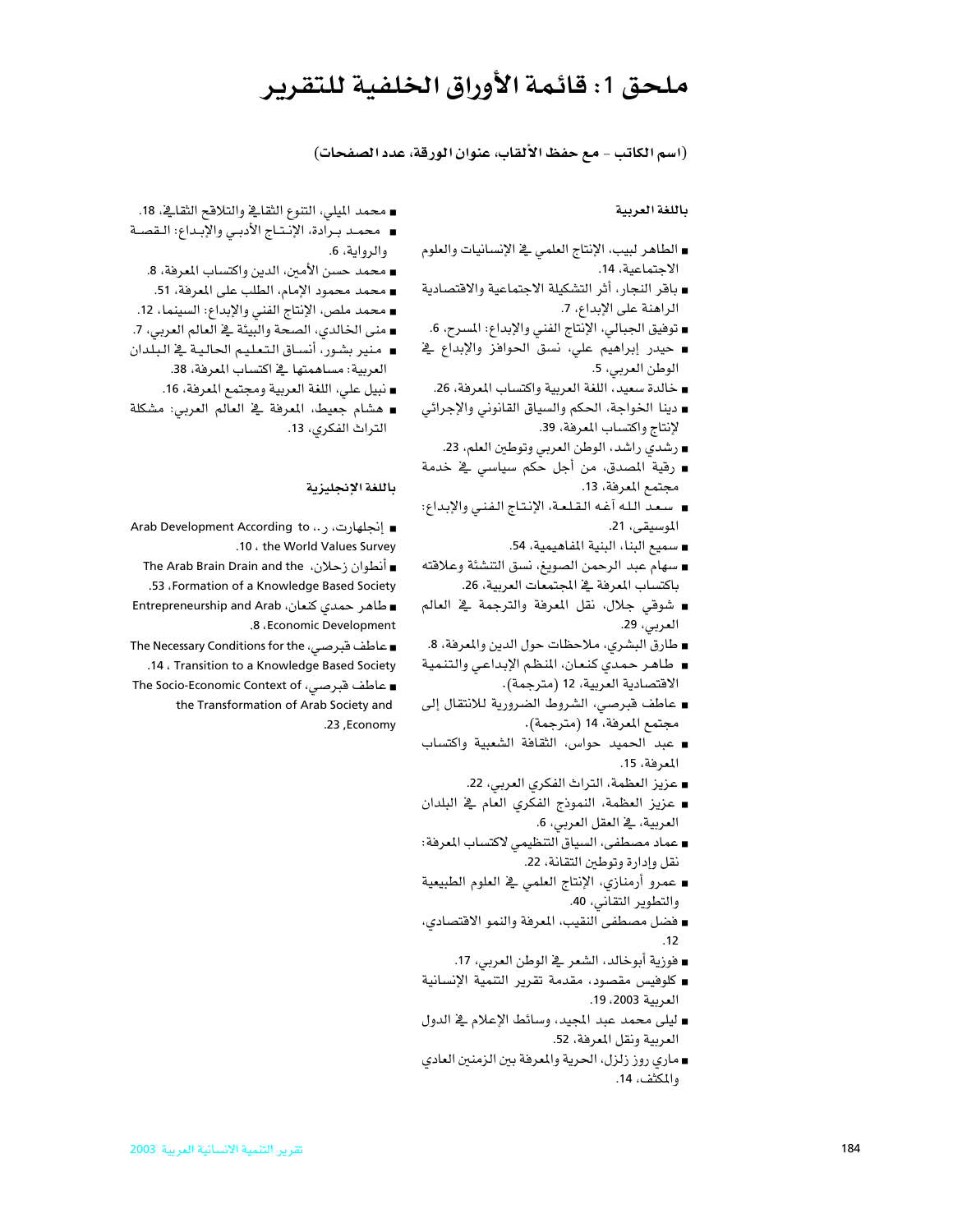# ملحق 2: تصميم استطلاع رأي أعضاء هيئات التدريس بمؤسسات التعليم العالي

كان تصميم الاستطلاع يقضى بأن يجري استطلاع رأى عينات صغيرة من المثقفين مواطني الدول العربية من أجيال مختلفة، ومن النوعين، حول قضايا ومعوقات الإبداع يخ البلدان العربية وتقييم مدى مساهمة الناتج المعرية ية المنطقة والمؤسسات المجتمعية في حفز اكتساب المعرفة. وكان المقترح أن يجرى الاستطلاع في جميع البلدان العربية التي يعمل بها مكتب قطري لبرنامج الأمم المتحدة الإنمائي، تحت رعاية هذا المكتب، بحيث يغطى الاستطلاع 96 من المثقفين العرب يختارون، للسهولة، من بين أعضاء هيئات التدريس بالجامعات في كل قطر، النشطين في الحياة العامة، (مع ضمان تغطية مؤسسات التعليم العالي الكبيرة والأقـدم (48 حـالـة) مـن نـاحيـة، وتلك الأصـغـر والأحدث من ناحية أخرى (48 حالة أخرى) حيث تكون تلك التفرقة مهمة. على أن تتوزع العينة على معايير ثلاثة أخرى: النوع والفرع العلمي والمستوى الأكاديمي على النحو التالي: النصف من فروع العلوم الإنسانية والاجتماعية والنصف من الفروع العلمية، النصف من الرجال والنصف من النساء، والربع من كل من المستويات المهنية الأربع التالية: مساعدو التدريس- المعيدون، المدرسون- الفئة

الأولى من السلم الأكاديمي، الأساتذة المساعدون– الفئة الوسطى من السلم الأكاديمي، الأساتذة– الفئة الأعلى من السلم الأكاديمي. وهكذا، بتمثل تقاطع المعايير الأربع في 32 خلية، كان يقترح أن تغطي العينة ثلاث مفردات ڤي كل منها .

ونظراً لطبيعة المجتمع المقترح تغطيته يخ استطلاع الرأي، لم يكن ينتظر أن تنشأ المشكلات المعتادة في إجراء البحوث الميدانية في بعض البلدان العربية، حيث يمكن أن يقوم المستجيبون باستيفاء استبيان الاستطلاع بأنفسهم، وبهذا تتحصر عملية الاستطلاع في اختيار العينة، وتوصيل الاستبيانات إلى المثقفين المختارين، وضمان استعادة تلك المستوفاة. ومع ذلك فلم تتح لفريق التقرير نتائج الاستطلاع من خمسة عشر بلدا عربيا، ولم ينجح يخ إجراء الاستطلاع لحجم العينة المصمم إلا بلدان المغرب الثلاثة (تونس والجزائر والمغرب) بينما يخ الأربع الباقية التى وصلت للفريق نتائج عن الاستطلاع بها لم يتعد عدد الاستجابات العشرين يخ ثلاثة بلدان (البحرين ولبنان والسودان) وبلغ يخ واحد (مصر) 39 فقط.

## تقرير التنمية الإنسانية في البلدان العربية (2)- 2003 المعرفة- إقامة مجتمع المعرفة في البلدان العربية عناصر استطلاع رأى المثقفين العرب (1)

| <u>نادر فرجانی، 2003-07-19</u> |     |                |                        | إرشادات عامة                                                                                                                                                                                              |
|--------------------------------|-----|----------------|------------------------|-----------------------------------------------------------------------------------------------------------------------------------------------------------------------------------------------------------|
|                                |     |                |                        | الرجاء وضع دائرة حول الإجابة المناسبة فے حالة ذكر بدائل الإجابة المكنة أمام السؤال. فے الحالات الأخرى، يرجى كتابة الإجابة باختصار، وبخط واضح، خاصة<br>الأعداد، ﴾ المساحة المخصصة، مع خالص الشكر والتقدير. |
| سيدة                           | رجل | النوع:<br>1.14 | العمر: سنة<br>$\cdots$ | المحاول والمساويات والمعافرة والمتحدث والمتحدث والمتحدث والمتحدث والمتحدث                                                                                                                                 |

|                                    | التخصص:                | الفرع العلمى:                       | الماجستير الدكتوراه          | أعلى شهادة: الجامعية الأولى                                                  |
|------------------------------------|------------------------|-------------------------------------|------------------------------|------------------------------------------------------------------------------|
| المستوى الأول لهيئة التدريس (مدرس) |                        | مساعد هيئة تدريس (معيد- مدرس مساعد) |                              | المرتبة في السلك الأكاديمي:                                                  |
|                                    | المستوى الأعلى (أستاذ) |                                     | المستوى الوسيط (أستاذ مساعد) |                                                                              |
|                                    |                        |                                     |                              |                                                                              |
|                                    |                        |                                     |                              | ما مدى رضاك عن حال اكتساب المعرفة في بلدك (1% إلى 100%)؟ ٪                   |
|                                    |                        |                                     |                              | ما تقديرك لمدى خدمة اكتساب العرفة للتنمية الإنسانية في بلدك (1% إلى 100%)? % |
|                                    |                        |                                     |                              |                                                                              |
|                                    |                        |                                     |                              | ما هو _2 رأيك، أهم تطور يمكن أن يساعد على حفز اكتساب المرفة _2 بلدك؟         |
|                                    |                        |                                     |                              | أي ملحوظات أخرى عن اكتساب المعرفة في بلدك:                                   |
|                                    |                        |                                     |                              |                                                                              |
|                                    |                        |                                     |                              | أي ملحوظات عامة عن اكتساب المعرفة في البلدان العربية عامة:                   |
|                                    |                        |                                     |                              |                                                                              |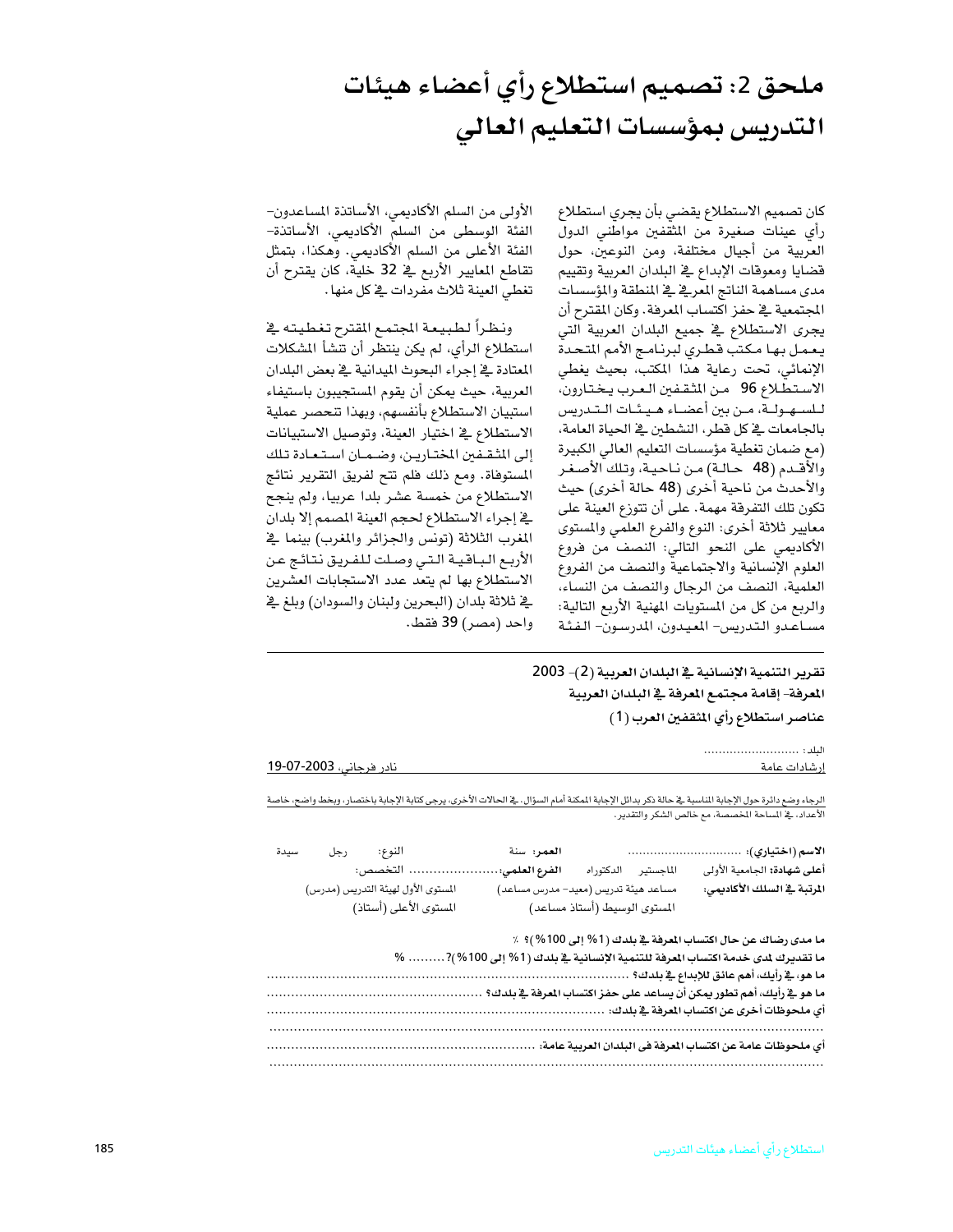برجاء تقييم كل من الجالات المضمنة في أعمدة الجداول التالية على كل من المايير التسعة المطاة في صفوف الجداول.

|         |         |                                                          |                        | المحال                                                         |
|---------|---------|----------------------------------------------------------|------------------------|----------------------------------------------------------------|
|         |         | الاذاعة                                                  | الصحف المستحدث         |                                                                |
| الإنتاج | الإنتاج | المرئية                                                  | الصحف والمحلات الإذاعة |                                                                |
|         |         | اليومية الأسبوعية المسموعة (التلفزيون) المسرحي السينمائي |                        | الميار                                                         |
|         |         |                                                          |                        | مدى الكفاية لإشباع الحق في المعرفة في المجتمع (1% إلى 100%)    |
| .       | .       |                                                          |                        | مدى الكفاية لحفز اكتساب المعرفة في المجتمع (1% إلى 100%)       |
|         | .       | .                                                        |                        | مدى خدمة المجال للتنمية الإنسانية (1% إلى 100%)                |
| .       |         |                                                          |                        | مدى انعكاس التنوع الثقائي للمجتمع في المجال (1 % إلى 100 %)    |
|         | .       | .                                                        |                        | مدى متابعة المجال لتطور المعرفة في العالم (1% إلى 100%)        |
|         | .       | .                                                        |                        | مدى التحسن في المجال عبر السنوات العشر الأخيرة (1 % إلى 100 %) |
|         | .       | .                                                        |                        | كيف تقارن الحال ﴾ بلدك ﴾ هذا المجال بالوضع ﴾ إسرائيل( * )؟     |
|         | .       | .                                                        |                        | كيف تقارن الحال ﴾ البلدان العربية ﴾ هذا المجال بالوضع ﴾( * ):  |
|         | .       |                                                          |                        | الهند؟                                                         |
| .       |         |                                                          |                        | الصئن؟                                                         |
|         |         |                                                          |                        | أنمور" شرق آسيا؟                                               |

(\*) 1% إلى 100%، أو أكثر من 100% إذا كان الوضع في بلدك أفضل في تقديرك، يمكن وضع العلامة "–" للتعبير عن "لا أدري"

|        |                         |         | الكتب (غير<br>المدرسية) التى | الكتب (غير<br>المدرسية) التي | المحال                                                        |
|--------|-------------------------|---------|------------------------------|------------------------------|---------------------------------------------------------------|
|        | التعليم التعليم         |         | نشرت ﴾ البلد  ترجمت ﴾ البلد  |                              |                                                               |
|        | الأساسى الثانوي التعليم | التعليم | خلال العام                   | خلال العام                   | المعيار                                                       |
| العالى |                         | قبل     | 2001                         | 2001                         |                                                               |
|        |                         |         |                              | .                            | مدى التمتع بالحرية في المجال (1% إلى 100%)                    |
|        |                         |         |                              | .                            | مدى الكفاية لإشباع الحق في المعرفة في المجتمع (1% إلى 100%)   |
|        |                         |         | .                            | .                            | مدى الكفاية لحفز اكتساب المرفة في المجتمع (1% إلى 100%)       |
|        |                         |         | .                            | .                            | مدى خدمة المجال للتنمية الإنسانية  (1% إلى 100%)              |
|        |                         |         |                              | .                            | مدى انعكاس التنوع الثقائے للمجتمع فے المجال (1% إلى 100%)     |
|        |                         |         |                              | .                            | مدى متابعة المجال لتطور المعرفة في العالم (1% إلى 100%)       |
|        |                         |         | .                            | .                            | مدى التحسن في المجال عبر السنوات العشر الأخيرة  (1% إلى 100%) |
|        |                         |         | .                            | .                            | كيف تقارن الحال في بلدك في هذا المجال بالوضع في إسرائيل( * )؟ |
|        |                         |         | .                            | .                            | كيف تقارن الحال ﴾ البلدان العربية ﴾ هذا المجال بالوضع ﴾( * ): |
|        |                         |         |                              | .                            | الهند؟                                                        |
|        |                         |         |                              |                              | الصئن؟                                                        |
|        |                         |         |                              |                              | أنمور" شرق آسيا؟                                              |
|        |                         |         |                              |                              |                                                               |

(\*) 1% إلى 100%، أو أكثر من 100% إذا كان الوضع في بلدك أفضل في تقديرك، يمكن وضع العلامة "–" للتعبير عن "لا أدري"

| المجال                                                           | البحث<br>العلمى |       | البحث العلمى والتطوير التقانى<br>في المشروعات الإنتاجية |   | البحث<br>فخ العلوم |
|------------------------------------------------------------------|-----------------|-------|---------------------------------------------------------|---|--------------------|
|                                                                  | والتطوير        |       | ية القطاع في القطاع في                                  |   | الإنسانية          |
| المعيار                                                          | التقانى         | العام | الخاص القطاعين                                          |   | والإجتماعية        |
| مدى التمتع بالحرية في المجال (1% إلى 100%)                       | .               | .     |                                                         | . |                    |
| مدى الكفاية لإشباع الحق في المعرفة في المجتمع (1% إلى 100%)      | .               |       |                                                         | . |                    |
| مدى الكفاية لحفز اكتساب المرهة في المجتمع (1% إلى 100%)          | .               |       |                                                         | . |                    |
| مدى خدمة المجال للتنمية الإنسانية  (1% إلى 100%)                 | .               |       |                                                         |   |                    |
| مدى انعكاس التنوع الثقائے للمجتمع فے المجال (1 % إلى 100 %)      | .               |       | .                                                       | . |                    |
| مدى متابعة المجال لتطور المعرفة في العالم (1% إلى 100%)          | .               | .     | .                                                       | . |                    |
| مدى التحسن في الجال عبر السنوات العشر الأخيرة  (1% إلى 100%)     | .               | .     |                                                         | . |                    |
| كيف تقارن الحال في بلدك في هذا المجال بالوضع في إسرائيل( * )؟    | .               |       |                                                         | . |                    |
| كيف تقارن الحال في البلدان العربية في هذا المجال بالوضع في( * ): | .               |       | .                                                       | . |                    |
| الهند؟                                                           | .               |       |                                                         |   |                    |
| الصئن؟                                                           | .               |       | .                                                       | . |                    |
| 'نمور'' شرق آسيا؟                                                |                 |       |                                                         |   |                    |
|                                                                  |                 |       |                                                         |   |                    |

(\*) 1% إلى 100%، أو أكثر من 100% إذا كان الوضع في بلدك أفضل في تقديرك، يمكن وضع العلامة "–" للتعبير عن "لا أدري"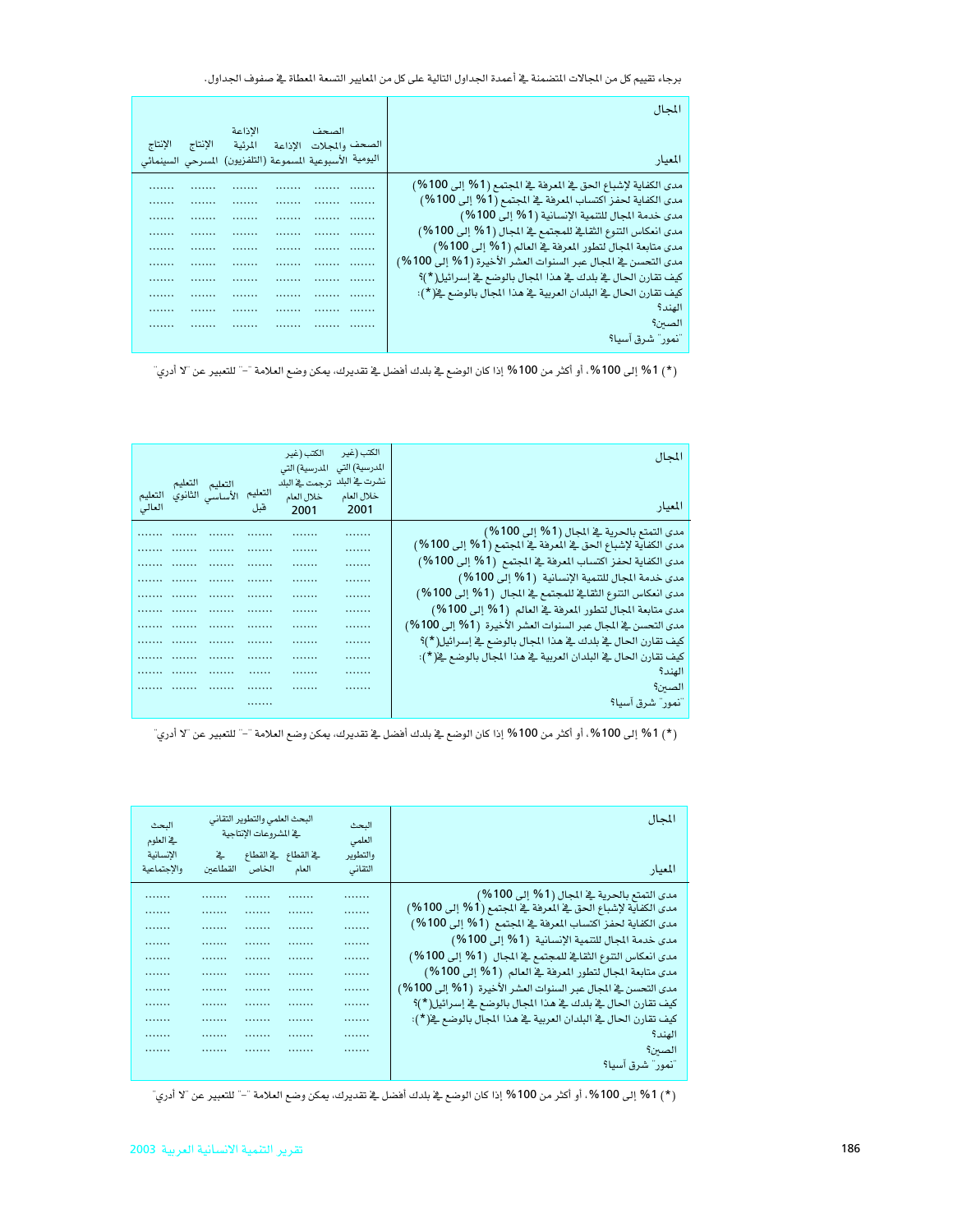## جداول إحصائية عن المعرفة في البلدان العربية

- جدول (1): معدلات الالتحاق الصافية، المستوى فبل الأول من التعليم حسب النوع، البلدان العربية وبلدان مقارنة، 2000/1999
	- جدول (2): معدلات الالتحاق الصافية، المستوى الأول من التعليم حسب النوع، البلدان العربية وبلدان مقارنة، 2000/1999
	- جدول (3): معدلات الالتحاق الصافية، المستوى الثاني من التعليم حسب النوع، البلدان العربية وبلدان مقارنة، 2000/1999
	- جدول (4): معدلات الالتحاق الإجمالية، المستوى الثالث من التعليم حسب النوع، البلدان العربية وبلدان مقارنة، 2000/1999
		- جدول (5): عدد التلاميذ للمدرس، حسب المستوى التعليمي، البلدان العربية وبلدان مقارنة، 2000/1999
		- جدول (6): الإنفاق العام على التعليم كنسبة من الدخل القومي الإجمالي، البلدان العربية وبلدان مقارنة، 2000/1999
	- جدول (7): التوزيع النسبي لطلبة التعليم العالي (%) حسب التصنيف الدولي لمستويات التعليم العالى، البلدان العربية وبلدان مقارنة، 2000/1999
	- جدول (8): نسبة الإناث بين طلبة التعليم العالي (%) حسب التصنيف الدولي لمستويات التعليم العالي، البلدان العربية وبلدان مقارنة، 2000/1999
- جدول (9): متوسط سنوات التعليم (السكان البالغون 25 عاماً هأكبر) حسب النوع، بلدان عربية وثلاثة نمور آسيوية، 1960–2000
- جدول (10): فيم مؤشرات رأس المال المعرفي في 109 من بلدان العالم، حول العام 2000
- جدول (11): القيم الأصلية والمستكملة لمؤشرات رأس المال المعرفي في 109 من بلدان العالم، حول العام 2000
- جدول (12): ترتيب 109 من بلدان العالم على مؤشرات رأس المال المعرفي، حول العام 2000 (مرتبة حسب مجموع الرتب)
- جدول (13): فيم مؤشرات الخواتيم المرهية وبعض مؤشرات التنمية في 109 من بلدان العالم، حول العام 2000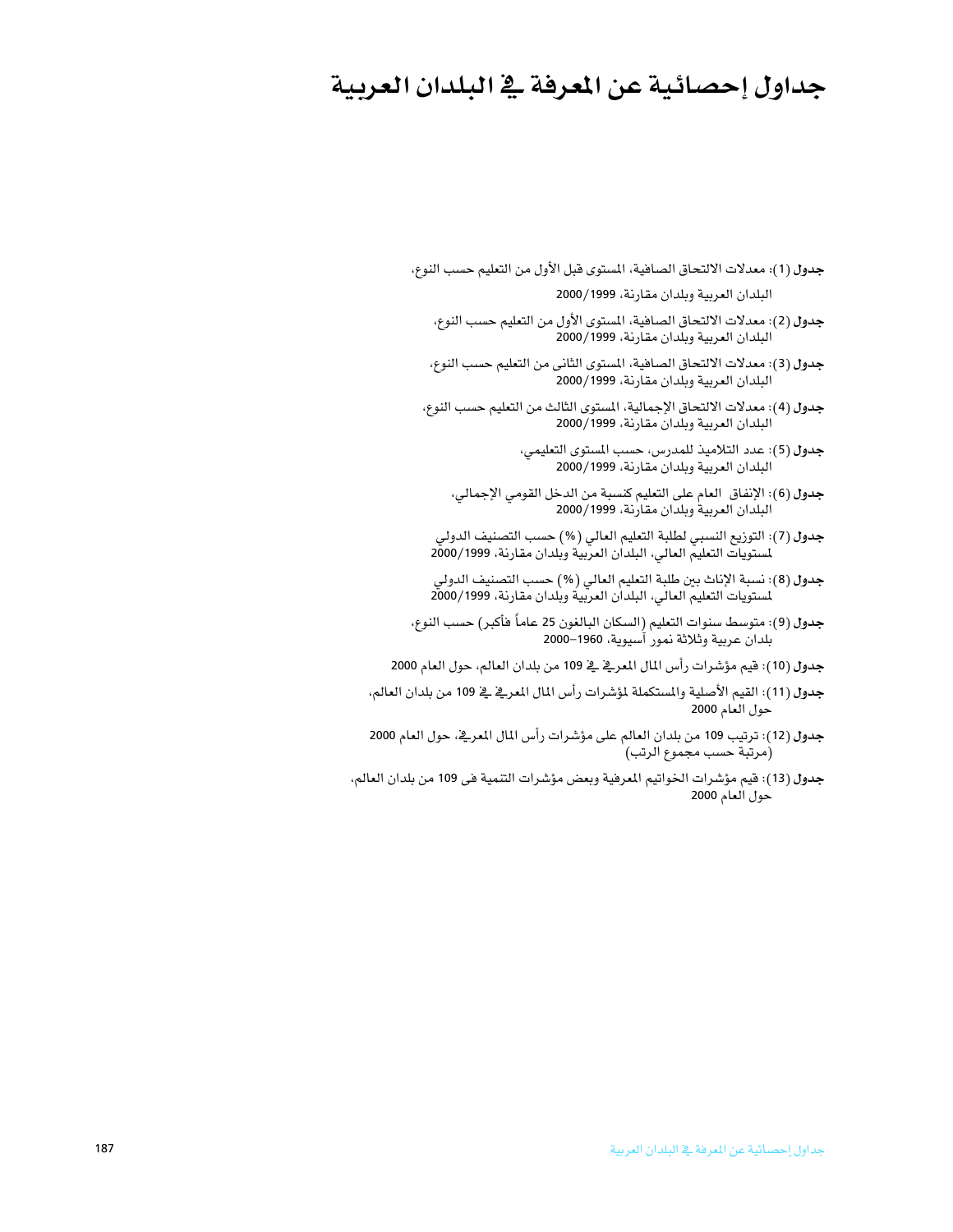## جدول (1): معدلات الالتحاق الصافية، المستوى قبل الأول من التعليم حسب النوع،

البلدان العربية وبلدان مقارنة، 2000/1999\*

| اجملة | إناث  | ذكور  | البلد           |
|-------|-------|-------|-----------------|
|       |       |       | البلدان العربية |
| 28.05 | 26.83 | 29.21 | الأردن          |
| 60.79 | 60.82 | 60.77 | الإمارات        |
| 36.22 | 35.52 | 36.89 | البحرين         |
| 2.77  | 2.76  | 2.78  | الجزائر         |
| 5.06  | 4.80  | 5.31  | السعودية        |
|       |       |       | السودان         |
|       |       |       | الصومال         |
| 5.74  | 5.73  | 5.74  | العراق          |
| 65.75 | 35.48 | 66.03 | الكويت          |
| 46.87 | 34.21 | 59.06 | المغرب          |
| 0.85  | 0.76  | 0.93  | اليمن           |
| 13.73 | 15.71 | 11.88 | تونس            |
| 1.78  | 1.76  | 1.79  | جزر القمر       |
| 0.36  | 0.40  | 0.32  | جيبوتي          |
| 8.47  | 8.03  | 8.90  | سوريا           |
| 4.25  | 3.96  | 4.54  | عمان            |
| 33.51 | 32.45 | 34.52 | فلسطن           |
| 25.16 | 24.84 | 25.47 | قطر             |
| 64.28 | 63.62 | 64.92 | لبنان           |
|       |       |       | ليبيا           |
| 10.28 | 10.00 | 10.54 | مصر             |
|       |       |       | موريتانيا       |
|       |       |       | بلدان المقارنة  |
| 75.97 | 76.07 | 75.89 | إسرائيل         |
|       |       |       | الصين           |
|       |       |       | الهند           |
| 44.73 | 44.71 | 44.73 | كوريا الجنوبية  |

\* الخانات المظللة ترجع بياناتها إلى العام 1999/98

المصدر: اليونسكو 2003 . موقع اليونسكو على الإنترنت (www.unesco.org).

## جدول (2): معدلات الالتحاق الصافية، المستوى الأول من التعليم حسب النوع،

البلدان العربية وبلدان مقارنة، 2000/1999\*

| البلد           | ذكور   | إناث   | جملة   |
|-----------------|--------|--------|--------|
| البلدان العربية |        |        |        |
| الأردن          | 93.23  | 93.93  | 93.57  |
| الإمارات        | 77.94  | 78.56  | 78.24  |
| البحرين         | 92.56  | 95.48  | 93.98  |
| الجزائر         | 98.79  | 95.59  | 97.23  |
| السعودية        | 60.02  | 55.78  | 57.95  |
| السودان         | 48.60  | 40.75  | 44.74  |
| الصومال         |        |        |        |
| العراق          | 100.00 | 85.66  | 93.06  |
| الكويت          | 68.12  | 64.56  | 66.37  |
| المغرب          | 78.97  | 69.81  | 74.48  |
| اليمن           | 75.84  | 44.82  | 60.71  |
| تونس            | 99.15  | 97.14  | 98.17  |
| جزر القمر       | 59.58  | 49.87  | 54.78  |
| جيبوتي          | 34.85  | 26.29  | 30.59  |
| سوريا           | 95.88  | 88.85  | 92.43  |
| عمان            | 65.60  | 64.57  | 65.09  |
| فلسطين          | 98.91  | 99.38  | 99.14  |
| قطر             | 94.76  | 95.75  | 95.24  |
| لبنان           | 70.82  | 71.08  | 70.95  |
| ليبيا           |        |        |        |
| مصر             | 94.96  | 89.55  | 92.32  |
| موريتانيا       | 63.04  | 59.37  | 61.21  |
| بلدان المقارنة  |        |        |        |
| إسرائيل         |        |        |        |
| الصين           | 100.00 | 100.00 | 100.00 |
| الهند           | 91.80  | 94.67  | 93.16  |
| كوريا الجنوبية  | 96.71  | 97.91  | 97.27  |
|                 |        |        |        |

\* الخانات المظللة ترجع بياناتها إلى العام 1999/98

المصدر: اليونسكو 2003. موقع اليونسكو على الإنترنت (www.unesco.org).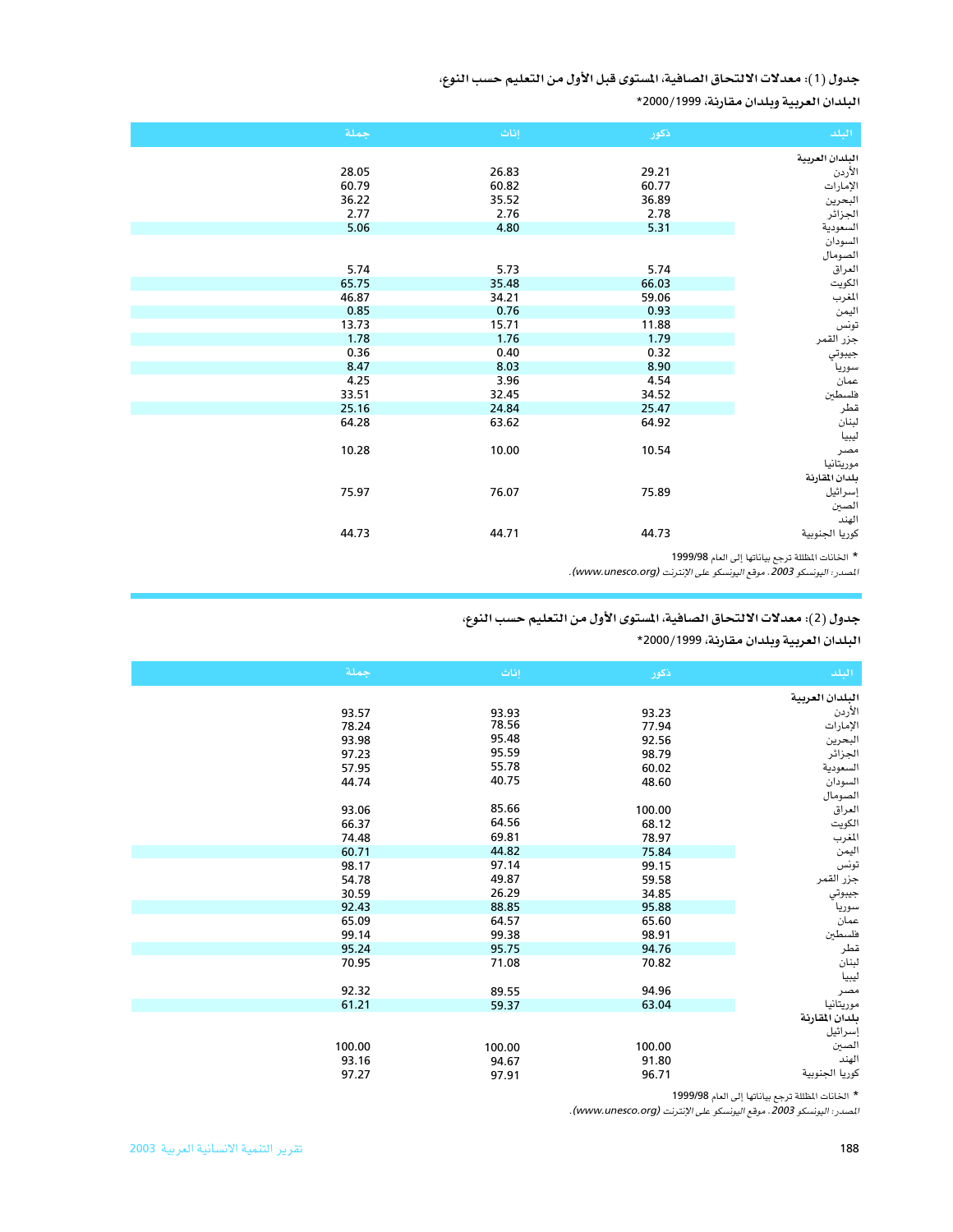جدول (3): معدلات الالتحاق الصافية، المستوى الثاني من التعليم حسب النوع،

البلدان العربية وبلدان مقارنة، 2000/1999\*

| جملة  | إناث  | ذكور  | البلد           |
|-------|-------|-------|-----------------|
|       |       |       | البلدان العربية |
| 75.87 | 78.46 | 73.40 | الأردن          |
| 67.46 | 72.14 | 63.38 | الإمارات        |
| 81.64 | 86.63 | 76.93 | البحرين         |
| 58.52 | 59.83 | 57.26 | الجزائر         |
|       |       |       | السعودية        |
|       |       |       | السودان         |
|       |       |       | الصومال         |
| 32.99 | 26.04 | 39.61 | العراق          |
| 49.72 | 50.23 | 49.23 | الكويت          |
| 29.94 | 27.04 | 32.74 | المغرب          |
| 36.98 | 21.07 | 52.08 | اليمن           |
| 67.86 | 69.95 | 65.86 | تونس            |
|       |       |       | جزر القمر       |
|       |       |       | جيبوتي          |
| 37.59 | 35.92 | 39.21 | سوريا           |
| 58.54 | 58.77 | 58.32 | عمان            |
| 76.90 | 79.27 | 74.65 | فلسطين          |
| 78.01 | 81.64 | 74.55 | قطر             |
| 70.24 | 73.34 | 67.21 | لبنان           |
|       |       |       | ليبيا           |
| 79.03 | 76.65 | 81.29 | مصر             |
|       |       |       | موريتانيا       |
|       |       |       | بلدان المقارنة  |
| 88.08 | 88.86 | 87.35 | إسرائيل         |
|       |       |       | الصين           |
|       |       |       | الهند           |
| 94.35 | 94.24 | 94.46 | كوريا الجنوبية  |

\* الخانات المظللة ترجع بياناتها إلى العام 1999/98

المصدر: اليونسكو 2003 . موقع اليونسكو على الإنترنت (www.unesco.org).

## جدول (4): معدلات الالتحاق الإجمالية، المستوى الثالث من التعليم حسب النوع،

البلدان العربية وبلدان مقارنة، 1999/2000\*

| جملة  | إناث  | ذكور  | البلد           |
|-------|-------|-------|-----------------|
|       |       |       | البلدان العربية |
| 28.62 | 36.03 | 26.76 | الأردن          |
| 12.10 |       |       | الإمارات        |
| 25.20 | 31.13 | 19.60 | البحرين         |
| 14.98 |       |       | الجزائر         |
| 22.44 | 53.52 | 19.59 | السعودية        |
| 6.85  | 65.6  | 7.14  | السودان         |
|       |       |       | الصومال         |
| 13.57 | 94.9  | 17.46 | العراق          |
| 21.08 | 89.92 | 13.01 | الكويت          |
| 9.34  | 40.8  | 10.59 | المغرب          |
| 10.77 | 85.4  | 16.65 | اليمن           |
| 19.30 | 00.91 | 19.58 | تونس            |
| 1.09  | 29.0  | 1.26  | جزر القمر       |
| 0.36  | 33.0  | 0.39  | جيبوتي          |
| 6.09  |       |       | سوريا           |
|       |       |       | عمان            |
| 25.95 | 98.42 | 26.96 | فلسطين          |
| 27.66 | 61.64 | 13.68 | قطر             |
| 36.67 | 51.83 | 35.22 | لبنان           |
| 51.17 | 85.05 | 51.74 | ليبيا           |
| 39.00 |       |       | مصر             |
| 5.60  |       |       | موريتانيا       |
|       |       |       | بلدان المقارنة  |
| 50.30 | 83.95 | 41.75 | إسرائيل         |
| 7.45  |       |       | الصين           |
|       |       |       | الهند           |
| 71.69 | 79.15 | 90.28 | كوريا الجنوبية  |

\* الخانات المظللة ترجع بياناتها إلى العام 1999/98<br>*المسدر: اليونسكو 2003، موقع اليونسكو على الإنترنت (www.unesco.org)*.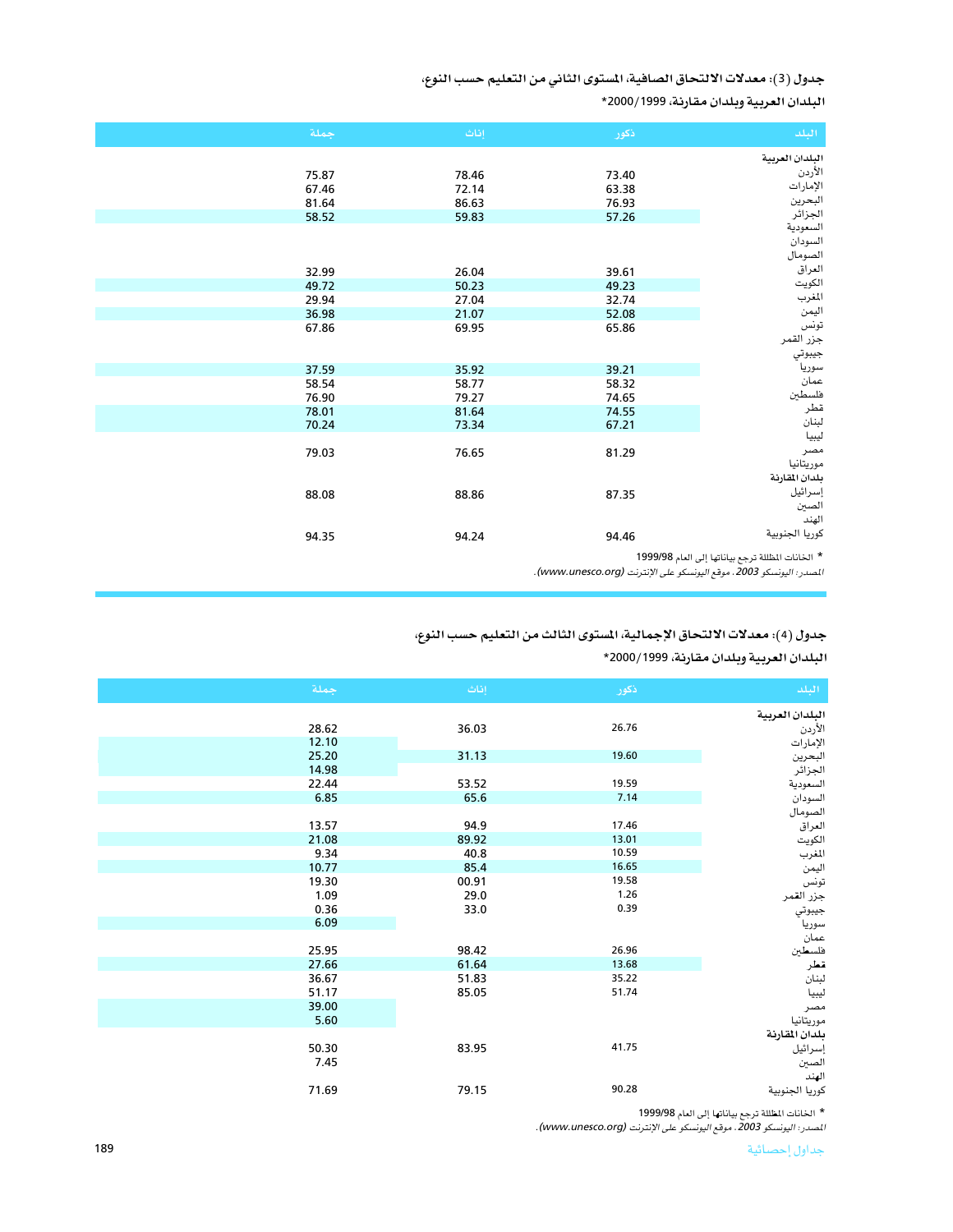### جدول (5): عدد التلاميذ للمدرس، حسب المستوى التعليمي،

البلدان العربية وبلدان مقارنة، 2000/1999\*

| المستوى الثاني | المستوى الأول | قبل المستوى الأول | البلد           |
|----------------|---------------|-------------------|-----------------|
|                |               |                   | البلدان العربية |
|                |               | 21.88             | الأردن          |
| 12.81          | 16.57         | 18.62             | الإمارات        |
| 14.27          | 17.81         | 20.97             | البحرين         |
| 18.06          | 28.40         | 26.87             | الجزائر         |
| 12.73          | 11.99         | 10.48             | السعودية        |
| 23.04          | 26.72         | 29.82             | السودان         |
|                |               |                   | الصومال         |
| 19.74          | 21.39         | 14.82             | العراق          |
| 11.01          | 13.78         | 15.70             | الكويت          |
| 16.97          | 28.76         | 18.25             | المغرب          |
| 14.11          | 29.84         | 16.55             | اليمن           |
| 19.14          | 23.21         | 20.41             | تونس            |
| 10.97          | 34.77         | 25.93             | جزر القمر       |
| 21.41          | 31.97         | 35.67             | جيبوتي          |
| 14.67          | 22.91         | 23.54             | سوريا           |
| 17.93          | 25.08         | 19.19             | عمان            |
| 31.61          | 31.07         | 22.02             | فلسطين          |
| 10.16          | 13.12         | 29.05             | قطر             |
| 11.81          | 18.69         | 14.38             | لبنان           |
| 7.08           | 8.44          | 8.36              | ليبيا           |
| 16.95          | 22.98         | 24.00             | مصر             |
| 26.79          | 44.99         |                   | موريتانيا       |
|                |               |                   | بلدان المقارنة  |
| 10.37          | 13.39         |                   | إسرائيل         |
| 17.11          | 19.78         | 26.66             | الصين           |
|                | 43.00         |                   | الهند           |
| 22.13          | 32.23         | 23.82             | كوريا الجنوبية  |

\* الخانات المظللة ترجع بياناتها إلى العام 1999/98

المصدر: اليونسكو 2003. موقع اليونسكو على الإنترنت (www.unesco.org).

### جدول (6): الإنفاق العام على التعليم كنسبة من الدخل القومي الإجمالي،

البلدان العربية وبلدان مقارنة، 1999/2000\*

| $\gamma_{\rm c}$ | البلد                                                    |
|------------------|----------------------------------------------------------|
|                  | البلدان العربية                                          |
| 5.09             |                                                          |
|                  | الأردن<br>الإمارات                                       |
| 3.66             | البحرين<br>الجزائر                                       |
|                  |                                                          |
| 9.27             | السعودية                                                 |
|                  | السودان                                                  |
|                  | الصومال                                                  |
|                  | العراقي                                                  |
|                  | الكويت                                                   |
| 5.19             | المغرب                                                   |
| 7.82             | اليمن                                                    |
| 3.50             | تونس                                                     |
| 3.40             | سوسس<br>جزر القمر<br>سوريا<br>عمان<br>قطر<br>قطر<br>نبان |
| 3.53             |                                                          |
|                  |                                                          |
|                  |                                                          |
|                  |                                                          |
| 1.92             |                                                          |
|                  | ليبيا                                                    |
| 4.05             | مصر                                                      |
| 4.52             | موريتانيا                                                |
|                  | بلدان المقارنة                                           |
| 7.61             | إسرائيل                                                  |
| 2.12             | الصبن                                                    |
| 2.88             | الهند                                                    |
| 3.80             | كوريا الجنوبية                                           |

\* الخانات المظللة ترجع بياناتها إلى العام 1999/98<br>*ا*لمس*در: اليونسكو 2003، موقع اليونسكو على الإنترنت (www.unesco.org).*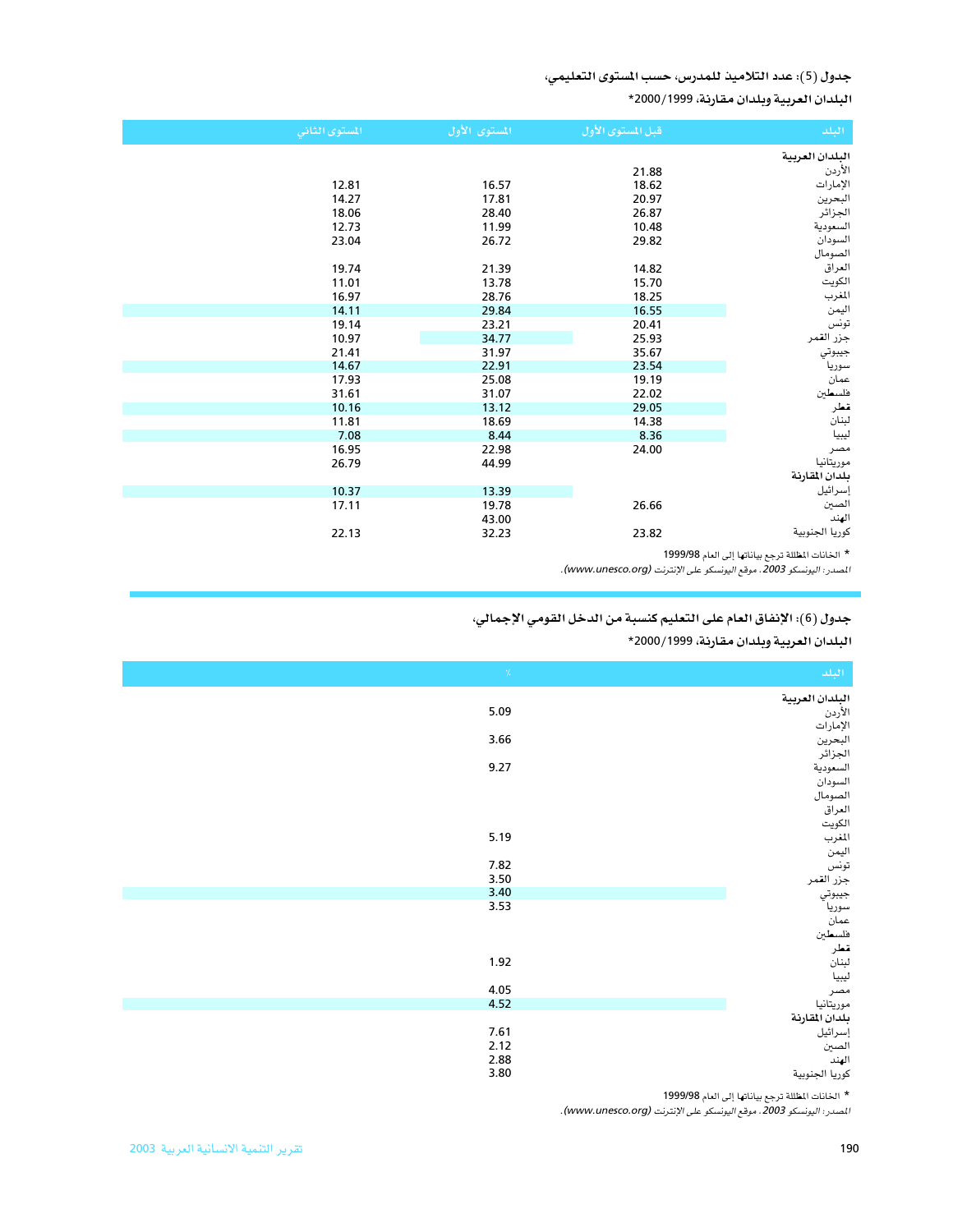جدول (7): التوزيع النسبي لطلبة التعليم العالي (%) حسب التصنيف الدولي لستويات التعليم العالي، البلدان العربية وبلدان مقارنة، 2000/1999\*

| البلدان العربية<br>الأردن<br>0.28<br>78.83<br>20.89<br>الإمارات<br>0.00<br>0.00<br>100.00<br>0.00<br>البحرين<br>94.48<br>5.52<br>الجزائر<br>السعودية<br>2.53<br>4.67<br>92.80<br>السودان<br>الصومال<br>العراق<br>الكويت<br>1.66<br>0.00<br>98.34<br>92.76<br>المغرب<br>5.19<br>2.06<br>اليمن<br>0.01<br>14.92<br>85.07<br>تونس<br>5.74<br>10.84<br>83.42<br>جزر القمر<br>0.00<br>64.29<br>35.71<br>جيبوتي<br>0.00<br>31.05<br>68.95<br>سوريا<br>عمآن |
|------------------------------------------------------------------------------------------------------------------------------------------------------------------------------------------------------------------------------------------------------------------------------------------------------------------------------------------------------------------------------------------------------------------------------------------------------|
|                                                                                                                                                                                                                                                                                                                                                                                                                                                      |
|                                                                                                                                                                                                                                                                                                                                                                                                                                                      |
|                                                                                                                                                                                                                                                                                                                                                                                                                                                      |
|                                                                                                                                                                                                                                                                                                                                                                                                                                                      |
|                                                                                                                                                                                                                                                                                                                                                                                                                                                      |
|                                                                                                                                                                                                                                                                                                                                                                                                                                                      |
|                                                                                                                                                                                                                                                                                                                                                                                                                                                      |
|                                                                                                                                                                                                                                                                                                                                                                                                                                                      |
|                                                                                                                                                                                                                                                                                                                                                                                                                                                      |
|                                                                                                                                                                                                                                                                                                                                                                                                                                                      |
|                                                                                                                                                                                                                                                                                                                                                                                                                                                      |
|                                                                                                                                                                                                                                                                                                                                                                                                                                                      |
|                                                                                                                                                                                                                                                                                                                                                                                                                                                      |
|                                                                                                                                                                                                                                                                                                                                                                                                                                                      |
|                                                                                                                                                                                                                                                                                                                                                                                                                                                      |
|                                                                                                                                                                                                                                                                                                                                                                                                                                                      |
|                                                                                                                                                                                                                                                                                                                                                                                                                                                      |
| فلسطين<br>0.00<br>7.24<br>92.76                                                                                                                                                                                                                                                                                                                                                                                                                      |
| قطر                                                                                                                                                                                                                                                                                                                                                                                                                                                  |
| لبنان<br>0.70<br>10.47<br>88.83                                                                                                                                                                                                                                                                                                                                                                                                                      |
| ليبيا<br>2.50<br>32.56<br>64.94                                                                                                                                                                                                                                                                                                                                                                                                                      |
| 0.68<br>94.92<br>4.40<br>مصر                                                                                                                                                                                                                                                                                                                                                                                                                         |
| موريتانيا                                                                                                                                                                                                                                                                                                                                                                                                                                            |
| بلدان المقارنة                                                                                                                                                                                                                                                                                                                                                                                                                                       |
| إسرائيل<br>2.60<br>19.65<br>77.75                                                                                                                                                                                                                                                                                                                                                                                                                    |
| الصين<br>0.73<br>47.49<br>51.77                                                                                                                                                                                                                                                                                                                                                                                                                      |
| الهند                                                                                                                                                                                                                                                                                                                                                                                                                                                |
| كوريا الجنوبية<br>1.02<br>40.29<br>58.69                                                                                                                                                                                                                                                                                                                                                                                                             |

\* الخانات المظللة ترجع بياناتها إلى العام 1999/98<br>*المصدر: اليونسكو 2003، موقع اليونسكو على الإنترنت (www.unesco.org).* 

### جدول (8): نسبة الإناث بين طلبة التعليم العالي (%) حسب التصنيف الدولي لستويات التعليم العالي،

البلدان العربية وبلدان مقارنة، 2000/1999\*

| نسبة الإناث في التعليم العالي | الدرجات العليا | الدرجة الجامعية الأولى | أقل من الدرجة الجامعية الأولى | الملد              |
|-------------------------------|----------------|------------------------|-------------------------------|--------------------|
|                               |                |                        |                               | البلدان العربية    |
| 51.41                         | 24.62          | 67.98                  | 47.11                         | الأردن             |
|                               |                |                        |                               | الإمارات           |
| 60.01                         |                |                        |                               | البحرين            |
|                               |                |                        |                               | الجزائر            |
| 55.93<br>47.20                | 36.66          | 94.78                  | 55.64                         | السعودية           |
|                               |                |                        |                               | السودان<br>الصومال |
| 34.05                         |                |                        |                               | العراق             |
| 67.66                         | 53.64          |                        | 67.96                         | الكويت             |
| 42.30                         | 31.12          | 33.05                  | 43.13                         | المغرب             |
| 20.75                         | 6.25           | 13.26                  | 22.07                         | اليمن              |
| 48.29                         | 49.28          | 40.13                  | 49.28                         | تونس               |
| 41.88                         |                | 56.47                  | 33.77                         | جزر القمر          |
| 46.84                         |                | 57.25                  | 23.73                         | جيبوتي             |
|                               |                |                        |                               | سورية              |
|                               |                |                        |                               | عمان               |
| 46.52                         | 20.00          | 53.69                  | 45.96                         | فلسطين             |
| 71.85<br>51.72                | 32.39          | 39.22                  | 53.35                         | قعلر               |
| 48.62                         | 41.98          | 45.23                  | 50.59                         | لبنان              |
|                               |                |                        |                               | ليبيا              |
|                               |                |                        |                               | مصر<br>موريتانيا   |
|                               |                |                        |                               | بلدان المقارنة     |
| 57.30                         | 51.11          | 54.88                  | 58.12                         | إسرائيل            |
|                               | 22.10          |                        |                               | الصين              |
|                               |                |                        |                               | الهند              |
| 35.18                         | 23.83          | 35.57                  | 35.10                         | كوريا الجنوبية     |

\* الخانات المظللة ترجع بياناتها إلى العام 1999/98

المصدر: اليونسكو 2003. موقع اليونسكو على الإنترنت (www.unesco.org).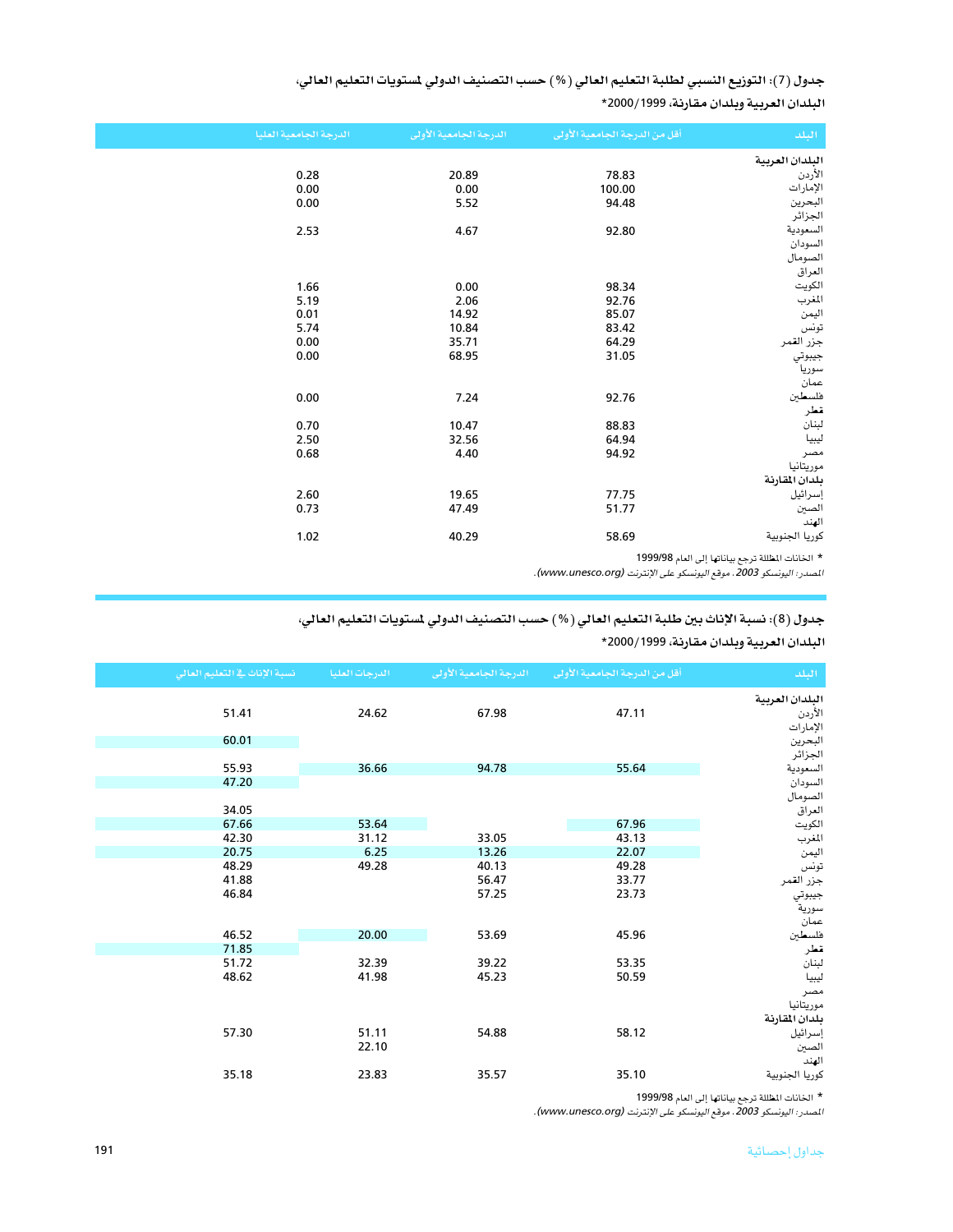| جدول (9): متوسط سنوات التعليم (السكان البالغون 25 سنة فأكبر) حسب النوع، بلدان عربية وثلاثة نمور آسيوية، 1960-2000 |  |  |
|-------------------------------------------------------------------------------------------------------------------|--|--|
|-------------------------------------------------------------------------------------------------------------------|--|--|

| النوع   | البلد/المنطقة                     | 1960 | 1965 | 1970 | 1975 | 1980 | 1985 | 1990  | 1995  | 2000  |
|---------|-----------------------------------|------|------|------|------|------|------|-------|-------|-------|
| ذكور    | الأردن                            | 2.11 | 2.58 | 3.36 | 4.11 | 4.13 | 5.33 | 6.72  | 7.31  | 8.34  |
|         | البحرين                           | 1.73 | 1.86 | 2.37 | 3.20 | 3.52 | 4.12 | 5.05  | 5.75  | 6.27  |
|         | الجزائر                           | 1.19 | 0.50 | 1.53 | 1.77 | 2.34 | 2.97 | 3.95  | 4.93  | 5.74  |
|         | السودان                           | 0.54 | 0.58 | 0.67 | 0.82 | 1.02 | 1.49 | 1.85  | 2.20  | 2.47  |
|         | العراق                            | 0.35 | 0.64 | 1.19 | 2.03 | 2.70 | 3.38 | 4.45  | 5.15  | 5.41  |
|         | الكويت                            | 2.26 | 2.34 | 3.34 | 3.43 | 4.60 | 5.26 | 6.06  | 6.68  | 7.19  |
|         | تونس                              | 0.94 | 1.13 | 1.48 | 1.85 | 2.83 | 3.50 | 4.06  | 4.60  | 5.14  |
|         | سوريا                             | 1.62 | 2.13 | 2.66 | 3.37 | 4.26 | 5.06 | 5.92  | 6.75  | 7.12  |
|         | مصر                               | 0.00 | 0.30 | 1.16 | 2.02 | 3.12 | 4.22 | 4.91  | 5.58  | 6.32  |
|         | هونج كونج                         | 6.65 | 6.78 | 6.82 | 7.13 | 7.97 | 8.53 | 9.18  | 10.00 | 10.09 |
|         | كوريا الجنوبية                    | 4.58 | 5.81 | 6.23 | 7.22 | 8.26 | 9.36 | 10.47 | 11.23 | 11.54 |
|         | تايوان                            | 4.64 | 5.23 | 5.86 | 6.27 | 7.48 | 8.07 | 8.64  | 9.04  | 9.32  |
| المتوسط | البلدان العربية                   | 0.56 | 0.67 | 1.35 | 1.95 | 2.72 | 3.57 | 4.34  | 5.01  | 5.61  |
|         | هونج كونج وكوريا الجنوبية وتايوان | 4.80 | 5.72 | 6.16 | 6.92 | 7.98 | 8.88 | 9.78  | 10.45 | 10.73 |
| إناث    | الأردن                            | 0.65 | 0.79 | 1.19 | 1.66 | 1.70 | 2.52 | 4.00  | 5.48  | 6.35  |
|         | البحرين                           | 0.89 | 0.94 | 1.08 | 1.43 | 2.36 | 3.16 | 4.56  | 5.26  | 5.81  |
|         | الجزائر                           | 0.76 | 0.79 | 0.23 | 0.49 | 0.86 | 1.32 | 2.07  | 2.89  | 3.70  |
|         | السودان                           | 0.04 | 0.04 | 0.08 | 0.15 | 0.28 | 0.42 | 0.68  | 1.05  | 1.35  |
|         | العراق                            | 0.08 | 0.16 | 0.33 | 0.62 | 0.96 | 1.29 | 1.93  | 2.83  | 3.25  |
|         | الكويت                            | 1.42 | 1.34 | 2.06 | 2.44 | 3.76 | 5.31 | 5.87  | 6.40  | 6.89  |
|         | تونس                              | 0.13 | 0.26 | 0.40 | 0.65 | 1.01 | 1.46 | 1.98  | 2.57  | 3.26  |
|         | سوريا                             | 0.35 | 0.55 | 0.67 | 0.96 | 1.44 | 2.03 | 2.79  | 3.68  | 4.38  |
|         | مصر                               | 0.00 | 0.00 | 0.01 | 0.63 | 1.33 | 1.67 | 2.24  | 2.89  | 3.76  |
|         | هونج كونج                         | 2.83 | 3.10 | 3.44 | 4.13 | 5.39 | 6.42 | 7.52  | 8.64  | 8.83  |
|         | كوريا الجنوبية                    | 2.04 | 3.16 | 3.38 | 4.38 | 5.42 | 6.76 | 8.08  | 8.99  | 9.42  |
|         | تايوان                            | 1.84 | 2.19 | 2.63 | 3.60 | 5.12 | 5.56 | 6.14  | 6.93  | 7.69  |
| المتوسط | البلدان العربية                   | 0.19 | 0.22 | 0.20 | 0.59 | 1.06 | 1.46 | 2.05  | 2.75  | 3.46  |
|         | هونج كونج وكوريا الجنوبية وتايوان | 2.06 | 2.90 | 3.18 | 4.15 | 5.33 | 6.39 | 7.48  | 8.38  | 8.88  |
| حملة    | الأردن                            | 1.40 | 1.70 | 2.29 | 2.91 | 2.93 | 3.94 | 5.39  | 6.42  | 7.37  |
|         | البحرين                           | 1.37 | 1.42 | 1.82 | 2.44 | 3.12 | 3.78 | 4.87  | 5.57  | 6.09  |
|         | الجزائر                           | 0.97 | 0.65 | 0.82 | 1.08 | 1.55 | 2.14 | 3.01  | 3.91  | 4.72  |
|         | السودان                           | 0.29 | 0.31 | 0.37 | 0.48 | 0.64 | 0.95 | 1.26  | 1.62  | 1.91  |
|         | العراق                            | 0.21 | 0.40 | 0.76 | 1.33 | 1.83 | 2.34 | 3.20  | 4.00  | 4.34  |
|         | الكويت                            | 2.59 | 2.41 | 2.88 | 3.03 | 4.29 | 5.28 | 5.99  | 6.54  | 7.05  |
|         | تونس                              | 0.54 | 0.71 | 0.91 | 1.25 | 1.92 | 2.48 | 3.02  | 3.58  | 4.20  |
|         | سوريا                             | 0.99 | 1.34 | 1.67 | 2.17 | 2.86 | 3.54 | 4.35  | 5.21  | 5.74  |
|         | مصر                               | 0.00 | 0.00 | 0.57 | 1.32 | 2.21 | 2.93 | 3.57  | 4.24  | 5.05  |
|         | هونج كونج                         | 4.74 | 4.90 | 5.11 | 5.66 | 6.73 | 7.51 | 8.37  | 9.33  | 9.47  |
|         | كوريا الجنوبية                    | 3.23 | 4.43 | 4.76 | 5.77 | 6.81 | 8.03 | 9.25  | 10.09 | 10.46 |
|         | تايوان                            | 3.32 | 3.80 | 4.39 | 5.04 | 6.37 | 6.87 | 7.44  | 8.03  | 8.53  |
| المتوسط | البلدان العربية                   | 0.38 | 0.39 | 0.76 | 1.26 | 1.88 | 2.51 | 3.20  | 3.88  | 4.54  |
|         | هونج كونج وكوريا الجنوبية وتايوان | 3.40 | 4.30 | 4.68 | 5.55 | 6.67 | 7.64 | 8.63  | 9.41  | 9.80  |
|         |                                   |      |      |      |      |      |      |       |       |       |

المصدر: ,Barro, R. J. and Jong-Wha Lee (2000)."International Data on Educational Attainment: Updates and Implications". Harvard University, الصدر: ,Barro, R. J. and Jong-Wha Lee (2000).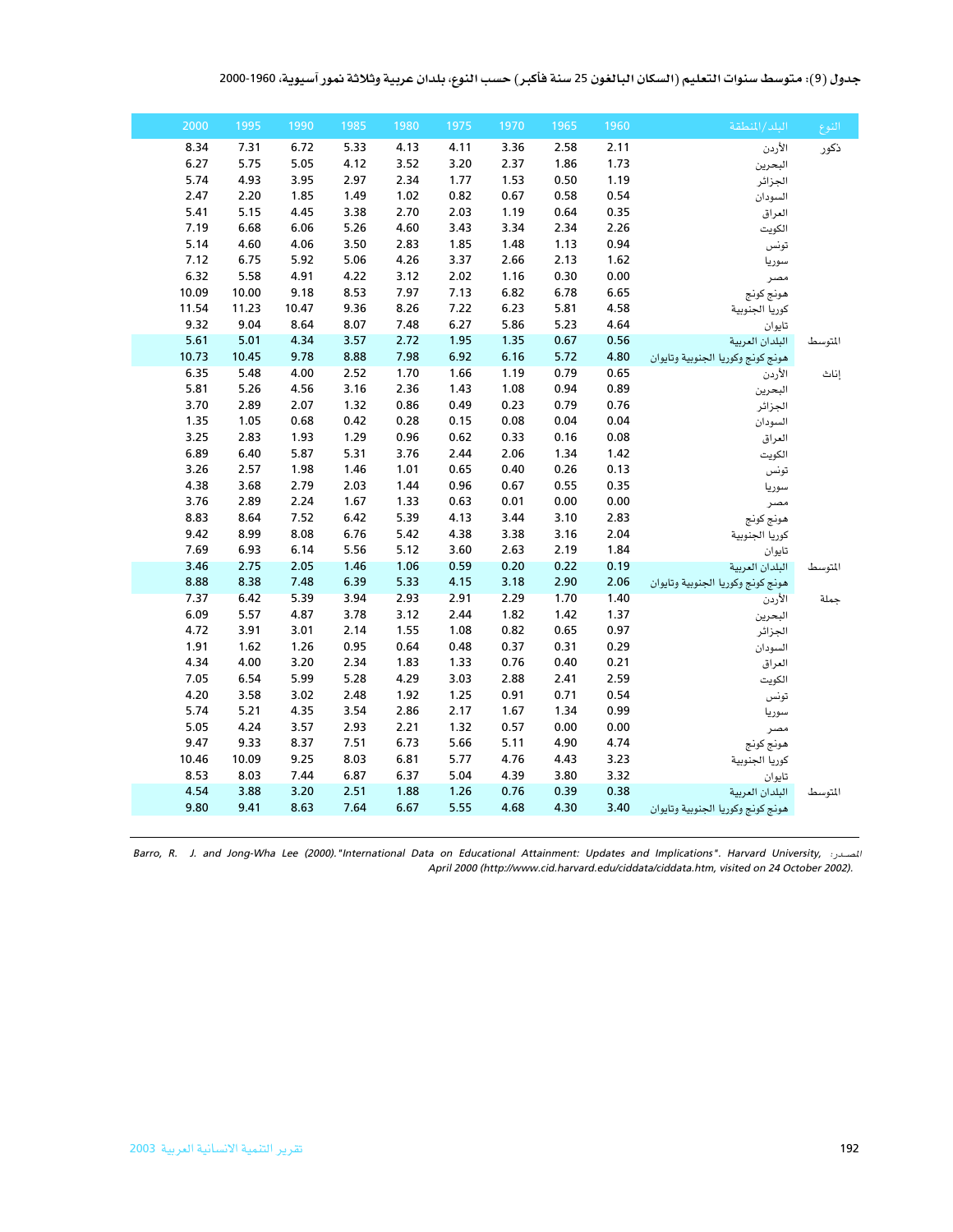## جدول (10): قيم مؤشرات رأس المال المعرية في 109 من بلدان العالم، حول العام 2000

|              | عدد            |                |                 |                   | عدد العلماء      |                |                |                       | متوسط سنوات     |                |                          |
|--------------|----------------|----------------|-----------------|-------------------|------------------|----------------|----------------|-----------------------|-----------------|----------------|--------------------------|
|              | مشتركي         | عدد            |                 | عدد طلبات         | والمهندسين       | اعدد           | اعدد           | اعددا                 | التعليم (السكان |                |                          |
| عدد          | خدمة           | خطوط           | عددالكتب        | تسجيل             | العاملين بالبحث  | أجهزة          | أجهزة          | الصحف                 | البالغون 15     |                |                          |
| حواسيب       | الهاتف         | الهاتف         | المنشورة        | براءات            | والتطوير (لكل    | التلفاز        | المذياع        | اليومية               | عاماً فأكبر)    |                |                          |
| الأنترنت     | للحمول         | الرئيسية       | (لكل مليون      | الاختراع          | مليون من         | (لكل ألف       | (لكل ألف       | .<br>(لكل أل <u>ف</u> | مرجحأ بنوعية    |                |                          |
| (لكل الف     | (لكل الف       | (لكل الف       | انسمة)،خلال     | (لكل مليون        | السكان)          | - من           | - من           | _ من                  | التحصيل         |                |                          |
| من السكان)   | من السكان)     | من السكان)     | التسعينيات      | من السكان)        | $-1990$          | السكان)        | السكان)        | السكان)               | التعليمي        |                |                          |
| $+***2000$   | *** 2000       | ***2000        | $***$           | ^**1997           | ***2000          | **1998         | **1997         | **1996                | *2000           | المجموعة       | البلد                    |
| 0.3          | 3.0            | 57.0           | 4.4             | 7.9               |                  | 105.0          | 241.0          | 38.0                  | 2.3             | عربية          | الجزائر                  |
| 7.4          | 163.0          | 213.0          | 324.1           | 158.4             | 711.0            | 289.0          | 681.0          | 123.0                 | 4.9             | أخرى           | الأرجنتين                |
| 0.8          | 5.0            | 152.0          | 135.8           | 6611.1            | 1308.0           | 218.0          | 224.0          | 23.0                  |                 | أخرى           | أرمينيا                  |
| 85.7         | 447.0          | 525.0          |                 | 2524.1            | 3320.0           | 639.0          | 1376.0         | 293.0                 | 5.7             | أخرى           | أستراليا                 |
| 59.0         | 762.0          | 467.0          |                 | 13731.4           | 1605.0           | 516.0          | 753.0          | 296.0                 | 4.4             | أخرى           | النمسا                   |
| 0.2          | 56.0           | 104.0          | 55.5            | 3038.5            | 2735.0           | 254.0          | 23.0           | 27.0                  |                 | أخرى           | أزربيجان                 |
| 0.3          | 1.0            | 4.0            |                 | 1.6               | 51.0             | $6.0$          | 50.0           | 9.0                   | 0.7             | أخرى           | بنغلاديش                 |
| 0.2          | 5.0            | 269.0          | 595.4           | 2552.5            | 2296.0           | 314.0          | 296.0          | 174.0                 |                 | أخرى           | بيلاروس                  |
| 29.4         | 525.0          | 498.0          |                 | 8494.6            | 2307.0           | 510.0          | 793.0          | 160.0                 | 5.0             | أخرى           | بلجيكا                   |
| 0.0          | 9.0            | 8.0            | 1.4             |                   | 174.0            | 10.0           | 108.0          | 2.0                   | 0.7             | أخرى           | بنين                     |
| 0.2          | 70.0           | 60.0           |                 | 14.8              | 171.0            | 116.0          | 675.0          | 55.0                  | 2.4             | أخرى           | بوليفيا                  |
| 1.5          | 123.0          | 93.0           |                 | 62.0              |                  | 20.0           | 156.0          | 27.0                  | 3.2             | أخرى           | بوتسوانا                 |
| $5.2$        | 136.0          | 182.0          | 127.3           | 187.7             | 168.0            | 316.0          | 444.0          | 40.0                  | 2.1             | أخرى           | البرازيل                 |
| 2.2          | 90.0           | 350.0          | 629.2           | 3544.3            | 1289.0           | 398.0          | 543.0          | 257.0                 |                 | أخرى           | بلغاريا                  |
| 0.3          | 2.0            | 4.0            | 0.4             |                   | 17.0             | 9.0            | 33.0           | 1.0                   |                 | أخرى           | بوركيناهاسو              |
| 0.0          | 2.0            | 3.0            |                 | 0.8               | 21.0             | 4.0            | 71.0           | 3.0                   |                 | أخرى           | بوروندي                  |
| 0.3          | 10.0           | ,6.0           | 3.5             |                   |                  | 32.0           | 163.0          | 7.0                   | 1.5             | أخرى           | الكاميرون                |
| 77.4         | 285.0          | 677.0          | 744.8           | 1767.7            | 3009.0           | 715.0          | 1077.0         | 159.0                 | 6.0             | أخرى           | كندا                     |
| 0.3          | 1.0            | 3.0            |                 |                   | 47.0             | $5.0$          | 83.0           | 2.0                   | 0.7             | أخرى           | جمهورية أفريقيا الوسطى   |
| 4.9          | 222.0          | 221.0          | 94.9            | 129.0             | 370.0            | 232.0          | 354.0          | 98.0                  | 4.0             | أخرى           | تشيلي                    |
| 0.1          | 66.0           | 112.0          |                 | 48.1              | 459.0            | 272.0          | ئ333.0         |                       | 4.7             | مقارنة         | الصين                    |
| 1.1          | 53.0           | 169.0          | 125.9           | 29.9              |                  | 217.0          | 581.0          | 46.0                  | 2.0             | أخرى           | كولومبيا                 |
| 0.3          | 24.0           | 7.0            |                 |                   | 34.0             | 12.0           | 124.0          | 8.0                   | 2.2             | أخرى           | الكونغو                  |
|              |                |                |                 | 0.6               |                  |                |                |                       |                 |                | جمهورية الكونغو          |
| 0.3<br>1.9   | 0.3<br>52.0    | 0.3<br>249.0   | 2.2<br>366.0    |                   | 533.0            | 135.0<br>387.0 | 375.0<br>271.0 | 3.0<br>94.0           | 1.3<br>3.1      | أخرى<br>أخرى   | الديمقراطية<br>كوستاريكا |
| 3.7          | 231.0          | 365.0ز         | 694.7           | 151.5             | 1494.0           | 272.0          | 336.0          | 115.0                 |                 | أخرى           | كرواتيا                  |
| 15.4         | 424.0          | 378.0          | 1218.5          | 2968.6            | 1317.0           | 447.0          | 803.0          | 254.0                 |                 | أخرى           | جمهورية التشيك           |
| 62.9         | 631.0          | 720.0          |                 | 2727.4 20577.6    | 3240.0           | 585.0          | 1141.0         | 309.0                 | 4.6             | أخرى           | الدنمارك                 |
| 0.9          | 82.0           | 105.0          | 120.6ب          |                   |                  | 95.0           | 178.0          | 52.0                  | 2.1             | أخرى           | الجمهورية الدومينيكية    |
| 0.3          | 38.0           | 100.0          | 83.3            | 24.6              | 140.0            | 293.0          | 419.0          | 70.0                  | 3.3             | أخرى           | إكوادور                  |
| 0.3          | 21.0           | 86.0           | 20.8            | 17.8              | 493.0            | 122.0          | 324.0          | 40.0                  | 2.3             | عربية          | مصر                      |
| 0.1          | 118.0          | 100.0          | 105.2           | 10.6              | 19.0             | 675.0          | 464.0          | 48.0                  | 2.2             | أخرى           | السلفادور                |
| 28.4         | 387.0          | 363.0          |                 | 2332.1 19031.4    | 2164.0           | 480.0          | 693.0          | 174.0                 |                 | أخرى           | إيستونيا                 |
| 0.3          | 0.3            | 4.0            | 7.1             | 0.1               |                  | 5.0            | 195.0          | 1.0                   |                 | أخرى           | إثيوبيا                  |
| 102.3        | 720.0          | 550.0          |                 | 2533.3 21045.6    |                  | 640.0          | 1496.0         | 455.0                 | 5.2             | أخرى           | فنلندا                   |
| 19.1         | 493.0          | 579.0          | 660.2           | 1902.6            | 2686.0           | 601.0          | 937.0          | 218.0                 | 3.9             | أخرى           | فرنسا                    |
| 24.8         | 586.0          | 611.0          | 951.7           | 2141.4            | 2873.0           | 580.0          | 948.0          | 311.0                 | $5.2$           | أخرى           | ألمانيا                  |
| 0.3          | 6.0            | 12.0           | 0.4             | 1767.0            |                  | 99.0           | 238.0          | 14.0                  | 1.6             | أخرى           | غانا                     |
| 10.5         | 557.0          | 532.0          | 383.7           | 7777.6            | 1045.0           | 466.0          | 477.0          | 153.0                 | 4.1             | أخرى           | اليونان                  |
| 0.5          | 61.0           | 57.0           |                 | 11.8              | 103.0            | 126.0          | 79.0           | 33.0                  | 1.5             | أخرى           | جواتيمالا                |
| 0.3          | 3.0ز           | 9.0            | 42.0            | 1.1               |                  | 5.0            | 55.0           | 3.0                   | 0.8             | أخرى           | هايتي                    |
| 0.3          | 24.0           | 46.0           | 4.1             | 21.3              |                  | 90.0           | 386.0          | 55.0                  | 2.0             | أخرى           | هندوراس                  |
| 34.3         | 809.0          | 583.0          |                 | 345.7             | 93.0             | 431.0          | 684.0          | 792.0                 | 5.1             | مقارنة         | هونج كونج                |
| 10.4         | 302.0          | 372.0          | 1035.2          | 3010.5            | 1249.0           | 437.0          | 689.0          | 186.0                 | 4.8             | أخرى           | المجر                    |
| 0.3          | 4.0            | 32.0           | 14.0            | 10.1              | 158.0            | 69.0           | 121.0          |                       | 2.1             | مقارنة         | الهند                    |
| 0.1          | 17.0           | 31.0           | 0.6             | 21.3              |                  | 136.0          | 156.0          | 24.0                  | 2.1             | أخرى           | إندونيسيا                |
| 0.3          | 15.0           | 149.0          | 210.3           | $6.0$             | 590.0            | 157.0          | 265.0          | 28.0                  | 2.3             | أخرى           | إيران                    |
| 29.7<br>29.5 | 658.0<br>702.0 | 420.0<br>482.0 | 328.2           | 21955.3<br>5057.3 | 2132.0<br>1570.0 | 403.0<br>318.0 | 699.0<br>520.0 | 150.0<br>290.0        | 4.8<br>5.7      | أخرى           | أيرلندا                  |
| 17.8         | 737.0          | 474.0          | 562.9           | 1589.7            | 1322.0           | 486.0          | 878.0          | 104.0                 | 4.8             | مقارنة<br>أخرى | إسرائيل                  |
| 36.5         | 526.0          |                | 586.0 ج د 586.0 | 3288.5            | 4960.0           | 707.0          | 955.0          | 578.0                 | 5.4             | أخرى           | إيطاليا<br>اليابان       |
| 0.1          | 58.0           | 92.0           | 5.1             |                   |                  | 52.0           | 287.0          | 58.0                  | 3.4             | عربية          | الأردن                   |
|              |                |                |                 |                   |                  |                |                |                       |                 |                |                          |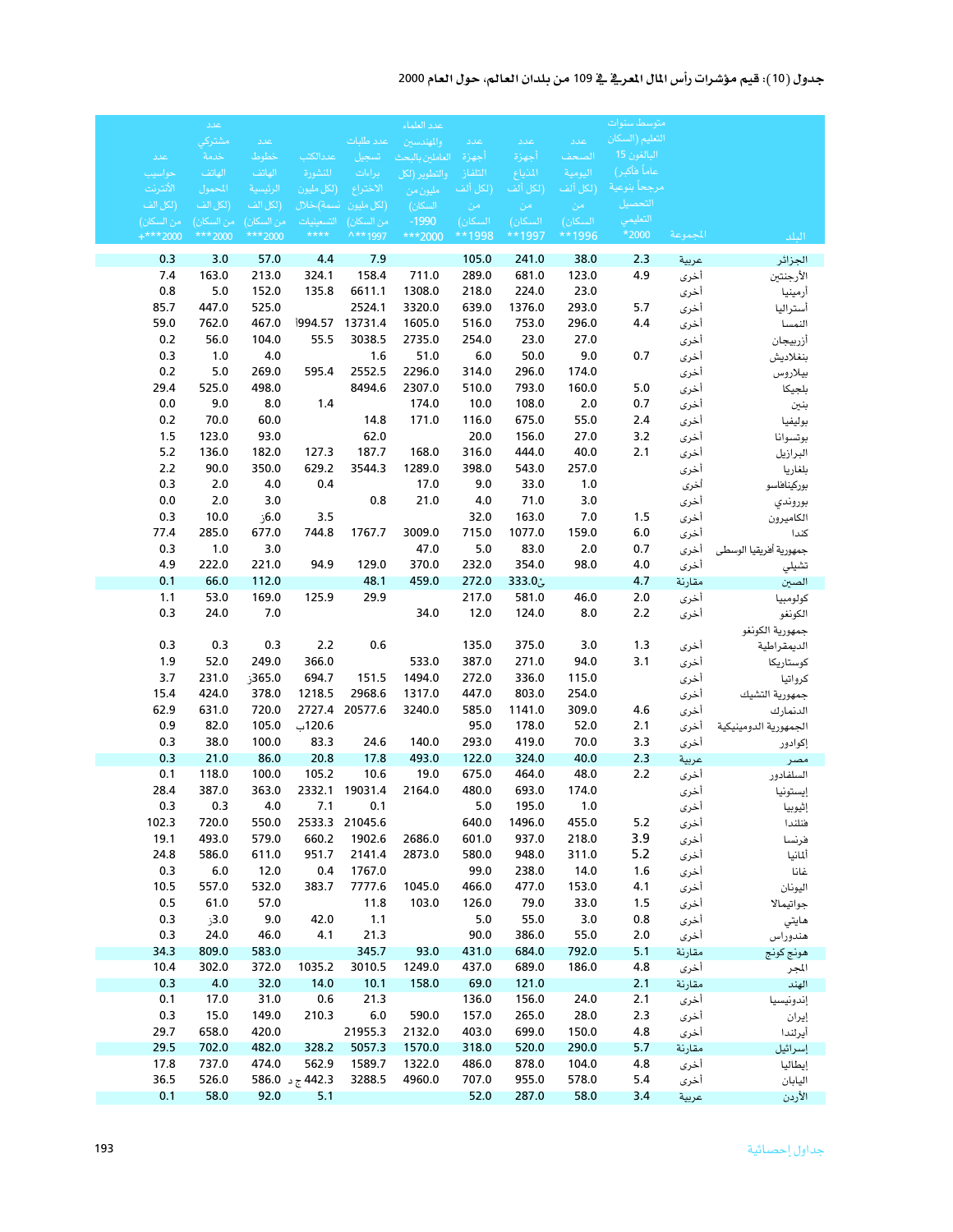|                                 | عدد                     |                |                          |                           | عدد العلماء        |                  |                         |                         | متوسط سنوات                          |               |                                 |
|---------------------------------|-------------------------|----------------|--------------------------|---------------------------|--------------------|------------------|-------------------------|-------------------------|--------------------------------------|---------------|---------------------------------|
|                                 | مشتركي                  | عدد            |                          | عدد طلبات                 | والمهندسين         | عدد              | عدد                     | عدد                     | التعليم (السكان                      |               |                                 |
| عدد                             | خدمة                    | خطوط           | عددالكت                  | تسجيل                     | العاملين بالبحث    | أجهزة            | أجهزة                   | الصحف                   | البالغون 15                          |               |                                 |
| حواسيب                          | الهاتف                  | الهاتف         | المنشورة                 | براءات                    | والتطوير (لكل      | التلفاز          | المذياع                 | اليومية                 | عاماً فأكبر)<br>مرجحا بنو <u>عية</u> |               |                                 |
| الأنترنت                        | المحمول                 | الرئيسية       | (لكل مليون               | الاختراع                  | مليون من           | (لكل ألف         | (لكل ألف                | (لكل ألف                | التحصيل                              |               |                                 |
| (لكل الف<br>من السكا <u>ن)،</u> | (لكل الف<br>من السكان)، | (لكل الف       | نسمة)،خلال<br>التسعينيات | (لكل مليون<br>من السكان)، | السكان)<br>$-1990$ | ِ من<br>السكان)، | - من<br><u>السكان)،</u> | - من<br><u>السكان)،</u> | التعليمي                             |               |                                 |
| $+***2000$                      | *** 2000                | *** 2000       | $***$                    | ^** 1997                  | ***2000            | **1998           | **1997                  | **1996                  | *2000                                | المجموعة      | الىلد                           |
| 0.1                             | 4.0                     | 10.0           |                          | 1627.4                    |                    | 21.0             | 104.0                   | 9.0                     | 1.8                                  | أخرى          | كينيا                           |
| 8.5                             | 567.0                   | 464.0          | 652.8ج د                 | 2783.3                    | 2139.0             | 346.0            | 1033.0                  | 393.0                   | 6.2                                  | مقارنة        | كوريا الجنوبية                  |
| 1.8                             | 249.0                   | 244.0          | 115.3                    |                           | 214.0              | 491.0            | 660.0                   | 374.0                   | 2.9                                  | عربية         | الكويت                          |
| 0.4                             | 2.0                     | 77.0           | 85.7                     | 5123.1                    | 574.0              | 45.0             | 112.0                   | 15.0                    |                                      | أخرى          | كيرجستان                        |
| 10.7                            | 166.0                   | 303.0          | 907.5                    | 11259.6                   | 1090.0             | 492.0            | 710.0                   | 247.0                   |                                      | أخرى          | لاتفيا                          |
| 0.3                             | 10.0                    | 10.0           |                          | 24741.5                   |                    | 25.0             | 49.0                    | 8.0                     | 1.8                                  | أخرى          | ليسوتو                          |
| 4.8                             | 142.0                   | 321.0          | 1107.3                   | 7242.7                    | 2031.0             | 459.0            | 513.0                   | 93.0                    |                                      | أخرى          | ليتوانيا                        |
| 0.8                             | 57.0                    | 255.0          |                          | 13076.5                   | 387.0              | 250.0            | 200.0                   | 21.0                    |                                      | أخرى          | مقدونيا                         |
| 0.3                             | 4.0                     | 3.0            | 6.8                      | 1635.9<br>4418.9          | 12.0               | 21.0             | 192.0                   | 5.0                     |                                      | أخرى          | مدغشقر                          |
| 0.3<br>3.1                      | 5.0<br>213.0            | 4.0<br>199.0   | 229.0                    | 290.6                     | 154.0              | 2.0<br>166.0     | 249.0<br>420.0          | 3.0<br>158.0            | 1.4<br>3.5                           | أخرى          | ملاوي                           |
| 0.3                             | 1.0                     | 3.0            | 2.9                      |                           |                    | 12.0             | 54.0                    | 1.0                     | 0.3                                  | أخرى<br>أخرى  | ماليزيا                         |
| 5.7                             | 142.0                   | 125.0          | 70.3                     | 363.3                     | 213.0              | 261.0            | 325.0                   | 97.0                    | 3.8                                  | أخرى          | مالي<br>المكسيك                 |
| 0.4                             | 32.0                    | 133.0          | 271.2                    | 5889.5                    | 334.0              | 297.0            | 740.0                   | 60.0                    |                                      | أخرى          | مالدوها                         |
| 0.1                             | 45.0                    | 56.0           |                          | 10553.2                   | 468.0              | 63.0             | 151.0                   | 27.0                    |                                      | أخرى          | منغوليا                         |
| 0.1                             | 83.0                    | 50.0           | 13.0                     | 10.9                      |                    | 160.0            | 241.0                   | 26.0                    |                                      | عربية         | المغرب                          |
| 0.3                             | 0.3                     | 6.0            | 4.8                      |                           |                    | 7.0              | 95.0                    | 10.0                    | 0.8                                  | أخرى          | بورما                           |
| 101.9                           | 670.0                   | 618.0          |                          | 5699.9                    | 2490.0             | 543.0            | 978.0                   | 306.0                   | 5.0                                  | أخرى          | هولندا                          |
| 90.6                            | 563.0                   | 500.0          | 1422.4                   | 9246.6                    | 2197.0             | 508.0            | 990.0                   | 216.0                   | 5.8                                  | أخرى          | نيوزيلندا                       |
| 0.3                             | 18.0                    | 31.0           |                          |                           | 203.0              | 190.0            | 285.0                   | 30.0                    | 1.9                                  | أخرى          | نيكاراغوا                       |
| 0.3                             | 0.3                     | $4.0$          | 11.5                     |                           | 15.0               | 66.0             | 223.0                   | 24.0                    |                                      | أخرى          | نيجيريا                         |
| 101.1                           | 751.0                   | 532.0          | 1107.8                   | 7112.7                    | 4095.0             | 579.0            | 915.0                   | 588.0                   | 5.9                                  | أخرى          | النرويج                         |
| 0.3                             | 2.0                     | 22.0           |                          | 5.7                       | 78.0               | 88.0             | 98.0                    | 23.0                    | 1.6                                  | أخرى          | باكستان                         |
| 5.4                             | 145.0                   | 151.0          |                          | 59.7                      |                    | 187.0            | 299.0                   | 62.0                    | 4.7                                  | أخرى          | بنما                            |
| 0.4<br>0.3                      | 50.0<br>84.0            | 67.0<br>40.0   | 75.6<br>18.2             | 31.3<br>47.1              | 229.0<br>156.0     | 144.0<br>108.0   | 273.0                   | 0.0<br>79.0             | 4.0                                  | أخرى          | بيرو                            |
| 8.8                             | 174.0                   | 282.0          | 497.2                    | 843.0                     | 1460.0             | 413.0            | 159.0<br>523.0          | 113.0                   | 4.6<br>5.2                           | أخرى<br>أخرى  | الفلبين<br>بولندا               |
| 6.2                             | 665.0                   | 430.0          | 218.6                    | 10668.7                   | 1583.0             | 542.0            | 304.0                   | 75.0                    | 2.6                                  | أخرى          | البرتغال                        |
| 1.9                             | 112.0                   | 175.0          | 351.5                    | 1297.1                    | 1393.0             | 233.0            | 319.0                   | 300.0                   |                                      | أخرى          | رومانيا                         |
| 2.2                             | 22.0                    | 218.0          | 249.1                    | 331.4                     | 3397.0             | 420.0            | 418.0                   | 105.0                   |                                      | أخرى          | روسيا                           |
| 0.2                             | 64.0                    | 137.0          | 186.2                    | 52.1                      |                    | 262.0            | 321.0                   | 57.0                    |                                      |               | المملكة العربية السعودية عربية  |
| 0.2                             | 26.0                    | 22.0           |                          |                           | 2.0                | 41.0             | 142.0                   | 5.0                     | 0.7                                  | أخرى          | السنغال                         |
| 0.3                             | 2.0                     | 4.0            |                          | 2160.5                    |                    | 13.0             | 253.0                   | 4.0                     | 0.7                                  | أخرى          | سيراليون                        |
| 45.2                            | 684.0                   | 484.0          |                          | 9413.8                    | 2182.0             | 348.0            | 822.0                   | 360.0                   | 4.2                                  | أخرى          | سنغافورة                        |
| 7.0                             | 205.0                   | 314.0          | 583.9                    | 5223.5                    | 1706.0             | 402.0            | 580.0                   | 185.0                   |                                      | أخرى          | سلوفاكيا                        |
| 11.0                            | 612.0                   | 386.0          |                          | 1725.0 13723.5            | 2161.0             | 356.0            | 406.0                   | 199.0                   |                                      | أخرى          | سلوفينيا                        |
| 4.4                             | 190.0                   | 114.0          | 125.1                    |                           | 992.0              | 125.0            | 317.0                   | 32.0                    | 2.1                                  | أخرى          | جنوب أفريقيا                    |
| 11.3                            | 609.0                   | 421.0          | 1483.1                   | 2851.3                    | 1562.0             | 506.0            | 333.0                   | 100.0                   | 3.5                                  | أخرى          | أسبانيا                         |
| 0.1                             | 23.0                    | 40.0           | 246.3                    | 1397.0<br>1425.8 13068.2  | 188.0              | 92.0             | 209.0                   | 29.0                    | 3.6                                  | أخرى          | سيريلانكا                       |
| 67.3<br>36.7                    | 717.0<br>644.0          | 682.0<br>727.0 |                          | 2537.9 15673.9            | 4507.0<br>3058.0   | 531.0<br>535.0   | 932.0<br>1000.0         | 445.0<br>337.0          | 5.8<br>5.4                           | أخرى          | السويد                          |
| 0.3                             | 2.0                     | 103.0          |                          |                           | 29.0               | 70.0             | 278.0                   | 20.0                    | 2.4                                  | أخرى<br>عربية | سويسرا<br>سورية                 |
| 0.3                             | 0.3                     | 36.0           | 1.5                      | 4059.8                    | 660.0              | 285.0            | 142.0                   | 20.0                    |                                      | أخرى          | طاجكستان                        |
| 1.1                             | 50.0                    | 92.0           | 129.7                    | 86.7                      | 102.0              | 236.0            | 232.0                   | 63.0                    | 3.3                                  | أخرى          | تايلاند                         |
| 0.3                             | 11.0                    | 9.0            | 1.1                      |                           | 102.0              | 18.0             | 218.0                   | 4.0                     | 1.4                                  | أخرى          | توجو                            |
| 0.3                             | 6.0ز                    | 90.0ز          | 132.6                    | 18.3                      | 124.0              | 198.0            | 223.0                   | 31.0                    | 2.1                                  | عربية         | تونس                            |
| 1.1                             | 246.0                   | 280.0          | 43.8                     | 423.1                     | 303.0              | 286.0            | 180.0                   | 111.0                   | 2.2                                  | أخرى          | تركيا                           |
| 0.3                             | 8.0                     | 3.0            | 12.4                     | 2135.6                    | 25.0               | 27.0             | 128.0                   | $2.0$                   | 1.5                                  | أخرى          | أوغندا                          |
| 0.7                             | 16.0                    | 206.0          | 126.7                    | 659.8                     | 2121.0             | 490.0            | 884.0                   | 54.0                    |                                      | أخرى          | أوكرانيا                        |
| 28.2                            | 727.0                   | 589.0          | 1868.1                   | 2495.1                    | 2678.0             | 645.0            | 1436.0                  | 329.0                   | 4.8                                  | أخرى          | المملكة المتحدة                 |
| 295.2                           | 398.0                   |                | 240.7د هـ و 700.0        | 835.8                     | 4103.0             | 847.0            | 2146.0                  | 215.0                   | 6.1                                  |               | الولايات المتحدة الأمريكية أخرى |
| 16.3                            | 132.0                   | 278.0          | 204.2                    | 121.8                     |                    | 241.0            | 607.0                   | 293.0                   | 4.0                                  | أخرى          | أوروجواي                        |
| 0.3                             | 2.0                     | 67.0           | 40.3                     | 1096.7                    | 1754.0             | 275.0            | 465.0                   | 3.0                     |                                      | أخرى          | أوزبكستان                       |
| 0.7                             | 217.0                   | 108.0          | $z$ 159.1                | 104.3                     | 194.0              | 185.0            | 468.0                   | 206.0                   | 3.4                                  | أخرى          | فنزويلا                         |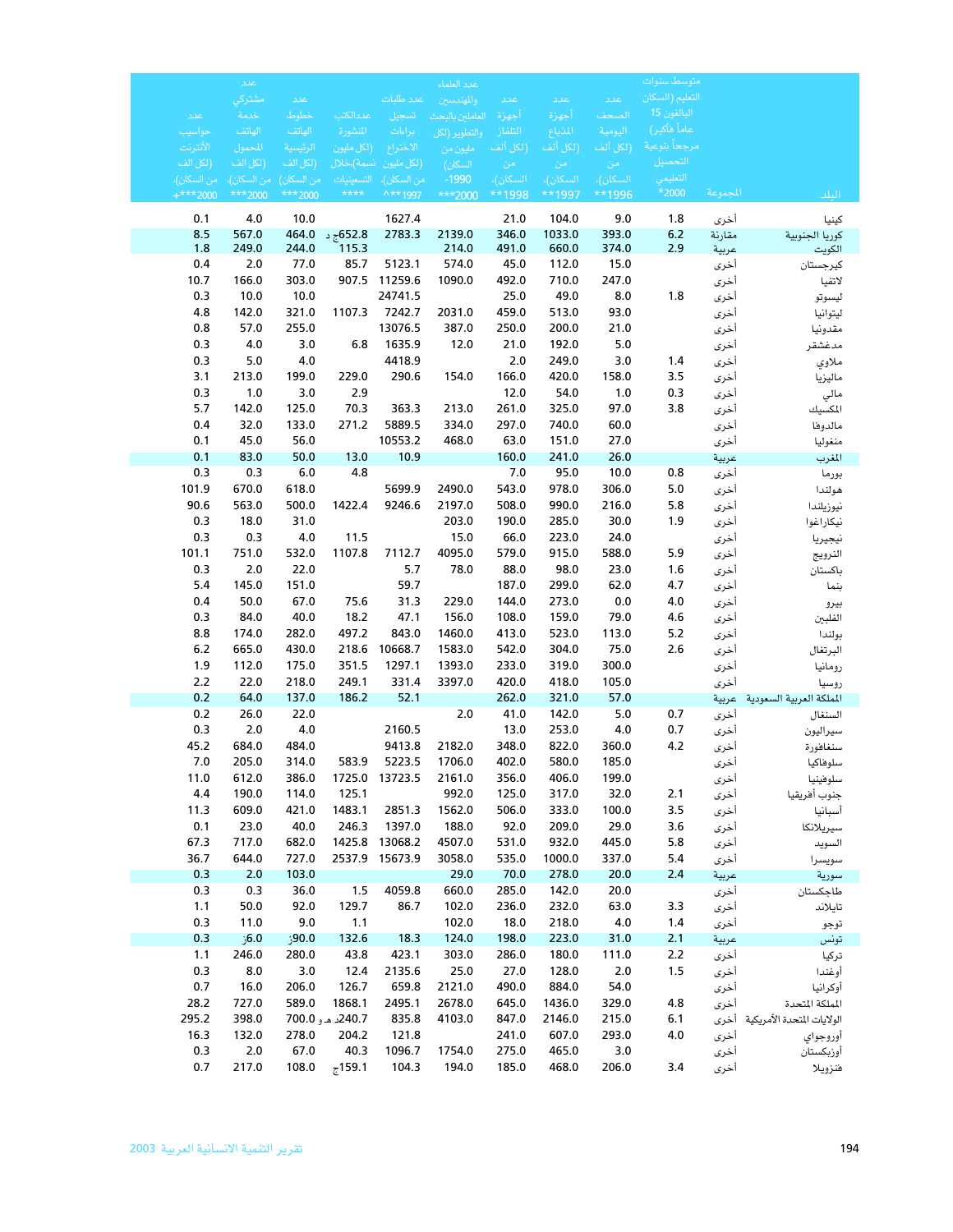| ا عدد<br>حواسيب<br>الأنترنت<br>(لكل الف<br>$+***2000$ | اعلاد<br>مشتركي<br>خدمة<br>الهاتف<br>المحمول<br>- (لكل الف<br>- من السكان)،   التسعينيات     من السكان)   من السكان)،   من السكان)،<br>$***$ 2000 | اعدد<br>خطوط<br>الهاتف<br>الرئيسية<br>(لكل الف<br>$***2000$ | عددالكتب<br>المنشورة<br>$****$ | عدد طلبات<br>تسجيل<br>۔ براءات<br>الاختراع (لكل مليون<br>(لكل مليون -نسمة)،خلال<br>$\wedge$ ** 1997 | عدد العلماء<br>والمهندسين<br>أجهزة العاملين بالبحث<br><mark>التلفاز والتطوير (لكل</mark><br>مليون من<br>السكان) -<br>$-1990$<br>$***2000$ | عدد ا<br>(لكل ألف<br>ِ من ا<br>- السكان)،<br>$***1998$ | عدد<br>أجهزة<br>المذياع<br>(لكل ألف<br>من<br>- السكان)، -<br>**1997 | اعدد<br>الصحف<br>اليومية<br>ـ (لكل ألف<br>امن<br>السكان)،<br>$**1996$ | متوسط سنوات<br>التعليم (السكان<br>البالغون 15<br>عاماً فأكبر)<br>مرجحا بنوعية<br>التحصيل<br>التعليمي،<br>*2000 | المجموعة             | البلد                        |
|-------------------------------------------------------|---------------------------------------------------------------------------------------------------------------------------------------------------|-------------------------------------------------------------|--------------------------------|-----------------------------------------------------------------------------------------------------|-------------------------------------------------------------------------------------------------------------------------------------------|--------------------------------------------------------|---------------------------------------------------------------------|-----------------------------------------------------------------------|----------------------------------------------------------------------------------------------------------------|----------------------|------------------------------|
| 0.3<br>0.1<br>0.3                                     | 10.0<br>9.0<br>23.0                                                                                                                               | 32.0<br>8.0<br>18.0                                         |                                | 351.3<br>9.2<br>1743.6                                                                              | 274.0                                                                                                                                     | 47.0<br>137.0<br>30.0                                  | 107.0<br>121.0<br>93.0                                              | 4.0<br>12.0<br>19.0                                                   | 2.3<br>2.3                                                                                                     | أخرى<br>أخرى<br>أخرى | فيتنام<br>زامبيا<br>زيمبابوى |

### ملاحظات:

حسب متوسط سنوات التعليم للسكان البالغين ١٥ عاماً فأكبر مرجحاً بدرجات التحصيل التعليمي كحاصل ضرب لتوسط سنوات التعليم للفرد ومتوسط الدرجات في بعض الاختبارات الدولية.

توافرت بيانات لتوسط الدرجات في الاختبارات الدولية من مصدرين: (Barro & Lee, 1997). و (TIMSS).

بيانات متوسط الدرجات فے الاختبارات الدولية المستخدمة من المصدر (Barro & Lee, 1997) ترجع إلى الأعوام 1990-1999 و 1993-1993.

قسمت البلدان إلى عدة فثات بحسب متوسط سنوات التعليم للفرد فيها، والبيانات غير التوافرة لتوسط لارجعن وغرم عنها بمتوسط درجات الاختبار للبلدان التوافرة عنها بيانات فخ نفس الفئة.

– استخدمت بيانات السكان (بالليون) للعام 2000، من تقرير التنمية البشرية للعام 2002، لحساب عدد طلبات تسجيل براءات الاختراع وعدد الكتب النشورة (لكل مليون من السكان).

– عدد الكتب النشورة في كل من قطر وملاوي لا تتضمن سوى الكتب الدرسية، وكتب الأطفال والطبوعات الحكومية. وعليه اعتبر البيان الخاص بالدولتين غير متوافر.

بيانات عدد مشتركي خدمة الهاتف الحمول (لكل ألف من السكان)، من تقرير التنمية البشرية للعام 2002، الشار إليها في بعض البلدان "بأقل من نصف الوحدة البينة"، استبدلت بالقيمة 0.25.

+ تشير البيانات إلى أحدث سنة متاحة خلال الفترة الحددة لكل البلدان ماعدا مالطا ونيكارجوا وجواتيمالا ونيجيريا وبنين وبوروندي، حيث تشير بياناتهم إلى عام قبل 1990.

^ عدد طلبات تسجيل براءات الاختراع لكل من المقيمين وغير المقيمين بالدولة. اعتبرت العدد "صفر" في الحالات التي لم يتوافر لها بيان للمقيمين.

(أ) لا تتضمن الكتب المدرسية أو التقارير السنوية. (ب) بيانات جزئية (ج) الطبعة الأولى فقط. (د) لا تتضمن المطويات (هـ) لا تتضمن المطبوعات الحكومية أو الرسائل الجامعية ولكن تتضمن مطبوعات الأطفال التي لا توجد لها فئة مستقلة .

(و) لا تتضمن الكتب المدرسية.

(ز) ترجع البيانات إلى العام 1999.

|                                                                                                               | المصادر :               |
|---------------------------------------------------------------------------------------------------------------|-------------------------|
| Barro and Lee, 2000. "International Data on educational Attainment: Updates and Implications,                 | * متوسط سنوات التعليم:  |
| CID Working Paper no. 42                                                                                      |                         |
| Barro and Lee, 1997. "Schooling Quality in a Cross-section of Countries", August.                             | نوعية التحصيل التعليمي: |
| International Association for the Evaluation of Educational Achievement (1996), "Science (Mathematics)        |                         |
| Achievement in the Middle School Years: IEA's Third International Mathematics and Science Study (TIMSS)",     |                         |
| TIMSS International Study Centre, Boston College, Chestnut Hill, MA, USA, November.                           |                         |
| World Bank, 2000. "World Development Report 2000/2001: Attacking Poverty", Oxford University Press, New York. | $***$                   |
| UNDP, 2002. "2002 Human Development Report", Oxford University Press, New York.                               | $***$                   |
| UNESCO 2002. UNESCO Web site (www.unesco.org).                                                                | $***$                   |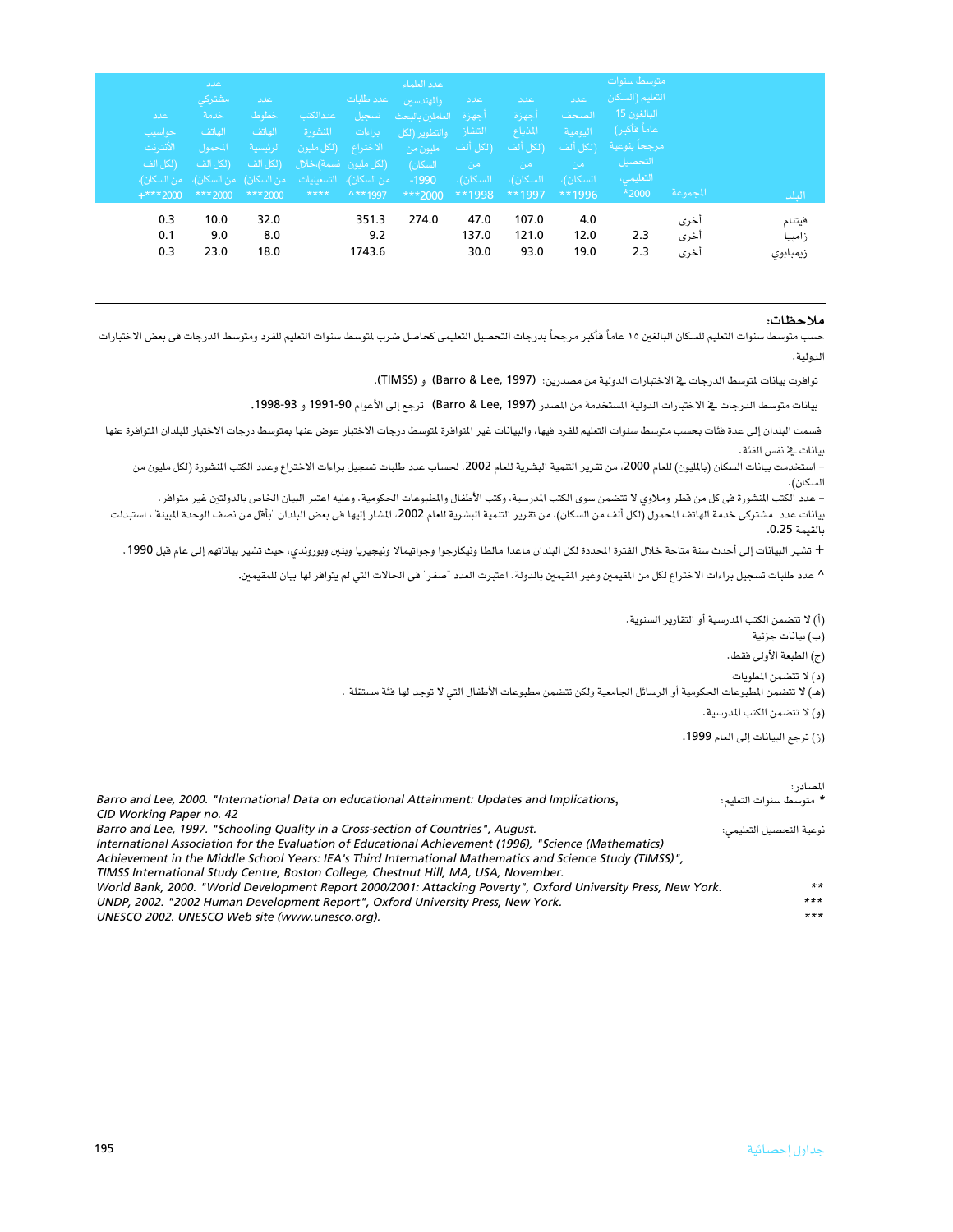### جدول (11): القيم الأصلية والمستكملة لمؤشرات رأس المال المعرفي في 109 من بلدان العالم، حول العام 2000

|               | اعلاد         | عدد            |                         |                   | عدد العلماء        |                |                 |                |                          |                |                             |
|---------------|---------------|----------------|-------------------------|-------------------|--------------------|----------------|-----------------|----------------|--------------------------|----------------|-----------------------------|
|               | مشتركي        | خطوط           |                         | عدد طلبات         | والمهندسين         | عدد            | عدد             | عدد            | متوسط سنوات              |                |                             |
| عدد           | خدمة          | الهاتف         | عدد الكتب               | تسجيل             | العاملين بالبحث    | أجهزة          | أجهزة           | الصحف          | التعليم (السكان          |                |                             |
| حواسيب        | الهاتف        | الرئيسية       | المنشورة                | براءات            | والتطوير (لكل      | التلفاز        | المذياع         | اليومية        | البالغون 15              |                |                             |
| الأنترنت      | المحمول       | (لكل الف       | (لكل مليون              | الاختراع          | مليون من           | (لكل ألف       | (لكل ألف        | (لكل ألف       | عاماً فأكبر)             |                |                             |
| (لكل الف      | (لكل الف      | - من -         | نسمة)،                  | (لكل مليون        | السكان)            | - من           | - من            | امن            | مرجحاً بنوعية<br>التحصيل |                |                             |
| ِ من السكان)، | من السكان)،   | السكان)،       | خلال                    | من السكان)،       | $-1990$            | السكان)،       | <u>السكان)،</u> | السكان)،       | المجموعة التعليمي، 2000  |                |                             |
| 2000          | 2000          | 2000           | التسعينيات              | 1997              | 2000               | 1998           | 1997            | 1996           |                          |                | البلد                       |
| 0.3           | 3.0           | 57.0           | 4.4                     | 7.9               | $59.7 -$           | 105.0          | 241.0           | 38.0           | 2.3                      | عربية          | الجزائر                     |
| 7.4           | 163.0         | 213.0          | 324.1                   | 158.4             | 711.0              | 289.0          | 681.0           | 123.0          | 4.9                      | أخرى           | الأرجنتين                   |
| 0.8           | 5.0           | 152.0          | 135.8                   | 6611.1            | 1308.0             | 218.0          | 224.0           | 23.0           | 2.6                      | أخرى           | أرمينيا                     |
| 85.7          | 447.0         | 525.0          | 1020.3                  | 2524.1            | 3320.0             | 639.0          | 1376.0          | 293.0          | 5.7                      | أخرى           | أستراليا                    |
| 59.0<br>0.2   | 762.0<br>56.0 | 467.0<br>104.0 | 994.6<br>55.5           | 13731.4<br>3038.5 | 1605.0<br>2735.0   | 516.0<br>254.0 | 753.0<br>23.0   | 296.0<br>27.0  | 4.4<br>2.4               | أخرى           | النمسا                      |
| 0.3           | 1.0           | 4.0            | $204.0 -$               | 1.6               | 51.0               | 6.0            | 50.0            | 9.0            | 0.7                      | أخرى<br>أخرى   | أزربيجان<br>بنجلاديش        |
| 0.2           | 5.0           | 269.0          | 595.4                   | 2552.5            | 2296.0             | 314.0          | 296.0           | 174.0          | 3.6                      | أخرى           | بيلاروس                     |
| 29.4          | 525.0         | 498.0          | 1284.4                  | 8494.6            | 2307.0             | 510.0          | 793.0           | 160.0          | $5.0$                    | أخرى           | بلجيكا                      |
| 0.0           | 9.0           | 8.0            | 1.4                     | 1848.0            | 174.0              | 10.0           | 108.0           | 2.0            | 0.7                      | أخرى           | بنين                        |
| 0.2           | 70.0          | 60.0           | 482.4                   | 14.8              | 171.0              | 116.0          | 675.0           | 55.0           | 2.4                      | أخرى           | بوليفيا                     |
| 1.5           | 123.0         | 93.0           | $51.7 -$                | 62.0              | $190.5 -$          | 20.0           | 156.0           | 27.0           | 3.2                      | أخرى           | بوتسوانا                    |
| 5.2           | 136.0         | 182.0          | 127.3                   | 187.7             | 168.0              | 316.0          | 444.0           | 40.0           | 2.1                      | أخرى           | البرازيل                    |
| 2.2           | 90.0          | 350.0          | 629.2                   | 3544.3            | 1289.0             | 398.0          | 543.0           | 257.0          | 4.2                      | أخرى           | بلغاريا                     |
| 0.3           | 2.0           | 4.0            | 0.4                     | 1921.9            | 17.0               | 9.0            | 33.0            | 1.0            | 2.4                      | أخرى           | بوركيناهاسو                 |
| 0.0           | 2.0           | 3.0            | $165.1 -$               | 0.8               | 21.0               | 4.0            | 71.0            | 3.0            | 2.4                      | أخرى           | بوروندي                     |
| 0.3           | 10.0          | 6.0            | 3.5                     | 1159.5            | $212.1 -$          | 32.0           | 163.0           | 7.0            | 1.5                      | أخرى           | الكاميرون                   |
| 77.4          | 285.0         | 677.0          | 744.8                   | 1767.7            | 3009.0             | 715.0          | 1077.0          | 159.0          | $6.0\,$                  | أخرى           | كندا                        |
| 0.3           | 1.0           | 3.0            | $32.6-$                 | 1858.8            | 47.0               | 5.0            | 83.0            | 2.0            | 0.7                      |                | جمهورية أفريقيا الوسطى أخرى |
| 4.9<br>0.1    | 222.0<br>66.0 | 221.0<br>112.0 | 94.9<br>139.4           | 129.0<br>48.1     | 370.0<br>459.0     | 232.0<br>272.0 | 354.0<br>333.0  | 98.0<br>76.1   | 4.0<br>4.7               | أخرى           | تشيلي                       |
| 1.1           | 53.0          | 169.0          | 125.9                   | 29.9              | 290.5              | 217.0          | 581.0           | 46.0           | 2.0                      | مقارنة<br>أخرى | الصين<br>كولومبيا           |
| 0.3           | 24.0          | 7.0            | $51.2 -$                | 1490.4            | 34.0               | 12.0           | 124.0           | 8.0            | 2.2                      | أخرى           | الكونغو                     |
|               |               |                |                         |                   |                    |                |                 |                |                          |                | جمهورية الكونغو             |
| 0.3           | 0.3           | 0.3            | 2.2                     | 0.6               | $473.1 -$          | 135.0          | 375.0           | 3.0            | 1.3                      | أخرى           | الديمقراطية                 |
| 1.9           | 52.0          | 249.0          | 366.0                   | 2478.9            | 533.0              | 387.0          | 271.0           | 94.0           | 3.1                      | أخرى           | كوستاريكا                   |
| 3.7           | 231.0         | 365.0          | 694.7                   | 151.5             | 1494.0             | 272.0          | 336.0           | 115.0          | 4.1                      | أخرى           | كرواتيا                     |
| 15.4          | 424.0         | 378.0          | 1218.5                  | 2968.6            | 1317.0             | 447.0          | 803.0           | 254.0          | 4.6                      | أخرى           | جمهورية التشيك              |
| 62.9          | 631.0         | 720.0          | 2727.4                  | 20577.6           | 3240.0             | 585.0          | 1141.0          | 309.0          | 4.6                      | أخرى           | الدنمارك                    |
| 0.9           | 82.0          | 105.0          | 120.6                   | 2025.4            | 277.6              | 95.0           | 178.0           | 52.0           | 2.1                      | أخرى           | الجمهورية الدومينيكية       |
| 0.3           | 38.0          | 100.0          | 83.3                    | 24.6              | 140.0              | 293.0          | 419.0           | 70.0           | 3.3                      | أخرى           | إكوادور                     |
| 0.3           | 21.0          | 86.0           | 20.8                    | 17.8              | 493.0              | 122.0          | 324.0           | 40.0           | 2.3                      | عربية          | مصر                         |
| 0.1           | 118.0         | 100.0          | 105.2<br>2332.1         | 10.6              | 19.0               | 675.0          | 464.0           | 48.0           | 2.2                      | أخرى           | السلفادور                   |
| 28.4<br>0.3   | 387.0<br>0.3  | 363.0<br>4.0   | 7.1                     | 19031.4<br>0.1    | 2164.0<br>$243.8-$ | 480.0<br>5.0   | 693.0<br>195.0  | 174.0<br>1.0   | 3.3<br>2.4               | أخرى<br>أخرى   | إيستونيا                    |
| 102.3         | 720.0         | 550.0          |                         | 2533.3 21045.6    | 3340.8             | 640.0          | 1496.0          | 455.0          | $5.2$                    | أخرى           | إثيوبيا<br>فنلندا           |
| 19.1          | 493.0         | 579.0          | 660.2                   | 1902.6            | 2686.0             | 601.0          | 937.0           | 218.0          | 3.9                      | أخرى           | فرنسا                       |
| 24.8          | 586.0         | 611.0          | 951.7                   | 2141.4            | 2873.0             | 580.0          | 948.0           | 311.0          | 5.2                      | أخرى           | ألمانيا                     |
| 0.3           | 6.0           | 12.0           | 0.4                     | 1767.0            | $371.2 -$          | 99.0           | 238.0           | 14.0           | 1.6                      | أخرى           | غانا                        |
| 10.5          | 557.0         | 532.0          | 383.7                   | 7777.6            | 1045.0             | 466.0          | 477.0           | 153.0          | 4.1                      | أخرى           | اليونان                     |
| 0.5           | 61.0          | 57.0           | $187.7 -$               | 11.8              | 103.0              | 126.0          | 79.0            | 33.0           | 1.5                      | أخرى           | جواتيمالا                   |
| 0.3           | 3.0           | 9.0            | 42.0                    | 1.1               | $392.3-$           | 5.0            | 55.0            | 3.0            | 0.8                      | أخرى           | هايتي                       |
| 0.3           | 24.0          | 46.0           | 4.1                     | 21.3              | $132.0 -$          | 90.0           | 386.0           | 55.0           | 2.0                      | أخرى           | هندوراس                     |
| 34.3          | 809.0         | 583.0          | $166.1 -$               | 345.7             | 93.0               | 431.0          | 684.0           | 792.0          | 5.1                      | مقارنة         | هونج كونج                   |
| 10.4          | 302.0         | 372.0          | 1035.2                  | 3010.5            | 1249.0             | 437.0          | 689.0           | 186.0          | 4.8                      | أخرى           | المجر                       |
| 0.3           | 4.0           | 32.0           | 14.0                    | 10.1              | 158.0              | 69.0           | 121.0           | 45.1           | 2.1                      | مقارنة         | الهند                       |
| 0.1           | 17.0          | 31.0           | 0.6                     | 21.3              | $175.4 -$          | 136.0          | 156.0           | 24.0           | 2.1                      | أخرى           | إندونيسيا                   |
| 0.3<br>29.7   | 15.0<br>658.0 | 149.0<br>420.0 | 210.3<br>2331.4 21955.3 | 6.0               | 590.0              | 157.0<br>403.0 | 265.0<br>699.0  | 28.0           | 2.3                      | أخرى           | إيران                       |
| 29.5          | 702.0         | 482.0          | 328.2                   | 5057.3            | 2132.0<br>1570.0   | 318.0          | 520.0           | 150.0<br>290.0 | 4.8<br>5.7               | أخرى           | أيرلندا                     |
| 17.8          | 737.0         | 474.0          | 562.9                   | 1589.7            | 1322.0             | 486.0          | 878.0           | 104.0          | 4.8                      | مقارنة<br>أخرى | إسرائيل<br>إيطاليا          |
| 36.5          | 526.0         | 586.0          | 442.3                   | 3288.5            | 4960.0             | 707.0          | 955.0           | 578.0          | 5.4                      | أخرى           | اليابان                     |
| 0.1           | 58.0          | 92.0           | 5.1                     | $371.4-$          | 197.8              | 52.0           | 287.0           | 58.0           | 3.4                      | عربية          | الأردن                      |
| 0.1           | 4.0           | 10.0           | $18.4 -$                | 1627.4            | $307.6 -$          | 21.0           | 104.0           | 9.0            | 1.8                      | أخرى           | كينيا                       |
| 8.5           | 567.0         | 464.0          | 652.8                   | 2783.3            | 2139.0             | 346.0          | 1033.0          | 393.0          | 6.2                      | مقارنة         | كوريا الجنوبية              |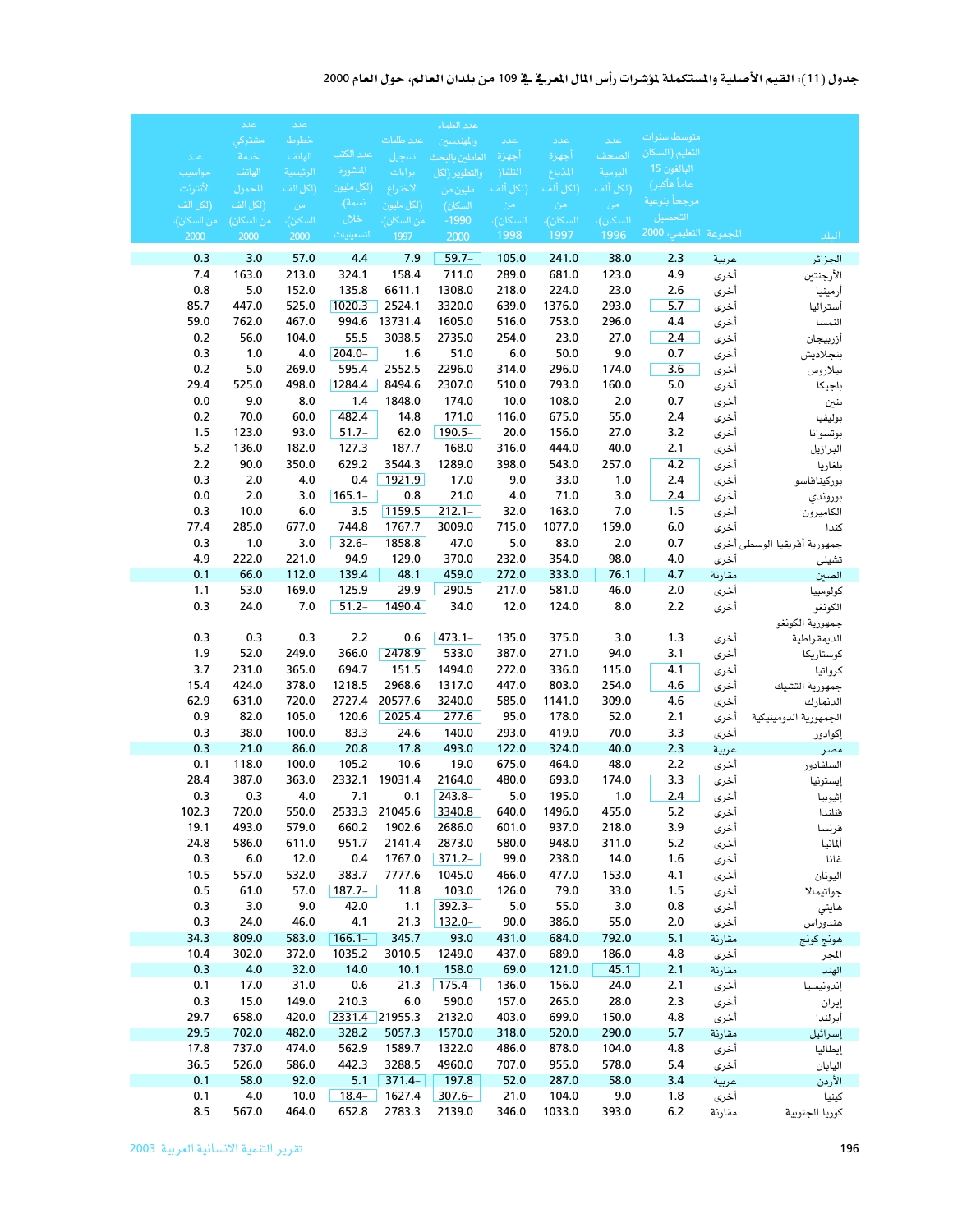|                     | عدد                 | عدد              |                |                     | عدد العلماء      |                  |                |                       |                                             |               |                                         |
|---------------------|---------------------|------------------|----------------|---------------------|------------------|------------------|----------------|-----------------------|---------------------------------------------|---------------|-----------------------------------------|
|                     | مشتركي              | خطوط             |                | عدد طلبات           | والمهندسين       | عدد              | عدد            | عدد                   | متوسط سنوات                                 |               |                                         |
| عدد                 | خدمة                | الهاتف           | عدد الكتب      | تسجيل               | العاملين بالبحث  | أجهزة            | أجهزة          | الصحف                 | التعليم (السكان<br>البالغون 15 <sub>.</sub> |               |                                         |
| حواسيب              | الهاتف              | الرئيسية         | المنشورة       | براءات              | والتطوير (لكل    | التلفاز          | المذياع        |                       | <u>عاماً فأكبر)</u> ،                       |               |                                         |
| الأنترنت            | المحمول             | (لكل الف         | (لكل مليون     | الاختراع            | مليون من         | (لكل ألف         | (لكل ألف       | .<br>(لكل أل <u>ف</u> | مرجحاً بنوعية                               |               |                                         |
| (لكل الف            | (لكل الف            | من               | نسمة)،<br>خلال | (لكل مليون          | السكان)          | ِ من             | من<br>السكان)، | ِ من<br>السكان)،      | التحصيل                                     |               |                                         |
| من السكان)،<br>2000 | من السكان)،<br>2000 | السكان)،<br>2000 | التسعينيات     | من السكان)،<br>1997 | $-1990$<br>2000  | السكان)،<br>1998 | 1997           | 1996                  | المجموعة التعليمي، 2000                     |               | البلد                                   |
| 1.8                 | 249.0               | 244.0            | 115.3          | 352.1               | 214.0            | 491.0            | 660.0          | 374.0                 | 2.9                                         | عربية         | الكويت                                  |
| 0.4                 | 2.0                 | 77.0             | 85.7           | 5123.1              | 574.0            | 45.0             | 112.0          | 15.0                  | 2.8                                         | أخرى          | كيرجستان                                |
| 10.7                | 166.0               | 303.0            | 907.5          | 11259.6             | 1090.0           | 492.0            | 710.0          | 247.0                 | 3.6                                         | أخرى          | لاتفيا                                  |
| 0.3                 | 10.0                | 10.0             |                | 1954.0 24741.5      | 973.6            | 25.0             | 49.0           | 8.0                   | 1.8                                         | أخرى          | ليسوتو                                  |
| 4.8                 | 142.0               | 321.0            | 1107.3         | 7242.7              | 2031.0           | 459.0            | 513.0          | 93.0                  | 3.2                                         | أخرى          | ليتوانيا                                |
| 0.8                 | 57.0                | 255.0            |                | 1103.7 13076.5      | 387.0            | 250.0            | 200.0          | 21.0                  | 2.7                                         | أخرى          | مقدونيا                                 |
| 0.3                 | 4.0                 | 3.0              | 6.8            | 1635.9              | 12.0             | 21.0             | 192.0          | $5.0$                 | 2.9                                         | أخرى          | مدغشقر                                  |
| 0.3                 | $5.0$               | 4.0              | 352.3          | 4418.9              | $161.8 -$        | 2.0              | 249.0          | 3.0                   | 1.4                                         | أخرى          | ملاوي                                   |
| 3.1                 | 213.0               | 199.0            | 229.0          | 290.6               | 154.0            | 166.0            | 420.0          | 158.0                 | 3.5                                         | أخرى          | ماليزيا                                 |
| 0.3                 | $1.0$               | 3.0              | 2.9            | 2725.5              | $170.1 -$        | 12.0             | 54.0           | 1.0                   | 0.3                                         | أخرى          | مالي                                    |
| 5.7<br>0.4          | 142.0<br>32.0       | 125.0<br>133.0   | 70.3<br>271.2  | 363.3<br>5889.5     | 213.0<br>334.0   | 261.0<br>297.0   | 325.0<br>740.0 | 97.0<br>60.0          | 3.8                                         | أخرى          | المكسيك                                 |
| 0.1                 | 45.0                | 56.0             | 727.6          | 10553.2             | 468.0            | 63.0             | 151.0          | 27.0                  | 3.1<br>2.5                                  | أخرى          | مولدوها                                 |
| 0.1                 | 83.0                | 50.0             | 13.0           | 10.9                | 119.4            | 160.0            | 241.0          | 26.0                  | 2.5                                         | أخرى<br>عربية | منغوليا<br>المغرب                       |
| 0.3                 | 0.3                 | 6.0              | 4.8            | 2139.6              | $147.8 -$        | 7.0              | 95.0           | 10.0                  | 0.8                                         | أخرى          | بورما                                   |
| 101.9               | 670.0               | 618.0            | 675.1          | 5699.9              | 2490.0           | 543.0            | 978.0          | 306.0                 | 5.0                                         | أخرى          | هولندا                                  |
| 90.6                | 563.0               | 500.0            | 1422.4         | 9246.6              | 2197.0           | 508.0            | 990.0          | 216.0                 | 5.8                                         | أخرى          | نيوزيلاندا                              |
| 0.3                 | 18.0                | 31.0             | $57.8-$        | $615.5-$            | 203.0            | 190.0            | 285.0          | 30.0                  | 1.9                                         | أخرى          | نيكاراجوا                               |
| 0.3                 | 0.3                 | 4.0              | 11.5           | 878.7               | 15.0             | 66.0             | 223.0          | 24.0                  | 2.6                                         | أخرى          | نيجيريا                                 |
| 101.1               | 751.0               | 532.0            | 1107.8         | 7112.7              | 4095.0           | 579.0            | 915.0          | 588.0                 | 5.9                                         | أخرى          | النرويج                                 |
| 0.3                 | 2.0                 | 22.0             | $148.7-$       | 5.7                 | 78.0             | 88.0             | 98.0           | 23.0                  | 1.6                                         | أخرى          | باكستان                                 |
| 5.4                 | 145.0               | 151.0            | 106.6          | 59.7                | 428.9            | 187.0            | 299.0          | 62.0                  | 4.7                                         | أخرى          | بنما                                    |
| 0.4                 | 50.0                | 67.0             | 75.6           | 31.3                | 229.0            | 144.0            | 273.0          | 0.0                   | 4.0                                         | أخرى          | بيرو                                    |
| 0.3                 | 84.0                | 40.0             | 18.2           | 47.1                | 156.0            | 108.0            | 159.0          | 79.0                  | 4.6                                         | أخرى          | الفلبين                                 |
| 8.8                 | 174.0               | 282.0            | 497.2          | 843.0               | 1460.0           | 413.0            | 523.0          | 113.0                 | 5.2                                         | أخرى          | بولندا                                  |
| $6.2$               | 665.0               | 430.0            | 218.6          | 10668.7             | 1583.0           | 542.0            | 304.0          | 75.0                  | 2.6                                         | أخرى          | البرتغال                                |
| 1.9<br>2.2          | 112.0<br>22.0       | 175.0<br>218.0   | 351.5<br>249.1 | 1297.1              | 1393.0<br>3397.0 | 233.0<br>420.0   | 319.0<br>418.0 | 300.0                 | 4.1                                         | أخرى          | رومانيا                                 |
| 0.2                 | 64.0                | 137.0            | 186.2          | 331.4<br>52.1       | 730.4            | 262.0            | 321.0          | 105.0<br>57.0         | 3.1<br>2.8                                  | أخرى          | روسيا<br>المملكة العربية السعودية عربية |
| 0.2                 | 26.0                | 22.0             | 13.9           | 1685.4              | $2.0\,$          | 41.0             | 142.0          | $5.0$                 | 0.7                                         | أخرى          | السنغال                                 |
| 0.3                 | 2.0                 | 4.0              | 136.8          | 2160.5              | $320.8 -$        | 13.0             | 253.0          | 4.0                   | 0.7                                         | أخرى          | سيراليون                                |
| 45.2                | 684.0               | 484.0            | 1139.9         | 9413.8              | 2182.0           | 348.0            | 822.0          | 360.0                 | 4.2                                         | أخرى          | سنغافورة                                |
| 7.0                 | 205.0               | 314.0            | 583.9          | 5223.5              | 1706.0           | 402.0            | 580.0          | 185.0                 | 3.7                                         | أخرى          | سلوهاكيا                                |
| 11.0                | 612.0               | 386.0            | 1725.0         | 13723.5             | 2161.0           | 356.0            | 406.0          | 199.0                 | 3.7                                         | أخرى          | سلوفينيا                                |
| 4.4                 | 190.0               | 114.0            | 125.1          | 1286.3              | 992.0            | 125.0            | 317.0          | 32.0                  | 2.1                                         | أخرى          | جنوب أفريقيا                            |
| 11.3                | 609.0               | 421.0            | 1483.1         | 2851.3              | 1562.0           | 506.0            | 333.0          | 100.0                 | 3.5                                         | اخرى          | اسبانيا                                 |
| 0.1                 | 23.0                | 40.0             | 246.3          | 1397.0              | 188.0            | 92.0             | 209.0          | 29.0                  | 3.6                                         | أخرى          | سيريلانكا                               |
| 67.3                | 717.0               | 682.0            | 1425.8         | 13068.2             | 4507.0           | 531.0            | 932.0          | 445.0                 | 5.8                                         | أخرى          | السويد                                  |
| 36.7                | 644.0               | 727.0            | 2537.9         | 15673.9             | 3058.0           | 535.0            | 1000.0         | 337.0                 | 5.4                                         | أخرى          | سويسرا                                  |
| 0.3                 | 2.0                 | 103.0            | 165.4          | 420.1               | 29.0             | 70.0             | 278.0          | 20.0                  | 2.4                                         | عربية         | سورية                                   |
| 0.3                 | 0.3                 | 36.0             | 1.5            | 4059.8              | 660.0            | 285.0            | 142.0          | 20.0                  | 2.2                                         | أخرى          | طاجكستان                                |
| 1.1<br>0.3          | 50.0<br>11.0        | 92.0<br>9.0      | 129.7<br>1.1   | 86.7<br>473.5       | 102.0<br>102.0   | 236.0<br>18.0    | 232.0<br>218.0 | 63.0<br>4.0           | 3.3<br>1.4                                  | أخرى          | تايلاند                                 |
| 0.3                 | 6.0                 | 90.0             | 132.6          | 18.3                | 124.0            | 198.0            | 223.0          | 31.0                  | 2.1                                         | أخرى<br>عربية | توجو<br>تونس                            |
| 1.1                 | 246.0               | 280.0            | 43.8           | 423.1               | 303.0            | 286.0            | 180.0          | 111.0                 | 2.2                                         | أخرى          | تركيا                                   |
| 0.3                 | 8.0                 | 3.0              | 12.4           | 2135.6              | 25.0             | 27.0             | 128.0          | 2.0                   | 1.5                                         | أخرى          | أوغندا                                  |
| 0.7                 | 16.0                | 206.0            | 126.7          | 659.8               | 2121.0           | 490.0            | 884.0          | 54.0                  | 3.1                                         | أخرى          | أوكرانيا                                |
| 28.2                | 727.0               | 589.0            | 1868.1         | 2495.1              | 2678.0           | 645.0            | 1436.0         | 329.0                 | 4.8                                         | أخرى          | المملكة المتحدة                         |
| 295.2               | 398.0               | 700.0            | 240.7          | 835.8               | 4103.0           | 847.0            | 2146.0         | 215.0                 | $6.1$                                       |               | الولايات المتحدة الأمريكية أخرى         |
| 16.3                | 132.0               | 278.0            | 204.2          | 121.8               | 1908.0           | 241.0            | 607.0          | 293.0                 | 4.0                                         | أخرى          | أوروجواي                                |
| 0.3                 | 2.0                 | 67.0             | 40.3           | 1096.7              | 1754.0           | 275.0            | 465.0          | 3.0                   | <u>2.7</u>                                  | أخرى          | أوزبكستان                               |
| 0.7                 | 217.0               | 108.0            | 159.1          | 104.3               | 194.0            | 185.0            | 468.0          | 206.0                 | 3.4                                         | أخرى          | فنزويلا                                 |
| 0.3                 | 10.0                | 32.0             | $96.0 -$       | 351.3               | 274.0            | 47.0             | 107.0          | 4.0                   | 2.5                                         | أخرى          | فيتنام                                  |
| 0.1                 | 9.0                 | 8.0              | 144.4-         | 9.2                 | $194.2 -$        | 137.0            | 121.0          | 12.0                  | 2.3                                         | أخرى          | زامبيا                                  |
| 0.3                 | 23.0                | 18.0             | $8.3 -$        | 1743.6              | $248.1 -$        | 30.0             | 93.0           | 19.0                  | 2.3                                         | أخرى          | زيمبابوي                                |
| $0.0\,$             | $0.0\,$             | $0.0\,$          | 25.7           | 15.6                | 22.9             | $0.0\,$          | $0.0\,$        | $1.8$                 | 25.7                                        |               | نسبة القيم الستكملة                     |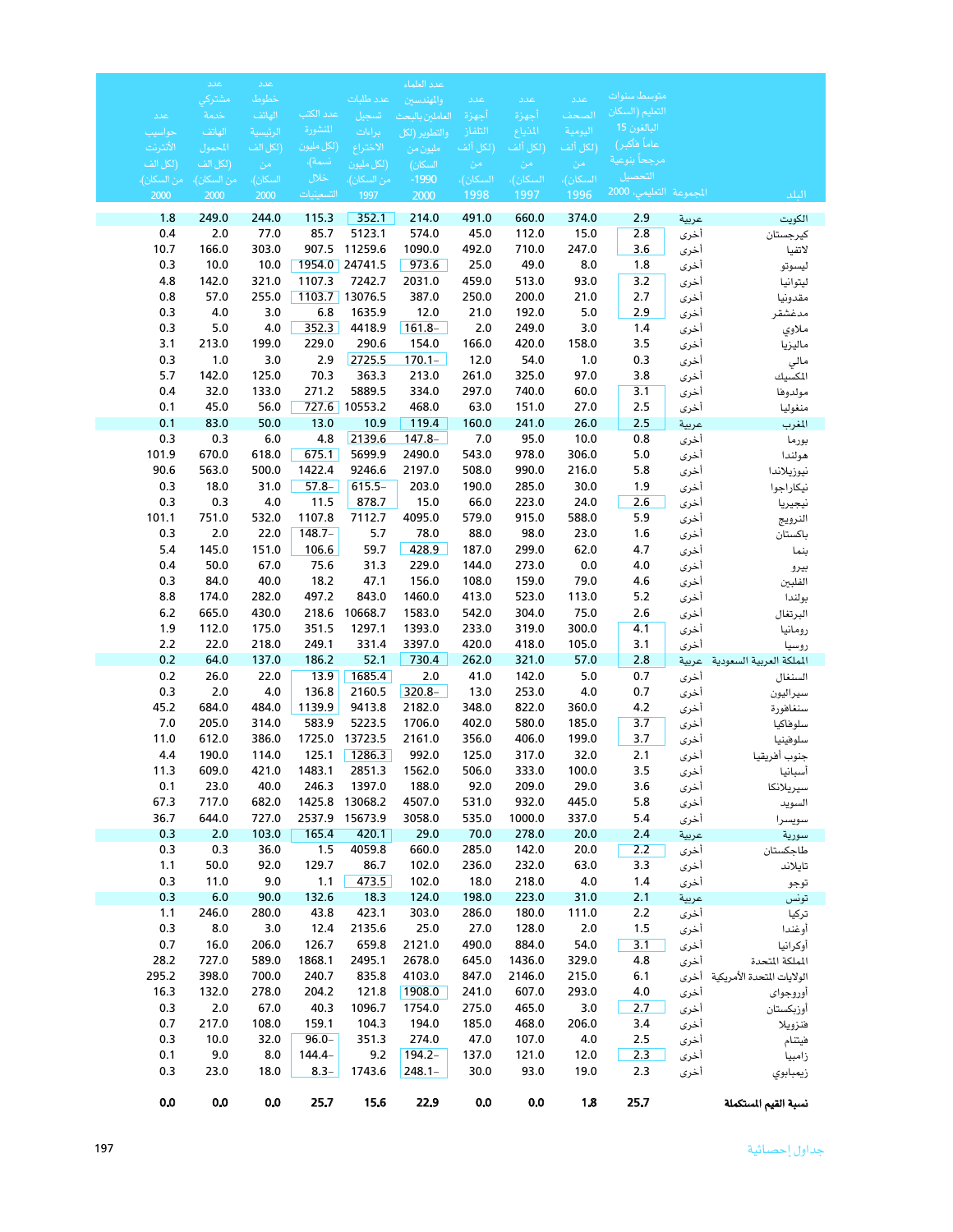### جدول (12): القيم الأصلية والمستكملة لمؤشرات رأس المال المعرفي في 109 من بلدان العالم، حول العام 2000

|                |                    | اعلد                    | عدد                  |               |                    | عدد العلماء               |                      |                     |                     |                                |                |                            |
|----------------|--------------------|-------------------------|----------------------|---------------|--------------------|---------------------------|----------------------|---------------------|---------------------|--------------------------------|----------------|----------------------------|
|                |                    | مشتركى                  | خطوط                 |               | عدد طلبات          | والمهندسين                | عدد                  | عدد                 | عدد                 | متوسط سنوات                    |                |                            |
|                | عدد                | خدمة                    | الهاتف               | عددالكتب      | تسجيل              | العاملين بالبحث           | أجهزة                | أجهزة               | الصحف               | التعليم (السكان<br>البالغون 15 |                |                            |
|                | حواسيب<br>الأنترنت | الهاتف<br>المحمول       | الرئيسية<br>(لكل الف | المنشورة      | براءات<br>الاختراع | والتطوير (لكل<br>مليون من | التلفاز<br>ِّلكل ألف | المذياع<br>(لكل ألف | اليومية<br>(لكل ألف | عاماً فأكبر)                   |                |                            |
|                | (لكل الف           | (لكل الف                | - من                 | (لكل مليون    | (لكل مليون         | السكان)،                  | من                   | - من                | من                  | مرجحاً بنوعية                  |                |                            |
| الترتيب        |                    | من السكان)، من السكان). | السكان)،             | نسمة)،خلال    | من السكان)،        | $-1990$                   | السكان)              | السكان)،            | السكان)،            | التحصيل                        |                |                            |
| الإجمالى       | 2000               | 2000                    | 2000                 | التسعينيات    | 1997               | 2000                      | 1998                 | 1997                | 1996                | المجموعة التعليمي، 2000        |                | البلد                      |
| 55.0           | 2.0                | 6.0                     | 12.0                 | 3.0           | 3.0                | 6.0                       | 6.0                  | 2.0                 | 4.0                 | 11.0                           | أخرى           | فنلندا                     |
| 81.0           | 8.0                | 7.0                     | 4.0                  | 10.0          | 10.0               | 2.0                       | 15.0                 | 14.0                | 5.0                 | 6.0                            | أخرى           | السويد                     |
| 83.5           | 12.0               | 13.0                    | 1.0                  | 2.0           | 6.0                | 9.0                       | 14.0                 | 8.0                 | 9.0                 | 9.5                            | أخرى           | سويسرا                     |
| 89.5           | 9.0                | 14.0                    | $2.0$                | 1.0           | 4.0                | 8.0                       | 9.0                  | 5.0                 | 12.0                | 25.5                           | أخرى           | الدنمارك                   |
| 90.5           | 4.0                | 3.0                     | 13.5                 | 15.0          | 19.0               | 4.0                       | 11.0                 | 15.0                | $2.0$               | 4.0                            | أخرى           | النرويج                    |
| 130.0          | 19.0               | 5.0                     | 8.0                  | 7.0           | 38.0               | 14.0                      | 5.0                  | 3.0                 | 10.0                | 21.0                           | أخرى           | الملكة المتحدة             |
| 132.0<br>134.5 | 3.0<br>13.0        | 10.0<br>21.0            | 6.0<br>9.0           | 26.0<br>35.0  | 22.0<br>29.0       | 15.0<br>1.0               | 12.0<br>3.0          | 10.0<br>11.0        | 13.0<br>3.0         | 15.0<br>9.5                    | أخرى<br>أخرى   | هولندا<br>اليابان          |
| 139.0          | 5.0                | 19.0                    | 16.0                 | 11.0          | 15.0               | 18.0                      | 18.0                 | 9.0                 | 23.0                | 5.0                            | أخرى           | نيوزيلاندا                 |
| 143.5          | 6.0                | 24.0                    | 15.0                 | 19.0          | 37.0               | 7.0                       | 7.0                  | 4.0                 | 16.5                | 8.0                            | أخرى           | أستراليا                   |
| 162.0          | 20.0               | 17.0                    | 7.0                  | 21.0          | 41.0               | 11.0                      | 10.0                 | 12.0                | 11.0                | 12.0                           | أخرى           | ألمانيا                    |
| 166.0          | 7.0                | 29.0                    | $5.0$                | 23.0          | 49.0               | 10.0                      | 2.0                  | 6.0                 | 32.0                | 3.0                            | أخرى           | كندا                       |
| 168.0          | 10.0               | 2.0                     | 21.0                 | 20.0          | 7.0                | 29.0                      | 16.0                 | 21.0                | 15.0                | 27.0                           | أخرى           | النمسا                     |
| 170.0          | 1.0                | 26.0                    | 3.0                  | 45.0          | 64.0               | 3.0                       | 1.0                  | 1.0                 | 24.0                | $2.0$                          | أخرى           | الولايات المتحدة الأمريكية |
| 176.0          | 11.0               | 9.0                     | 18.0                 | 14.0          | 14.0               | 19.0                      | 37.0                 | 18.0                | 8.0                 | 28.0                           | أخرى           | سنغافورة                   |
| 184.0<br>191.5 | 17.0<br>15.0       | 22.0<br>12.0            | 17.0<br>25.0         | 12.0<br>5.0   | 16.0<br>2.0        | 16.0<br>23.0              | 17.0<br>32.0         | 20.0<br>24.0        | 31.0<br>35.0        | 16.0<br>18.5                   | أخرى<br>أخرى   | بلغاريا<br>أيرلندا         |
| 207.0          | 31.0               | 18.0                    | 22.0                 | 28.0          | 34.0               | 22.0                      | 38.0                 | 7.0                 | 6.0                 | 1.0                            | مقارنة         | كوريا الجنوبية             |
| 220.0          | 21.0               | 23.0                    | 11.0                 | 27.0          | 46.0               | 13.0                      | 8.0                  | 13.0                | 22.0                | 36.0                           | أخرى           | فرنسا                      |
| 231.5          | 18.0               | 27.0                    | 30.0                 | 4.0           | 5.0                | 20.0                      | 24.0                 | 25.0                | 29.5                | 49.0                           | أخرى           | إيستونيا                   |
| 239.0          | 16.0               | 8.0                     | 19.0                 | 40.0          | 25.0               | 31.0                      | 39.0                 | 36.0                | 18.0                | 7.0                            | مقارنة         | إسرائيل                    |
| 248.0          | 24.0               | 25.0                    | 27.0                 | 13.0          | 32.0               | 37.0                      | 27.0                 | 19.0                | 20.0                | 24.0                           | أخرى           | جمهورية التشيك             |
| 251.0          | 26.0               | 15.0                    | 26.0                 | 8.0           | 8.0                | 21.0                      | 36.0                 | 46.0                | 26.0                | 39.0                           | أخرى           | سلوفينيا                   |
| 270.0          | 22.0               | 4.0                     | 20.0                 | 32.0          | 55.0               | 36.0                      | 23.0                 | 17.0                | 41.0                | 20.0                           | أخرى           | إيطاليا                    |
| 273.5<br>279.0 | 29.0<br>27.0       | 28.0<br>39.0            | 28.0<br>34.0         | 18.0<br>22.0  | 31.0<br>11.0       | 40.0<br>41.0              | 28.0<br>20.0         | 26.0<br>23.0        | 27.0<br>21.0        | 18.5<br>41.0                   | أخرى<br>أخرى   | المجر<br>لاتفيا            |
| 285.5          | 28.0               | 20.0                    | 13.5                 | 36.0          | 17.0               | 42.0                      | 25.0                 | 38.0                | 34.0                | 32.0                           | أخرى           | اليونان                    |
| 295.0          | 25.0               | 16.0                    | 24.0                 | 9.0           | 33.0               | 32.0                      | 19.0                 | 51.5                | 42.0                | 43.5                           | أخرى           | أسبانيا                    |
| 316.0          | 33.0               | 36.0                    | 33.0                 | 31.0          | 23.0               | 28.0                      | 33.0                 | 33.0                | 28.0                | 38.0                           | أخرى           | سلوفاكيا                   |
| 332.5          | 39.0               | 42.5                    | 32.0                 | 16.0          | 18.0               | 25.0                      | 26.0                 | 37.0                | 46.0                | 51.0                           | أخرى           | ليتوانيا                   |
| 335.5          | 43.5               | 49.0                    | 31.0                 | 29.0          | 28.0               | 39.0                      | 34.0                 | 34.0                | 19.0                | 29.0                           | أخرى           | بلغاريا                    |
| 339.0          | 34.0               | 11.0                    | 23.0                 | 47.0          | 12.0               | 30.0                      | 13.0                 | 58.0                | 49.0                | 62.0                           | أخرى           | البرتغال                   |
| 350.0<br>356.0 | 30.0               | 38.0<br>1.0             | 35.0<br>10.0         | 33.0<br>107.0 | 63.0               | 34.0                      | 31.0<br>29.0         | 35.0<br>27.0        | 38.0                | 13.0                           | أخرى           | بولندا                     |
| 394.5          | 14.0<br>23.0       | 45.0                    | 37.0                 | 49.0          | 72.0<br>79.0       | 81.0<br>26.0              | 54.0                 | 31.0                | 1.0<br>16.5         | 14.0<br>34.0                   | مقارنة<br>أخرى | هونج كونج<br>أوروجواي      |
| 403.5          | 41.0               | 32.0                    | 29.0                 | 25.0          | 77.0               | 33.0                      | 48.5                 | 50.0                | 37.0                | 31.0                           | أخرى           | كرواتيا                    |
| 404.0          | 32.0               | 40.0                    | 44.0                 | 41.0          | 76.0               | 46.0                      | 44.0                 | 28.0                | 36.0                | 17.0                           | أخرى           | الأرجنتين                  |
| 428.0          | 47.0               | 30.0                    | 41.0                 | 63.0          | 70.0               | 63.0                      | 21.0                 | 30.0                | 7.0                 | 56.0                           | عربية          | الكويت                     |
| 429.5          | 45.5               | 48.0                    | 48.0                 | 39.0          | 58.0               | 35.0                      | 56.0                 | 56.0                | 14.0                | 30.0                           | أخرى           | رومانيا                    |
| 448.5          | 43.5               | 72.0                    | 43.0                 | 43.0          | 73.0               | 5.0                       | 30.0                 | 45.0                | 40.0                | 54.0                           | أخرى           | روسيا                      |
| 469.5          | 45.5               | 61.0                    | 40.0                 | 37.0          | 39.0               | 50.0                      | 35.0                 | 65.0                | 45.0                | 52.0                           | أخرى           | كوستاريكا                  |
| 471.0<br>473.5 | 59.0<br>55.5       | 66.0<br>76.0            | 54.0<br>45.0         | 42.0<br>59.0  | 21.0<br>65.0       | 57.0<br>24.0              | 42.0<br>22.0         | 22.0<br>16.0        | 53.0<br>58.0        | 55.0<br>53.0                   | أخرى           | مولدوها<br>أوكرانيا        |
| 475.5          | 96.0               | 88.0                    | 38.0                 | 30.0          | 36.0               | 17.0                      | 41.0                 | 60.0                | 29.5                | 40.0                           | أخرى<br>أخرى   | بيلاروس                    |
| 497.0          | 38.0               | 33.0                    | 42.0                 | 66.0          | 78.0               | 56.0                      | 57.0                 | 49.0                | 43.0                | 35.0                           | أخرى           | شيلي                       |
| 500.5          | 42.0               | 35.0                    | 46.0                 | 46.0          | 74.0               | 74.0                      | 64.0                 | 43.0                | 33.0                | 43.5                           | أخرى           | ماليزيا                    |
| 502.5          | 53.5               | 58.0                    | 39.0                 | 17.0          | 9.0                | 55.0                      | 53.0                 | 78.0                | 80.0                | 60.0                           | أخرى           | مقدونيا                    |
| 518.5          | 55.5               | 34.0                    | 58.0                 | 52.0          | 80.0               | 67.0                      | 63.0                 | 39.0                | 25.0                | 45.0                           | أخرى           | فنزويلا                    |
| 520.5          | 35.0               | 42.5                    | 55.0                 | 70.0          | 69.0               | 64.0                      | 51.0                 | 53.0                | 44.0                | 37.0                           | أخرى           | المكسيك                    |
| 524.0          | 36.0               | 41.0                    | 51.0                 | 64.0          | 83.0               | 54.0                      | 62.0                 | 59.0                | 52.0                | 22.0                           | أخرى           | بنما                       |
| 558.0<br>565.0 | 50.0<br>37.0       | 31.0<br>44.0            | 36.0<br>47.0         | 72.0<br>58.0  | 67.0<br>75.0       | 58.0<br>71.0              | 45.0<br>40.0         | 81.0<br>42.0        | 39.0<br>63.5        | 79.0<br>87.5                   | أخرى           | تركيا                      |
| 576.0          | 103.0              | 54.0                    | 57.0                 | 53.0          | 85.0               | 53.0                      | 48.5                 | 51.5                | 48.0                | 23.0                           | أخرى<br>مقارنة | البرازيل<br>الصين          |
| 577.0          | 53.5               | 88.0                    | 50.0                 | 55.0          | 20.0               | 38.0                      | 58.0                 | 73.0                | 78.5                | 63.0                           | أخرى           | أرمينيا                    |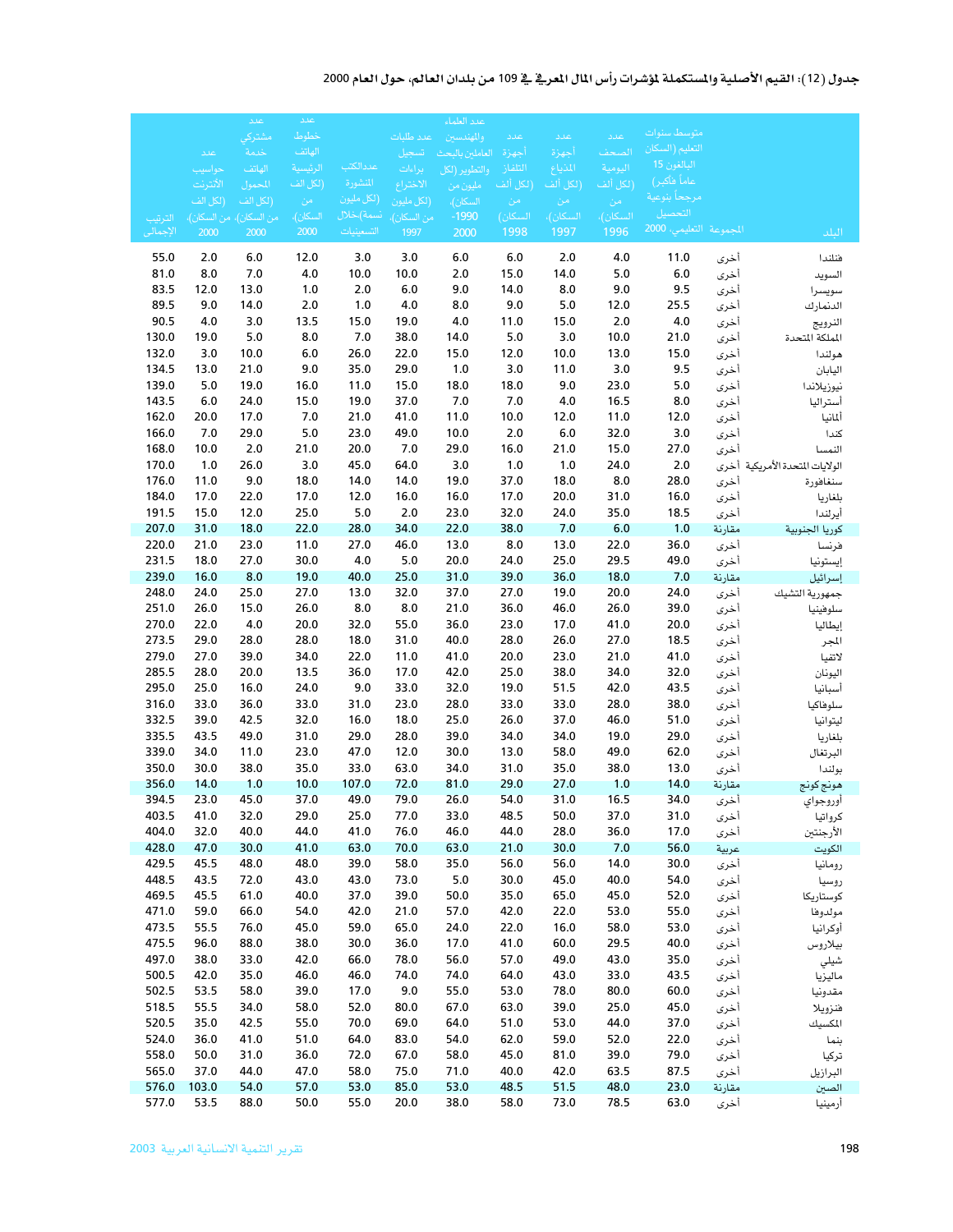|                |                    | عدد                     | عدد               |                       |                    | عدد العلماء               |                     |                     |                     |                                |               |                                |
|----------------|--------------------|-------------------------|-------------------|-----------------------|--------------------|---------------------------|---------------------|---------------------|---------------------|--------------------------------|---------------|--------------------------------|
|                |                    | مشتركى                  | خطوط              |                       | عدد طلبات          | والمهندسين                | عدد                 | عدد                 | عدد                 | متوسط سنوات<br>التعليم (السكان |               |                                |
|                | عدد                | خدمة<br>الهاتف          | الهاتف<br>الرئسية | عدد الكتب<br>المنشورة | تسجيل              | العاملين بالبحث           | أجهزة               | أجهزة               | الصحف               | البالغون 15                    |               |                                |
|                | حواسيب<br>الأنترنت | المحمول                 | (لكل الف          | (لكل مليون            | براءات<br>الاختراع | والتطوير (لكل<br>مليون من | التلفاز<br>إلكل ألف | المذياع<br>(لكل ألف | اليومية<br>(لكل ألف | عاماً فأكبر)                   |               |                                |
|                | (لكل الف           | (لكل الف                | - من              | نسمة)،                | (لكل مليون         | السكان)،                  | من                  | ِ من                | - من                | مرجحاً بنوعية                  |               |                                |
| الترتيب        |                    | من السكان)، من السكان)، | السكان)،          | خلال                  | من السكان)،        | $-1990$                   | السكان)             | السكان)،            | السكان)،            | التحصيل                        |               |                                |
| الإجمالى       | 2000               | 2000                    | 2000              | التسعينيات            | 1997               | 2000                      | 1998                | 1997                | 1996                | المجموعة التعليمي 2000         |               | الىلد                          |
| 579.5          | 40.0               | 37.0                    | 56.0              | 61.0                  | 59.0               | 43.0                      | 72.0                | 57.0                | 67.0                | 87.5                           | أخرى          | جنوب أفريقيا                   |
| 601.0          | 96.0               | 55.0                    | 53.0              | 50.0                  | 84.0               | 45.0                      | 50.0                | 55.0                | 55.0                | 58.0                           |               | المملكة العربية السعودية عربية |
| 607.0          | 50.0               | 60.0                    | 49.0              | 60.0                  | 88.0               | 59.0                      | 59.0                | 32.0                | 61.0                | 89.0                           | أخرى          | كولومبيا                       |
| 621.0          | 50.0               | 62.5                    | 65.5              | 57.0                  | 81.0               | 79.5                      | 55.0                | 72.0                | 51.0                | 47.5                           | أخرى          | تايلاند                        |
| 622.5          | 78.5               | 65.0                    | 62.5              | 68.0                  | 89.0               | 75.0                      | 43.0                | 44.0                | 50.0                | 47.5                           | أخرى          | إكوادور                        |
| 633.0          | 96.0               | 59.0                    | 60.0              | 71.0                  | 30.0               | 12.0                      | 52.0                | 109.0               | 73.0                | 71.0                           | أخرى          | أزربيجان                       |
| 634.0          | 52.0               | 52.0                    | 59.0              | 62.0                  | 44.0               | 60.0                      | 78.0                | 82.0                | 59.0                | 86.0                           | أخرى          | الجمهورية الدومينيكية          |
| 641.0<br>649.5 | 103.0<br>103.0     | 64.0<br>47.0            | 75.0<br>62.5      | 24.0<br>65.0          | 13.0<br>97.0       | 52.0<br>89.0              | 85.0<br>4.0         | 87.0<br>41.0        | 73.0<br>60.0        | 65.0<br>81.0                   | أخرى          | منغوليا                        |
| 650.5          | 96.0               | 53.0                    | 72.0              | 34.0                  | 94.0               | 70.0                      | 74.0                | 29.0                | 56.5                | 72.0                           | أخرى<br>أخرى  | السلفادور<br>بوليفيا           |
| 657.0          | 62.0               | 50.0                    | 78.5              | 76.0                  | 86.0               | 73.0                      | 75.0                | 84.0                | 47.0                | 25.5                           | أخرى          | الفلبين                        |
| 657.0          | 78.5               | 98.0                    | 70.5              | 74.0                  | 61.0               | 27.0                      | 47.0                | 40.0                | 100.0               | 61.0                           | أخرى          | أوزبكستان                      |
| 681.5          | 78.5               | 80.0                    | 89.5              | 6.0                   | 1.0                | 44.0                      | 93.0                | 107.0               | 90.5                | 92.0                           | أخرى          | ليسوتو                         |
| 683.0          | 59.0               | 62.5                    | 70.5              | 69.0                  | 87.0               | 62.0                      | 67.0                | 64.0                | 109.0               | 33.0                           | أخرى          | بيرو                           |
| 683.5          | 78.5               | 77.0                    | 52.0              | 48.0                  | 101.0              | 48.0                      | 66.0                | 66.0                | 71.0                | 76.0                           | أخرى          | إيران                          |
| 689.0          | 103.0              | 70.5                    | 78.5              | 44.0                  | 57.0               | 68.0                      | 79.0                | 77.0                | 70.0                | 42.0                           | أخرى          | سيريلانكا                      |
| 691.0          | 59.0               | 98.0                    | 69.0              | 67.0                  | 24.0               | 49.0                      | 88.0                | 94.0                | 84.0                | 59.0                           | أخرى          | كيرجستان                       |
| 703.0          | 78.5               | 73.0                    | 68.0              | 75.0                  | 93.0               | 51.0                      | 73.0                | 54.0                | 63.5                | 74.0                           | عربية         | مصر                            |
| 726.5          |                    | 78.5107.0               | 80.0              | 91.0                  | 27.0               | 47.0                      | 46.0                | 88.5                | 81.5                | 80.0                           | أخرى          | طاجكستان                       |
| 730.5          | 103.0              | 57.0                    | 65.5              | 84.0                  | 108.0              | 66.0                      | 86.0                | 61.0                | 54.0                | 46.0                           | عربية         | الأردن                         |
| 737.0<br>741.5 | 78.5               | 98.0                    | 61.0              | 51.0                  | 68.0               | 86.0                      | 82.0                | 63.0                | 81.5                | 68.0                           | عربية         | سورية                          |
| 745.5          | 78.5<br>48.0       | 85.5<br>46.0            | 67.0<br>64.0      | 56.0<br>101.0         | 92.0<br>82.0       | 76.0<br>100.0             | 60.0<br>96.0        | 74.5<br>85.5        | 68.0<br>73.0        | 84.0<br>50.0                   | عربية         | تونس                           |
| 757.5          | 103.0              | 51.0                    | 76.0              | 79.0                  | 96.0               | 77.0                      | 65.0                | 69.5                | 75.0                | 66.0                           | أخرى<br>عربية | بتسوانا<br>المغرب              |
| 770.5          | 78.5               | 68.5                    | 77.0              | 87.0                  | 91.0               | 95.0                      | 80.0                | 47.0                | 56.5                | 90.0                           | أخرى          | هندوراس                        |
| 778.5          | 62.0               | 74.0                    | 83.5              | 102.0                 | 109.0              | 65.0                      | 61.0                | 62.0                | 69.0                | 91.0                           | أخرى          | نيكارجوا                       |
| 804.5          | 57.0               | 56.0                    | 73.5              | 108.0                 | 95.0               | 78.0                      | 71.0                | 102.0               | 66.0                | 98.0                           | أخرى          | جواتيمالا                      |
| 805.0          | 78.5               | 88.0                    | 100.5             | 38.0                  | 26.0               | 97.0                      | 109.0               | 68.0                | 100.0               | 100.0                          | أخرى          | ملاوي                          |
| 813.0          | 78.5               | 93.5                    | 73.5              | 86.0                  | 100.0              | 94.0                      | 76.0                | 69.5                | 65.0                | 77.0                           | عربية         | الجزائر                        |
| 818.5          | 78.5               | 91.0                    | 81.5              | 77.0                  | 98.0               | 72.0                      | 83.0                | 92.5                | 62.0                | 83.0                           | مقارنة        | الهند                          |
| 819.0          | 78.5               | 107.0                   | 100.5             | 81.0                  | 62.0               | 91.0                      | 84.0                | 74.5                | 76.5                | 64.0                           | أخرى          | نيجيريا                        |
| 821.0          | 78.5               | 80.0                    | 81.5              | 103.0                 | 71.0               | 61.0                      | 87.0                | 96.0                | 96.0                | 67.0                           | أخرى          | فيتنام                         |
| 823.5          | 62.0               | 70.5                    | 87.0              | 97.0                  | 51.0               | 104.0                     | 91.0                | 100.0               | 83.0                | 78.0                           | أخرى          | زيمبابوي                       |
| 828.5<br>832.0 | 78.5<br>78.5       | 91.0<br>85.5            | 106.0<br>88.0     | 83.0<br>96.0          | 53.0<br>50.0       | 92.0<br>107.0             | 94.5<br>77.0        | 80.0<br>71.0        | 93.5<br>85.0        | 57.0<br>94.0                   | أخرى          | مدغشقر                         |
| 845.0          | 78.5               | 98.0                    | 100.5             | 54.0                  | 40.0               | 106.0                     | 98.0                | 67.0                | 96.0                | 107.0                          | أخرى<br>أخرى  | غانا                           |
| 846.0          | 78.5               | 68.5                    | 95.0              | 100.0                 | 56.0               | 85.0                      | 99.5                | 91.0                | 90.5                | 82.0                           | أخرى          | سيراليون<br>الكونغو            |
| 848.0          | 96.0               | 67.0                    | 85.5              | 78.0                  | 52.0               | 93.0                      | 89.0                | 88.5                | 93.5                | 105.5                          | أخرى          | السنغال                        |
| 854.5          | 78.5               | 78.0                    | 91.5              | 93.0                  | 66.0               | 79.5                      | 97.0                | 76.0                | 96.0                | 99.0                           | أخرى          | توجو                           |
| 860.5          | 103.0              | 75.0                    | 83.5              | 94.0                  | 90.0               | 99.0                      | 69.0                | 85.5                | 76.5                | 85.0                           | أخرى          | إندونيسيا                      |
| 861.5          | 78.5               | 84.0                    | 106.0             | 80.0                  | 43.0               | 87.0                      | 92.0                | 90.0                | 104.0               | 97.0                           | أخرى          | أوغندا                         |
| 866.0          | 78.5               | 80.0                    | 96.5              | 88.0                  | 60.0               | 102.0                     | 90.0                | 83.0                | 92.0                | 96.0                           | أخرى          | الكاميرون                      |
| 897.0          | 78.5               | 98.0                    | 100.5             | 95.0                  | 45.0               | 90.0                      | 102.0               | 108.0               | 107.0               | 73.0                           | أخرى          | بوركيناهاسو                    |
| 897.0          | 78.5               | 107.0                   | 96.5              | 85.0                  | 42.0               | 96.0                      | 103.0               | 99.0                | 87.0                | 103.0                          | أخرى          | المجر                          |
| 901.5          | 108.5              | 82.5                    | 93.5              | 92.0                  | 48.0               | 69.0                      | 101.0               | 95.0                | 104.0               | 108.0                          | أخرى          | بنين                           |
| 903.5          | 78.5               | 98.0                    | 85.5              | 105.0                 | 102.0              | 82.0                      | 81.0                | 98.0                | 78.5                | 95.0                           | أخرى          | باكستان                        |
| 904.5          | 103.0              | 82.5                    | 93.5              | 104.0                 | 99.0               | 101.0                     | 68.0                | 92.5                | 86.0                | 75.0                           | أخرى          | زامبيا                         |
| 913.5          | 103.0              | 91.0                    | 89.5              | 98.0                  | 54.0               | 105.0                     | 94.5                | 97.0                | 88.5                | 93.0                           | أخرى          | كينيا<br>جمهورية الكونغو       |
| 918.5          | 78.5               | 107.0                   | 109.0             | 90.0                  | 106.0              | 109.0                     | 70.0                | 48.0                | 100.0               | 101.0                          | أخرى          | الديمقراطية                    |
| 930.0          | 78.5               | 103.0                   | 106.0             | 89.0                  | 35.0               | 98.0                      | 99.5                | 105.0               | 107.0               | 109.0                          | أخرى          | مالي                           |
| 934.0          | 78.5               | 103.0                   | 106.0             | 99.0                  | 47.0               | 84.0                      | 106.0               | 101.0               | 104.0               | 105.5                          | أخرى          | جمهورية أفريقيا الوسطى         |
| 940.0          | 78.5               | 107.0                   | 100.5             | 82.0                  | 107.0              | 103.0                     | 106.0               | 79.0                | 107.0               | 70.0                           | أخرى          | إثيوييا                        |
| 960.5          | 78.5               | 93.5                    | 91.5              | 73.0                  | 104.0              | 108.0                     | 106.0               | 104.0               | 100.0               | 102.0                          | أخرى          | هايتي                          |
| 979.5          | 78.5               | 103.0                   | 100.5             | 109.0                 | 103.0              | 83.0                      | 104.0               | 106.0               | 88.5                | 104.0                          | أخرى          | بنجلاديش                       |
| 991.5          | 108.5              | 98.0                    | 106.0             | 106.0                 | 105.0              | 88.0                      | 108.0               | 103.0               | 100.0               | 69.0                           | أخرى          | بوروندي                        |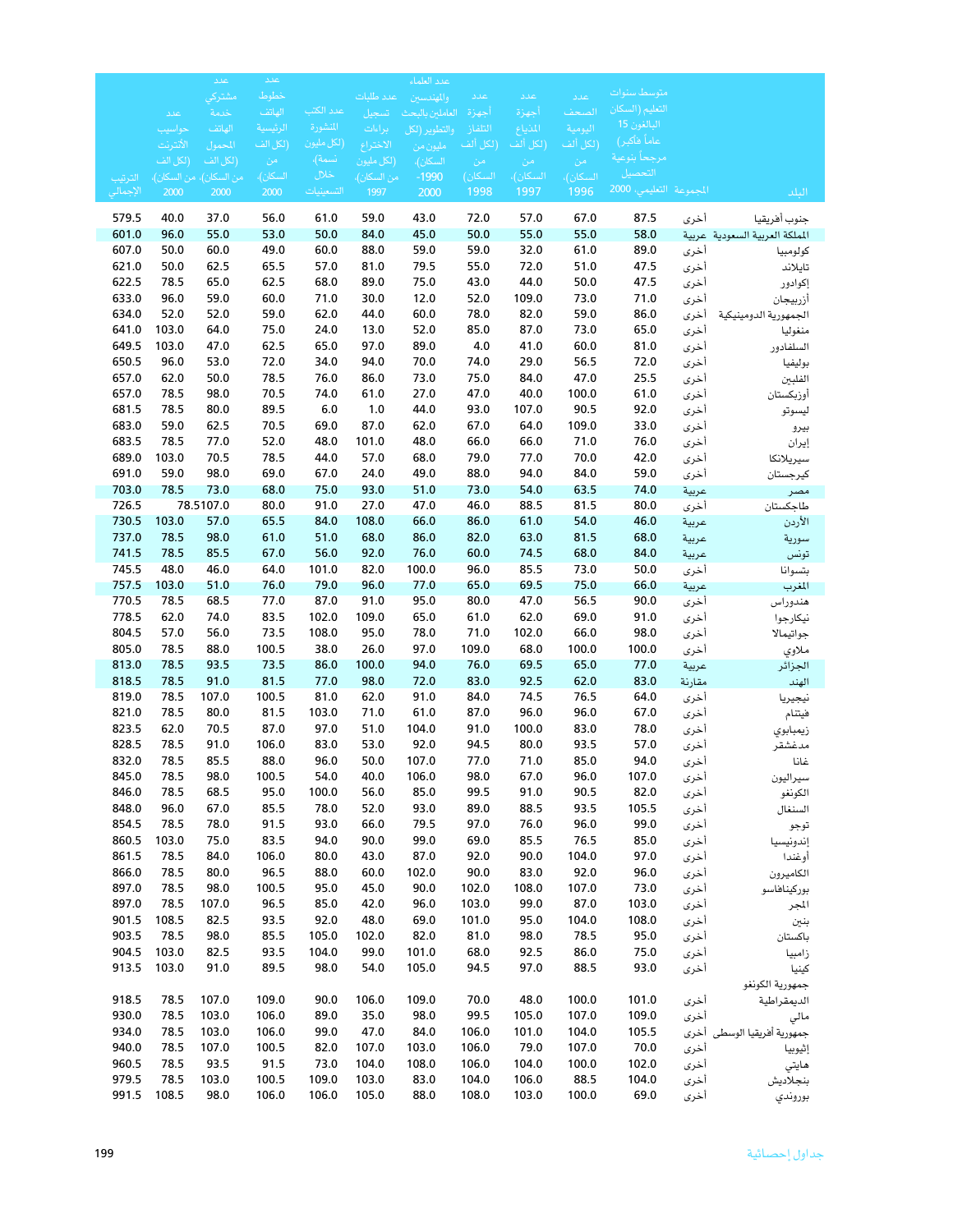### جدول (13): قيم مؤشرات الخواتيم المرفية وبعض مؤشرات التنمية ً في 109 من بلدان العالم، حول العام 2000

|                                 |                 |                        |                  |                   |                              | الصادرات<br>مرتفعة         |                |                        |
|---------------------------------|-----------------|------------------------|------------------|-------------------|------------------------------|----------------------------|----------------|------------------------|
| الناتج المحلي<br>الإجمالي للفرد | قيمة مقياس      | ترتيب مقياس<br>التتمية | قيمة مؤشر        | امتلاك<br>يرنامج  | امتلاك قدرة                  | التقانة (كسبة<br>من إجمالي |                |                        |
| (م ق ش، دولار)،                 | التنمية البشرية | الإنسانية              | الإنجاز التقانى، | لأبحاث            | نووية (مفاعل                 | صادرات                     |                |                        |
| 2000                            |                 | (العربي)               | 1999             | الفضاء*           | $\ast$ نووي)                 | السلع)، 1999 <sup>.</sup>  | المجموعة       | الىلد                  |
|                                 |                 |                        |                  |                   |                              |                            |                |                        |
| 5308                            | 0.697           | 97                     | 0.221            | 0                 | 1                            | 0.3                        |                |                        |
| 12377                           | 0.844           | 32                     | 0.381            | 1                 | 1                            | 3.0                        | عربية<br>أخرى  | الجزائر<br>الأرجنتين   |
| 2559                            | 0.754           |                        |                  | 0                 | 1                            | 4.0                        | أخرى           | أرمينيا                |
| 25693                           | 0.939           | 8                      | 0.587            | 1                 | 1                            | 5.0                        | أخرى           | أستراليا               |
| 26765                           | 0.926           | 9                      | 0.544            | 0                 | 1                            | 12.0                       | أخرى           | النمسا                 |
| 2936                            | 0.741           |                        |                  | 0                 | 0                            | 1.0                        | أخرى           | أزربيجان               |
| 1602                            | 0.478           | 83                     |                  | 0                 | 1                            | 0.3                        | أخرى           | بنجلاديش               |
| 7544                            | 0.788           |                        |                  | 0                 | 0                            | 5.0                        | أخرى           | بيلاروس                |
| 27178                           | 0.939           | 16                     | 0.553            | 0                 | 1                            | 11.0                       | أخرى           | بلجيكا                 |
| 990                             | 0.420           | 78                     |                  | 0                 | 0                            |                            | أخرى           | بنين                   |
| 2424                            | 0.653           | 60                     | 0.277            | 0                 | 0                            | 21.0                       | أخرى           | بوليفيا                |
| 7184                            | 0.572           | 62                     |                  | 0                 | 0                            |                            | أخرى           | بوتسوانا               |
| 7625<br>5710                    | 0.757<br>0.779  | 53                     | 0.311            | 1                 | 1                            | 9.0                        | أخرى           | البرازيل               |
| 976                             | 0.325           | 34<br>91               | 0.411            | 0<br>0            | 1<br>$\pmb{0}$               | 6.0                        | أخرى           | بلغاريا                |
| 591                             | 0.313           | 104                    |                  | 0                 | 0                            |                            | أخرى<br>أخرى   | بوركيناهاسو            |
| 1703                            | 0.512           | 95                     |                  | 0                 | 0                            | 1.0                        | أخرى           | بوروندي<br>الكاميرون   |
| 27840                           | 0.940           | 3                      | 0.589            | 1                 | 1                            | 11.0                       | أخرى           | كندا                   |
| 1172                            | 0.375           | 96                     |                  | 0                 | 0                            | 0.3                        | أخرى           | جمهورية أفريقيا الوسطى |
| 9417                            | 0.831           | 31                     | 0.357            | 1                 | 1                            | 1.0                        | أخرى           | تشيلي                  |
| 3976                            | 0.726           | 72                     | 0.299            | 1                 | 1                            | 21.0                       | مقارنة         | الصين                  |
| 6248                            | 0.772           | 40                     | 0.274            | 0                 | 1                            | 2.0                        | أخرى           | كولومبيا               |
| 825                             | 0.512           | 111                    |                  | 0                 | $\mathbf 0$                  |                            | أخرى           | الكونغو                |
|                                 |                 |                        |                  |                   |                              |                            |                | جمهورية الكونغو        |
| 765                             | 0.431           |                        |                  | 0                 | 1                            |                            | أخرى           | الديمقراطية            |
| 8650                            | 0.820           | 23                     | 0.358            | 0                 | 0                            | 44.0                       | أخرى           | كوستاريكا              |
| 8091                            | 0.809           |                        | 0.391            | 0                 | 0                            | 8.0                        | أخرى           | كرواتيا                |
| 13991                           | 0.849           |                        | 0.465            | 0                 | 1                            | 12.0                       | أخرى           | جمهورية التشيك         |
| 27627<br>6033                   | 0.926<br>0.727  | 10<br>37               | 0.244            | 0<br>0            | 1<br>0                       | 19.0<br>0.3                | أخرى           | الدنمارك               |
| 3203                            | 0.732           | 49                     | 0.253            | 0                 | 0                            | 1.0                        | أخرى           | الجمهورية الدومينيكية  |
| 3635                            | 0.642           | 92                     | 0.236            | 1                 | 1                            | 2.0                        | أخرى<br>عربية  | إكوادور<br>مصر         |
| 4497                            | 0.706           | 48                     | 0.253            | 0                 | 0                            | 6.0                        | أخرى           | السلفادور              |
| 10066                           | 0.826           |                        |                  | 0                 | 0                            | 17.0                       | أخرى           | إيستونيا               |
| 668                             | 0.327           | 101                    |                  | $\pmb{0}$         | $\pmb{0}$                    |                            | أخرى           | إثيوبيا                |
| 24996                           | 0.930           | $\overline{7}$         | 0.744            | 0                 | $\mathbf{1}$                 | 27.0                       | أخرى           | فنلندا                 |
| 24223                           | 0.928           | 15                     | 0.535            | 1                 | $\mathbf{1}$                 | 22.0                       | أخرى           | فرنسا                  |
| 25103                           | 0.925           |                        | 0.583            | $\mathbf{1}$      | $\mathbf{1}$                 | 18.0                       | أخرى           | ألمانيا                |
| 1964                            | 0.548           | 71                     | 0.139            | 0                 | $\mathbf{1}$                 | $2.0$                      | أخرى           | غانا                   |
| 16501                           | 0.885           | 29                     | 0.437            | 0                 | $\mathbf{1}$                 | $5.0$                      | أخرى           | اليونان                |
| 3821                            | 0.631           | 64                     |                  | 0                 | $\pmb{0}$                    | $4.0\,$                    | أخرى           | جواتيمالا              |
| 1467                            | 0.471           | 87                     |                  | 0                 | 0                            | 3.0                        | أخرى           | هايتي                  |
| 2453                            | 0.638           | 56                     | 0.208            | 0                 | 0                            | 1.0                        | أخرى           | هندوراس                |
| 25153                           | 0.888           |                        | 0.455            | 0                 | 0                            | 24.0                       | مقارنة         | هونج كونج              |
| 12416<br>2358                   | 0.835<br>0.577  | 24<br>80               | 0.464<br>0.201   | 0<br>$\mathbf{1}$ | $\mathbf{1}$<br>$\mathbf{1}$ | 24.0<br>$5.0$              | أخرى           | المجر                  |
| 3043                            | 0.684           | 69                     | 0.211            | 0                 | $\mathbf{1}$                 | $7.0\,$                    | مقارنة<br>أخرى | الهند                  |
| 5884                            | 0.721           | 101                    | 0.260            | 0                 | $\mathbf{1}$                 | 0.3                        | أخرى           | إندونيسيا<br>إيران     |
| 29866                           | 0.925           | 17                     |                  | 0                 | $\pmb{0}$                    | 42.0                       | أخرى           | أيرلندا                |
| 20131                           | 0.896           |                        | 0.514            | $\mathbf{1}$      | $\mathbf{1}$                 | 29.0                       | مقارنة         | إسرائيل                |
| 23626                           | 0.913           | 15                     | 0.471            | 0                 | $\mathbf{1}$                 | 11.0                       | أخرى           | إيطاليا                |
| 26755                           | 0.933           | 18                     | 0.698            | 1                 | 1                            | 30.0                       | أخرى           | اليابان                |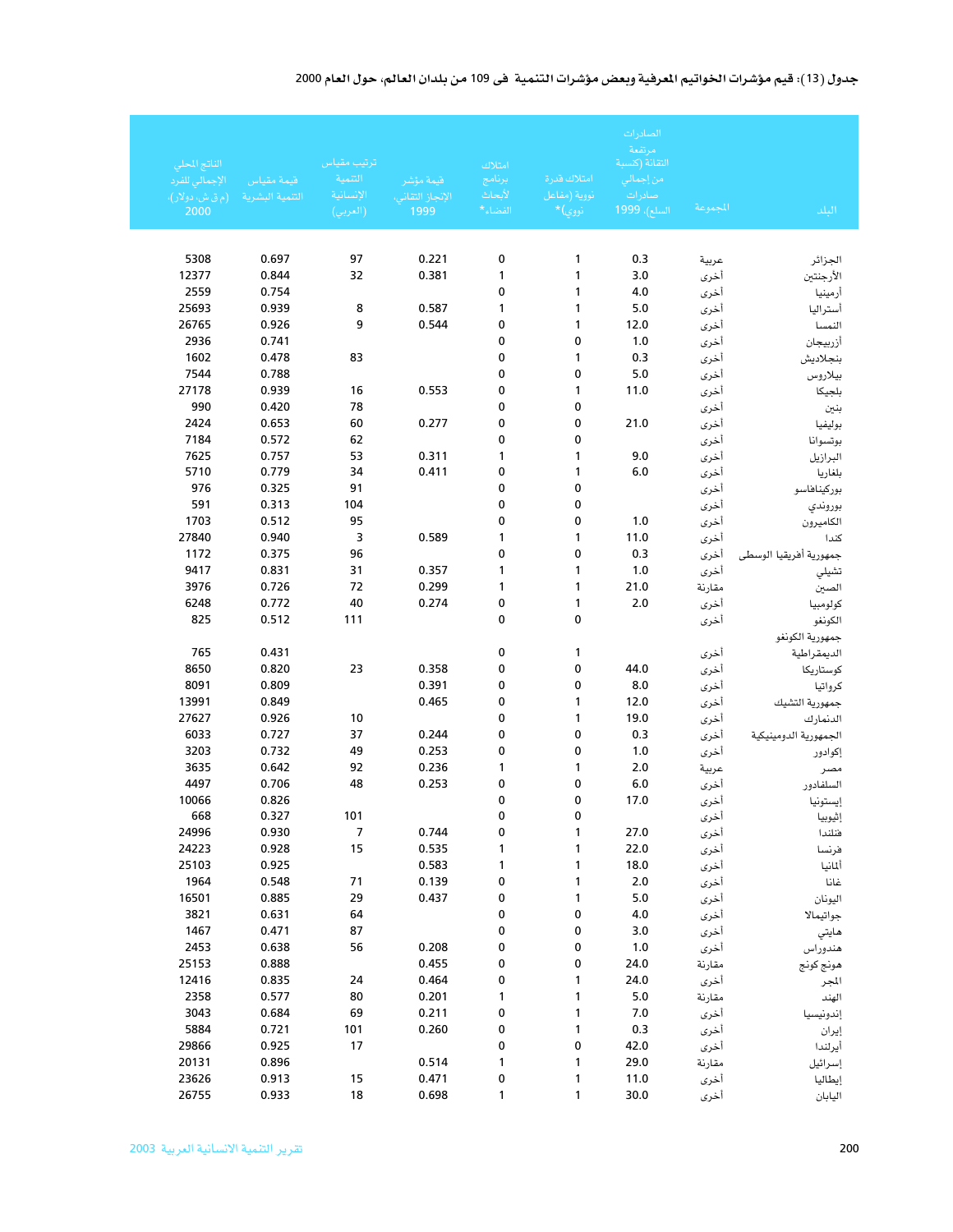| الناتج المحلي<br>الإجمالي للفرد<br>(م ق ش، دولار)، | قيمة مقياس      | ترتيب مقياس<br>التنمية الإنسانية | قيمة مؤشر<br>الإنجاز التقاني، | امتلاك<br>يرنامج<br>لأبحاث | امتلاك قدرة<br>نووية (مفاعل | الصادرات<br>مرتفعة<br>التقانة (كنسبة<br>من إجمال <i>ى</i><br>صادرات |              |                                 |
|----------------------------------------------------|-----------------|----------------------------------|-------------------------------|----------------------------|-----------------------------|---------------------------------------------------------------------|--------------|---------------------------------|
| 2000                                               | التتمية البشرية | (العربي)                         | 1999                          | الفضاء*                    | َ نووي)*                    | السلع)، <mark>1999</mark>                                           | للجموعة      | البلد                           |
|                                                    |                 |                                  |                               |                            |                             |                                                                     |              |                                 |
| 3966                                               | 0.717           | 68                               |                               | 0                          | 0                           |                                                                     | عربية        | الأردن                          |
| 1022                                               | 0.513           |                                  | 0.129                         | 0                          | 0                           | 2.0                                                                 | أخرى         | كينيا                           |
| 17380                                              | 0.882           | 38                               | 0.666                         | 0                          | 1                           | 33.0                                                                | مقارنة       | كوريا الجنوبية                  |
| 15799                                              | 0.813           | 70                               |                               | 0                          | 0                           | 0.3                                                                 | عربية        | الكويت                          |
| 2711                                               | 0.712           |                                  |                               | 0                          | 0                           | 4.0                                                                 | أخرى         | كيرجستان                        |
| 7045                                               | 0.800           |                                  |                               | 0                          | 1                           | 6.0                                                                 | أخرى         | لاتفيا                          |
| 2031                                               | 0.535           |                                  |                               | 0                          | 0                           |                                                                     | أخرى         | ليسوتو                          |
| 7106                                               | 0.808           |                                  |                               | 0                          | 1                           | 7.0                                                                 | أخرى         | ليتوانيا                        |
| 5086                                               | 0.772           |                                  |                               | 0                          | 0                           | 3.0                                                                 | أخرى         | مقدونيا                         |
| 840                                                | 0.469           |                                  |                               | 0                          | 0                           | 2.0                                                                 | أخرى         | مدغشقر                          |
| 615                                                | 0.400           | 83                               |                               | 0                          | 0                           |                                                                     | أخرى         | ملاوي                           |
| 9068                                               | 0.782           | 59                               | 0.396                         | 0                          | 1                           | 52.0                                                                | أخرى         | ماليزيا                         |
| 797                                                | 0.386           | 86                               |                               | 0                          | 0                           |                                                                     | أخرى         | مالي                            |
| 9023                                               | 0.796           | 45                               | 0.389                         | 0                          | 1                           | 28.0                                                                | أخرى         | المكسيك                         |
| 2109                                               | 0.701           |                                  |                               | 0                          | 0                           | 2.0                                                                 | أخرى         | مولدوها                         |
| 1783                                               | 0.655           |                                  |                               | 0                          | 0                           | 0.3                                                                 | أخرى         | منغوليا                         |
| 3546                                               | 0.602           | 79                               |                               | 0                          | 0                           | 0.3                                                                 | عربية        | المغرب                          |
| 1027                                               | 0.552           |                                  |                               | 0                          | 0                           |                                                                     | أخرى         | المجر                           |
| 25657                                              | 0.935           | 4                                | 0.630                         | 0                          | 1                           | 26.0                                                                | أخرى         | هولندا                          |
| 20070                                              | 0.917           | 6                                | 0.548                         | 0                          | 0                           | 5.0                                                                 | أخرى         | نيوزيلندا                       |
| 2366<br>896                                        | 0.635<br>0.462  | 51<br>107                        | 0.185                         | 0<br>0                     | 0<br>0                      | 0.3                                                                 | أخرى         | نيكاراجوا                       |
| 29918                                              | 0.942           | 5                                | 0.579                         | 0                          | 1                           | 0.3<br>5.0                                                          | أخرى         | نيجيريا                         |
| 1928                                               | 0.499           | 90                               | 0.167                         | 0                          | 1                           | 1.0                                                                 | أخرى         | النرويج<br>باكستان              |
| 6000                                               | 0.787           | 35                               | 0.321                         | 0                          | 0                           | 2.0                                                                 | أخرى<br>أخرى | بنما                            |
| 4799                                               | 0.747           | 54                               | 0.271                         | 0                          | 0                           | 1.0                                                                 | أخرى         |                                 |
| 3971                                               | 0.754           | 33                               | 0.300                         | 0                          | 1                           | 26.0                                                                | أخرى         | بيرو<br>الفلبين                 |
| 9051                                               | 0.833           | 30                               | 0.407                         | 0                          | 1                           | 8.0                                                                 | أخرى         | بولندا                          |
| 17290                                              | 0.880           | 19                               | 0.419                         | 0                          | 1                           | 7.0                                                                 | أخرى         | البرتغال                        |
| 6423                                               | 0.775           | 44                               | 0.371                         | 0                          | 1                           | 4.0                                                                 | أخرى         | رومانيا                         |
| 8377                                               | 0.781           |                                  |                               | 1                          | 1                           | 3.0                                                                 | أخرى         | روسيا                           |
| 11367                                              | 0.759           |                                  |                               | 0                          | 0                           | 0.3                                                                 | عربية        | الملكة العربية السعودية         |
| 1510                                               | 0.431           | 89                               | 0.158                         | 0                          | 0                           | 7.0                                                                 | أخرى         | السنغال                         |
| 490                                                | 0.275           |                                  |                               | 0                          | 0                           |                                                                     | أخرى         | سيراليون                        |
| 23356                                              | 0.885           | 43                               | 0.585                         | 0                          | 0                           | 58.0                                                                | أخرى         | سنغافورة                        |
| 11243                                              | 0.835           |                                  | 0.447                         | 0                          | 1                           | 7.0                                                                 | أخرى         | سلوفاكيا                        |
| 17367                                              | 0.879           |                                  | 0.458                         | 0                          | 1                           | 12.0                                                                | أخرى         | سلوفينيا                        |
| 9401                                               | 0.695           |                                  | 0.340                         | 0                          | 1                           | $4.0\,$                                                             | أخرى         | جنوب أفريقيا                    |
| 19472                                              | 0.913           | 13                               | 0.481                         | 0                          | 1                           | 10.0                                                                | أخرى         | أسبانيا                         |
| 3530                                               | 0.741           | 46                               | 0.203                         | 0                          | 0                           | 3.0                                                                 | أخرى         | سيريلانكا                       |
| 24277                                              | 0.941           | $\mathbf{1}$                     | 0.703                         | 0                          | 1                           | 26.0                                                                | أخرى         | السويد                          |
| 28769                                              | 0.928           |                                  |                               | 0                          | 1                           | 26.0                                                                | أخرى         | سويسرا                          |
| 3556                                               | 0.691           | 103                              | 0.240                         | 0                          | 0                           | 0.3                                                                 | عربية        | سورية                           |
| 1152                                               | 0.667           |                                  |                               | 0                          | 0                           |                                                                     | أخرى         | طاجكستان                        |
| 6402                                               | 0.762           | 52                               | 0.337                         | 0                          | 1                           | 30.0                                                                | أخرى         | تايلاند                         |
| 1442                                               | 0.493           | 94                               |                               | 0                          | 0                           | 0.3                                                                 | أخرى         | توجو                            |
| 6363                                               | 0.722           | 93                               | 0.255                         | 0                          | 0                           | 3.0                                                                 | عربية        | تونس                            |
| 1208                                               | 0.444           |                                  |                               | 0                          | 0                           | 0.3                                                                 | أخرى         | أوغندا                          |
| 3816<br>23509                                      | 0.748<br>0.928  | 12                               | 0.606                         | 0<br>1                     | 0<br>1                      | 29.0                                                                | أخرى         | أوكرانيا<br>المملكة المتحدة     |
| 34142                                              | 0.939           | 11                               | 0.733                         | 1                          | 1                           | 32.0                                                                | أخرى         | الولايات المتحدة الأمريكية أخرى |
| 9035                                               | 0.831           | 21                               | 0.343                         | 0                          | 1                           | 2.0                                                                 |              |                                 |
| 2441                                               | 0.727           |                                  |                               | 0                          | 0                           |                                                                     | أخرى         | أوروجواي<br>أوزبكستان           |
| 5794                                               | 0.770           | 47                               |                               | 0                          | 1                           | 0.3                                                                 | أخرى<br>أخرى | فنزويلا                         |
|                                                    |                 |                                  |                               |                            |                             |                                                                     |              |                                 |